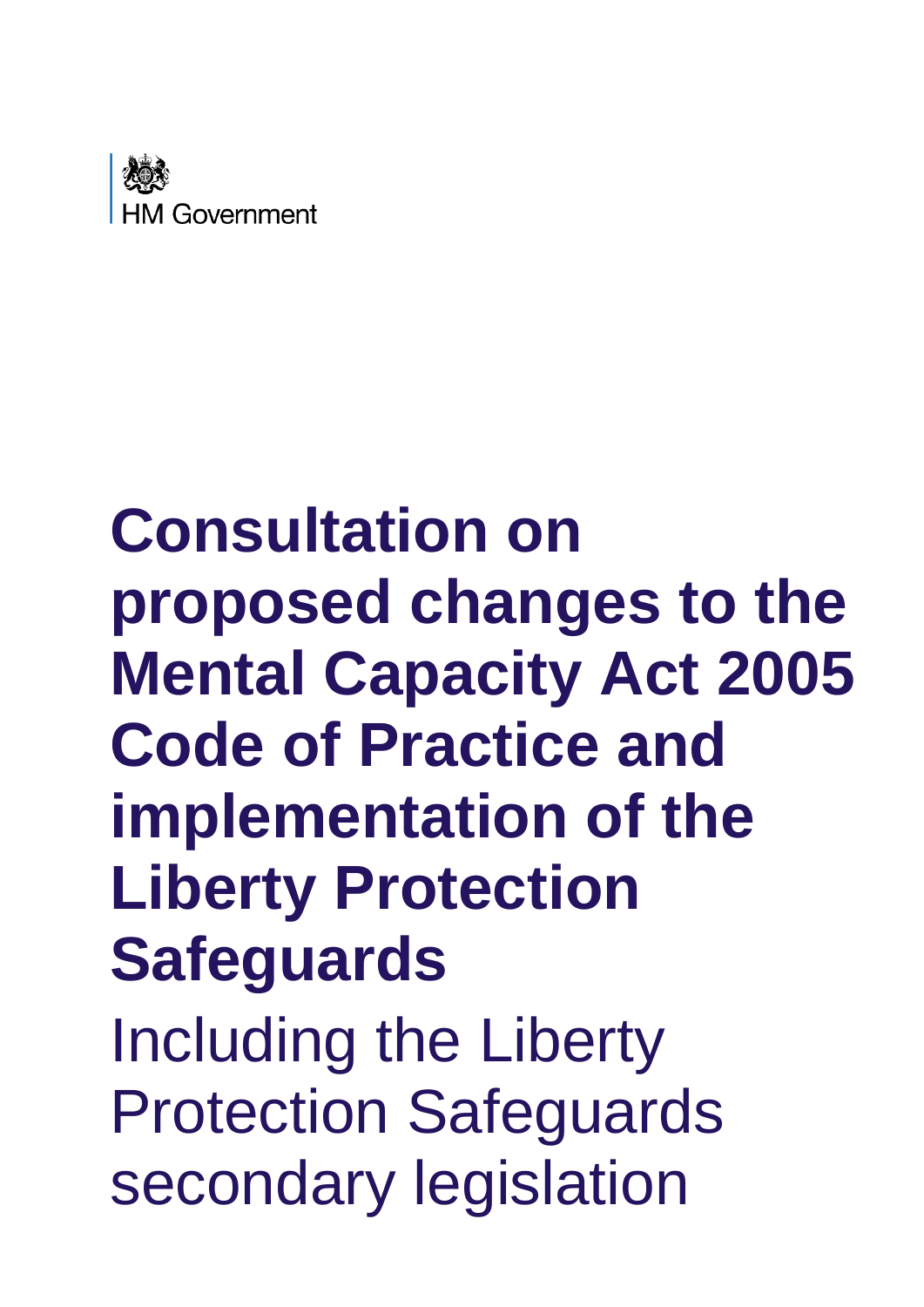## **Contents**

| 1. Section 1: Proposed updates to the existing chapters in the Code 18                               |    |
|------------------------------------------------------------------------------------------------------|----|
|                                                                                                      |    |
| Chapter 4: How does the Act define a person's capacity to make a decision and how                    |    |
| Chapter 5: What does the Act mean when it talks about "best interests"? 20                           |    |
| Chapter 6: What protection does the Act offer for people providing care or treatment? 21             |    |
| Chapter 8: What does the Act say about the Lasting Powers of Attorney? 22                            |    |
|                                                                                                      |    |
| Chapter 11: What does the Act say about advance decisions to refuse treatment?  24                   |    |
| Chapter 23: What means of protection exist for people who lack capacity to make a                    |    |
| Chapter 25: What rules govern access to information about a person who lacks the                     |    |
| Chapter 26: How does the Act affect research projects involving a person who lacks the               | 25 |
| Section 2: Proposed updates to existing chapters that now include LPS<br>2.<br>guidance in the Code. | 27 |
| Chapter 3: How should people be helped to make their own decisions?  27                              |    |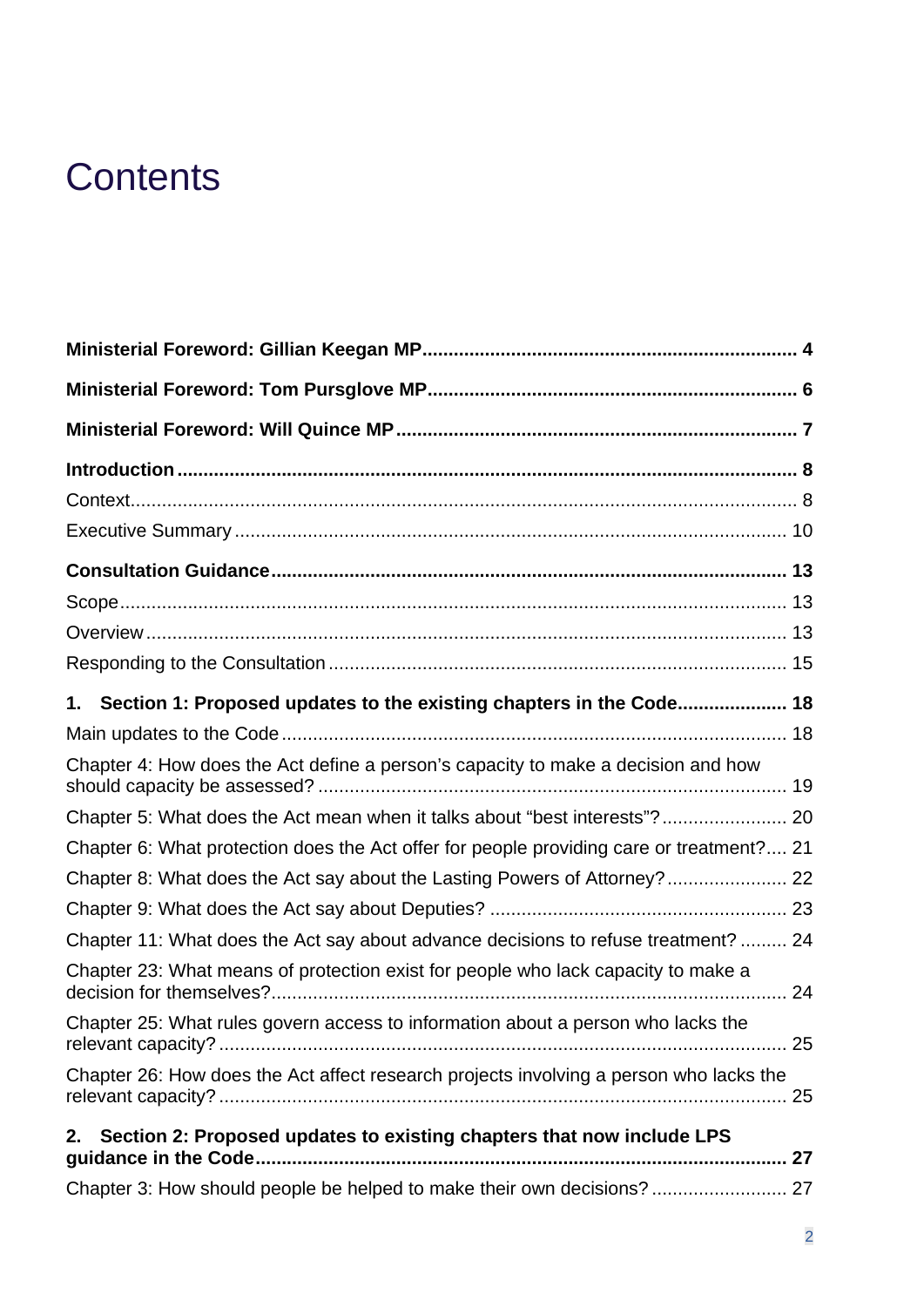| Set 6: The Mental Capacity (Amendment) Act 2019 (Consequential Provisions)                 |  |
|--------------------------------------------------------------------------------------------|--|
|                                                                                            |  |
| Set 5: The Mental Capacity (Amendment) Act 2019 (Commencement, Transitional, and           |  |
| Set 4: The Mental Capacity (Deprivation of Liberty: Monitoring and Reporting) (England)    |  |
| Set 3: The Mental Capacity Act 2005 (Independent Mental Capacity Advocates) (General)      |  |
| Set 2: The Mental Capacity (Deprivation of Liberty: Assessments, Determinations, and       |  |
| Set 1: The Mental Capacity (Deprivation of Liberty: Training and Approval as an Approved   |  |
|                                                                                            |  |
| Chapter 20: How is the LPS system monitored and reported on? 44                            |  |
|                                                                                            |  |
| Chapter 18: What is the role of the Approved Mental Capacity Professionals (AMCP)?  43     |  |
| Chapter 17: What is the consultation duty in the Liberty Protection Safeguards process? 42 |  |
| Chapter 16: What are the Assessments and Determinations for the LPS?  41                   |  |
|                                                                                            |  |
|                                                                                            |  |
| Chapter 13: What is the process for authorising arrangements under the Liberty Protection  |  |
|                                                                                            |  |
| 3. Section 3: The new chapters which contain LPS guidance in the Code36                    |  |
| Questions about updates to the existing guidance in the MCA Code 34                        |  |
| Chapter 24: What are the best ways to settle disagreements and disputes about issues       |  |
| Chapter 22: What is the relationship between the Mental Capacity Act and the Mental        |  |
| Chapter 21: How does the Act apply to children and young people? 31                        |  |
| Chapter 10: What is the Independent Mental Capacity Advocate (IMCA) Service? 30            |  |
|                                                                                            |  |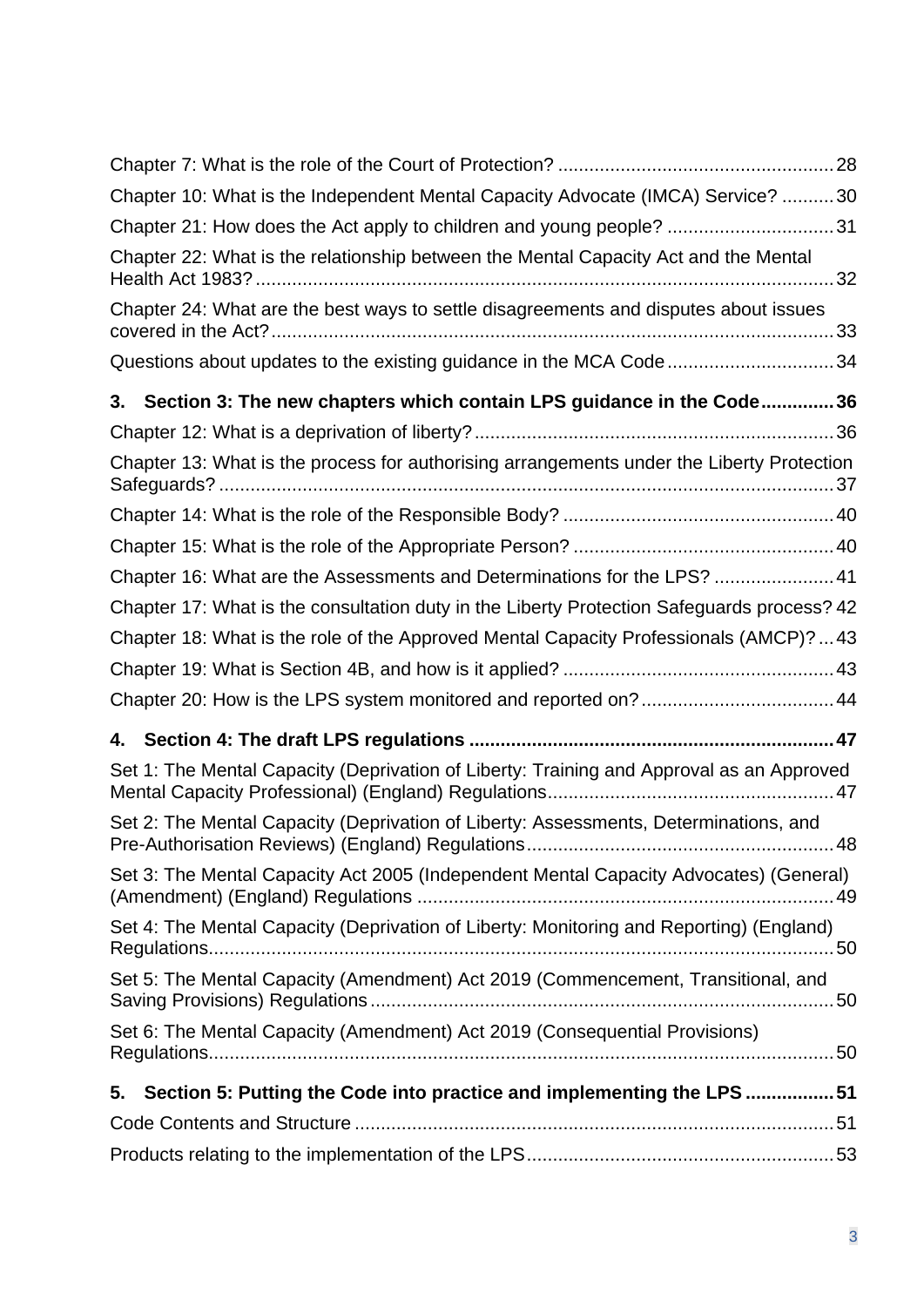

## <span id="page-3-0"></span>Ministerial Foreword: Gillian Keegan MP

Minister of State for Care and Mental Health, Department of Health and Social Care

I am committed to delivering a fair health and care system for everyone that depends on the vital services that it provides. This includes the mechanisms by which we protect one of the most fundamental of our human rights: the right to liberty.

In some instances, it is necessary to deprive a person who lacks the relevant capacity of their liberty in order to deliver essential care or treatment to that person. This must be done with the greatest of care and respect for that person and their rights. The Deprivation of Liberty Safeguards (DoLS) were introduced with the aim of ensuring that safeguards apply when this happens in a care home or hospital.

However, the DoLS are overly complex and have struggled to provide the necessary protections since the Cheshire West Supreme Court ruling expanded the remit of the system. People have faced breaches of their human rights because of the authorisation backlog that has developed as a result of the bureaucracy of the DoLS and the expanded definition of a deprivation of liberty.

The Mental Capacity (Amendment) Act 2019 made changes to the legislation which, once implemented, will repeal the DoLS and replace it with the Liberty Protection Safeguards (LPS). This new system will protect people aged 16 and above who are, or who need to be, deprived of their liberty to enable their care or treatment and who lack the mental capacity to consent to these arrangements.

The LPS is designed to be a simpler, more streamlined system which puts the person being deprived of liberty at the heart of the decision-making process. We want the LPS to be more integrated into everyday health and care planning, and to reduce the assessment burden for organisations administering the safeguards. New statutory roles and processes give greater weight to the wishes and feelings of people being deprived of liberty, and to the views of those that care for and about them. The LPS will provide specific protections when a deprivation of liberty happens in any setting, in England and Wales.

Acting on feedback from stakeholders, we have decided to merge the LPS guidance into the Mental Capacity Act 2005 Code. The LPS scheme will therefore be fully informed by the principles of the MCA. Alongside the new Code, we are also publishing additional draft documents, which set out, in detail, how we think LPS should be implemented and operate. This includes six draft sets of regulations, information about workforce training, a proposed data specification for national reporting, and an updated Impact Assessment.

I would like to personally thank the experts, organisations and people who have or may have experience of the Mental Capacity Act who have contributed to the drafting of this guidance and our implementation work to date. The more feedback we receive, the better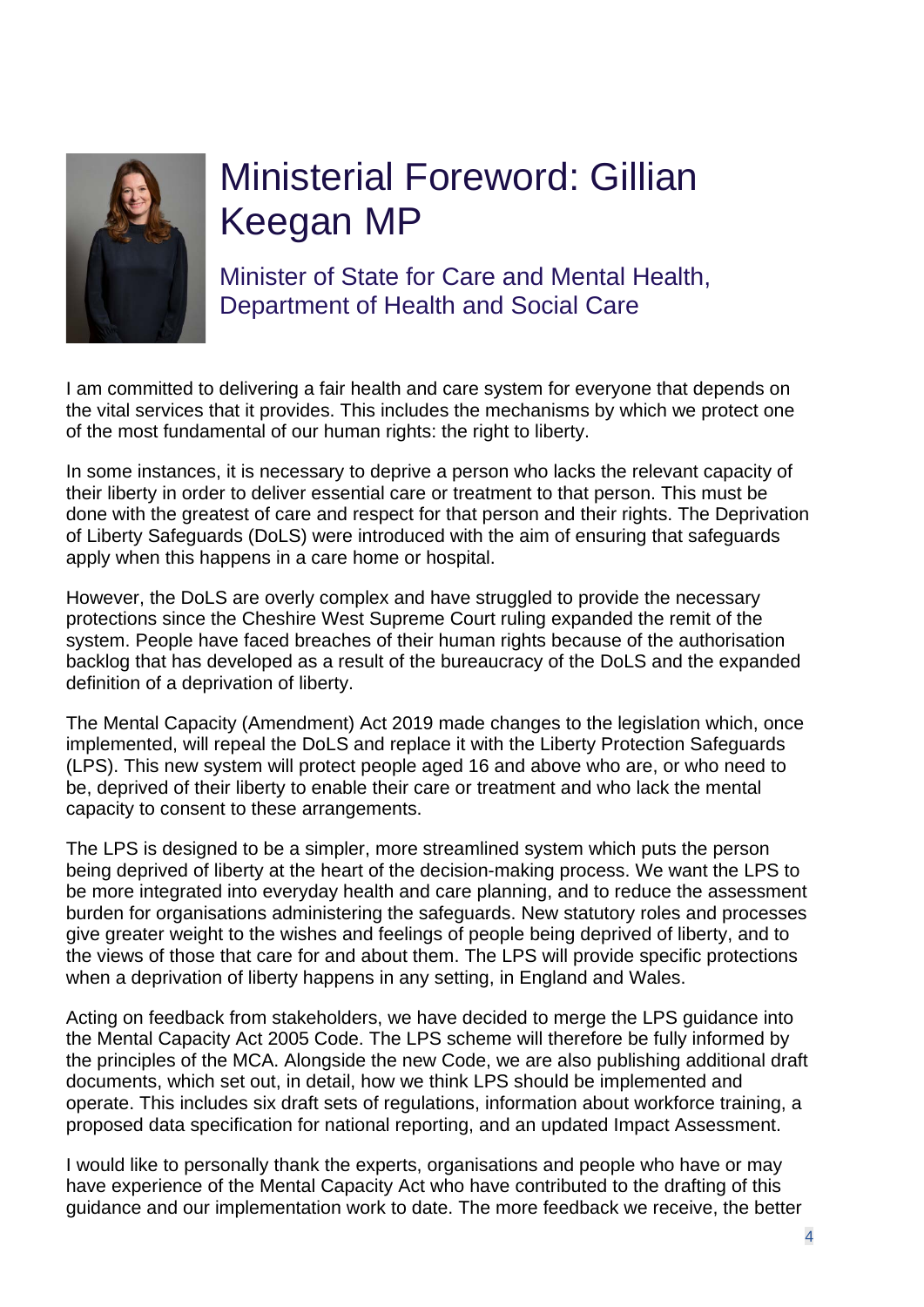the final system will be. I therefore invite everyone, including those with expertise working in health and social care and, crucially, people who have or may have experience of the Mental Capacity Act to take part in this consultation. The government will carefully consider all the views that we receive, before making final decisions about how the LPS will be implemented.

I look forward to hearing from as many of you as possible.

Buigo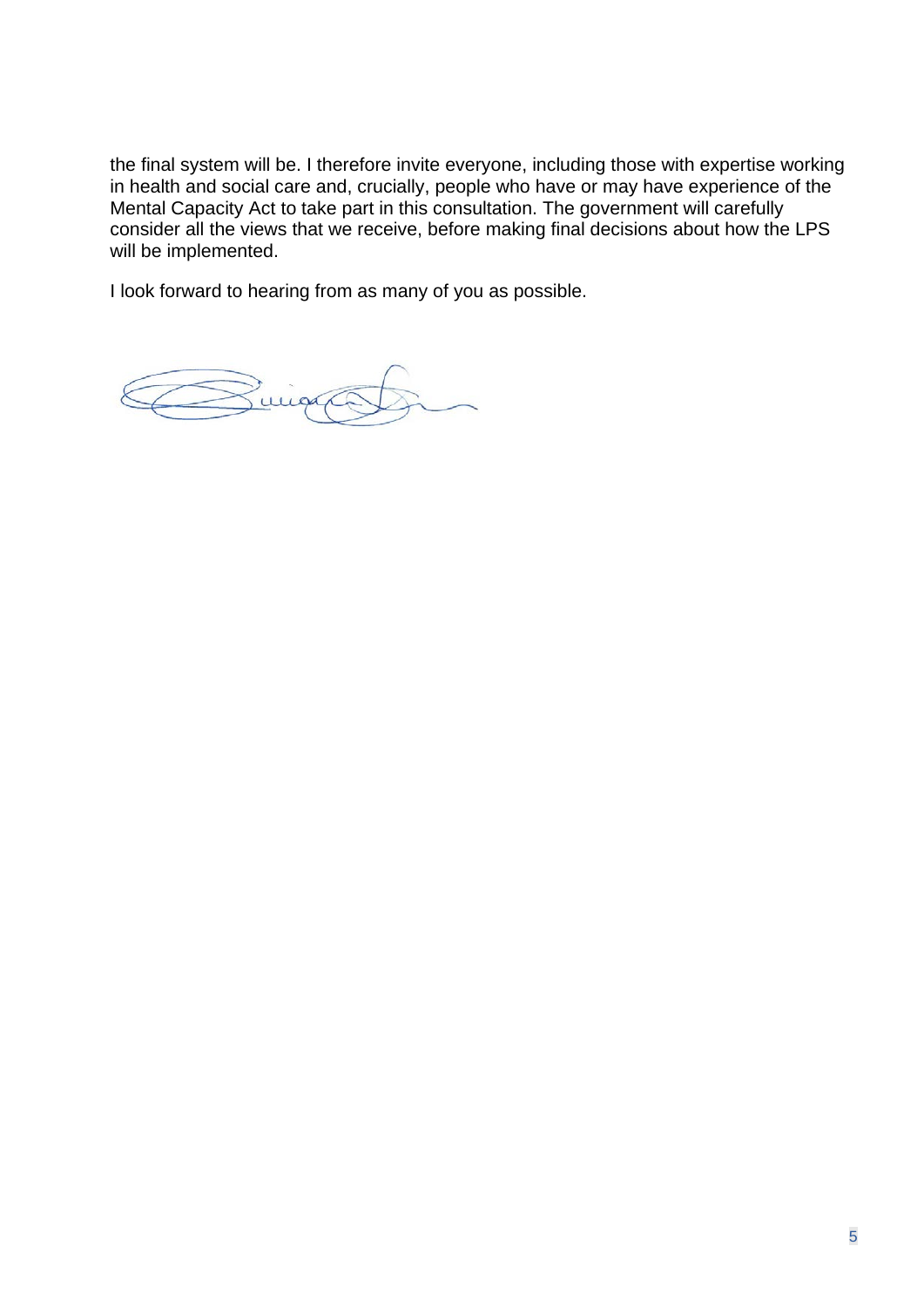

## <span id="page-5-0"></span>Ministerial Foreword: Tom Pursglove MP

## Parliamentary Under Secretary of State, Ministry of **Justice**

Our lives are full of decisions, ranging from those we make every day about things like what to wear or eat, to occasional and potentially life-changing decisions about issues such as how to manage an investment, what medical treatment to have, or where to live.

Since its implementation in 2007, the MCA has played an important role in empowering people who may need support to make these decisions, or who lack the capacity to do so and require others to make decisions in their best interests. The Act also enables people who have capacity to make arrangements to prepare for a time when they may lack capacity in the future. The Act's Code of Practice has been integral to this empowerment, setting out best practice for practitioners and offering practical guidance for all on how the Act operates on a day-to-day basis.

I am very aware that the Code is now over 13 years old, and that a lot has moved on since then – other legislation, case law, terminology, organisational structures, and good practice has developed over this time.

The time is therefore right to update the Code to reflect these changes, and I am very pleased to launch this consultation on a new draft Code with my colleagues, the Minister of State for Care and Mental Health and the Minister for Children and Families. We have worked closely together on this draft which, as well as updating the general mental capacity chapters for which I am responsible, incorporates new material specifically on the new LPS measures, which the Minister for Care and Mental Health will implement. We agree that embedding LPS guidance in the Code will help to align the new LPS practices with the overarching principles of the MCA and make it of maximum use to readers.

There has been a lot of work behind the scenes to get to this point. In 2019 the Ministry of Justice undertook a 'Call for Evidence', to gather initial stakeholder views on where the Code required updating. My officials have subsequently worked through these with a working group of experts from across sectors.

I would like to thank the many people who have selflessly contributed their time and expertise to the review already. This consultation is a vital step towards improving the Code further, and I would strongly encourage you to respond.

The Purger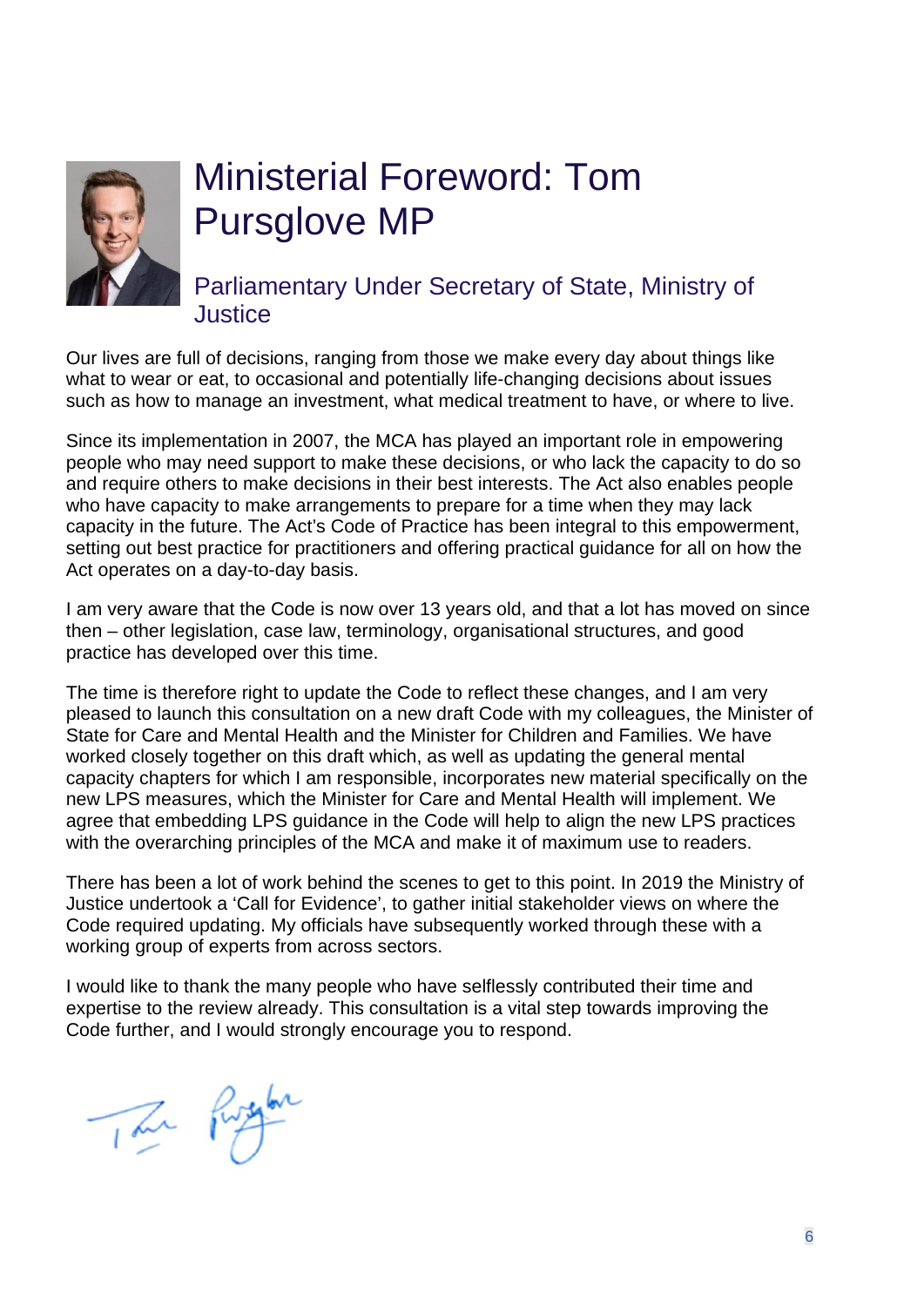

## <span id="page-6-0"></span>Ministerial Foreword: Will Quince MP

Minister for Children and Families, Department for **Education** 

As Minister for Children and Families, my vision for all children and young people is that they achieve well and lead happy and fulfilled lives. The LPS will provide essential protections for 16 and 17 year olds who need to be deprived of their liberty as part of their care and treatment, and who cannot consent to these arrangements.

The Courts have determined through case law that parents cannot consent to what would otherwise be a deprivation of liberty on behalf of their child once they reach the age of 16. This recognises that while parents have a key role in supporting decision-making for their child, it is paramount to keep the rights of the young person themselves at the centre, by ensuring specific legal authorisation is obtained.

The LPS is designed to put more emphasis on the perspective and experience of the person deprived of liberty, and the importance of the principle of acting in the best interests of the young person for care and treatment decisions. The scheme will include the introduction of an explicit duty to consult with the young person, and those interested in their welfare, to establish the young person's wishes and feelings about proposed arrangements. This will strengthen the voices of individuals involved, and their parents, carers and families.

I am aware that we are asking a lot of the children's workforce and that this will not be an easy and straightforward transition, but this change demonstrates the absolute necessity of protecting autonomy and human rights in line with the principles of the MCA.

Within the Department for Education, we are committed to working with our colleagues across government departments, the Welsh Government and the health and social care sector to ensure the system is prepared for successful implementation. Your responses to this consultation will be invaluable in ensuring this system enables us to protect the most vulnerable.

Wilm lim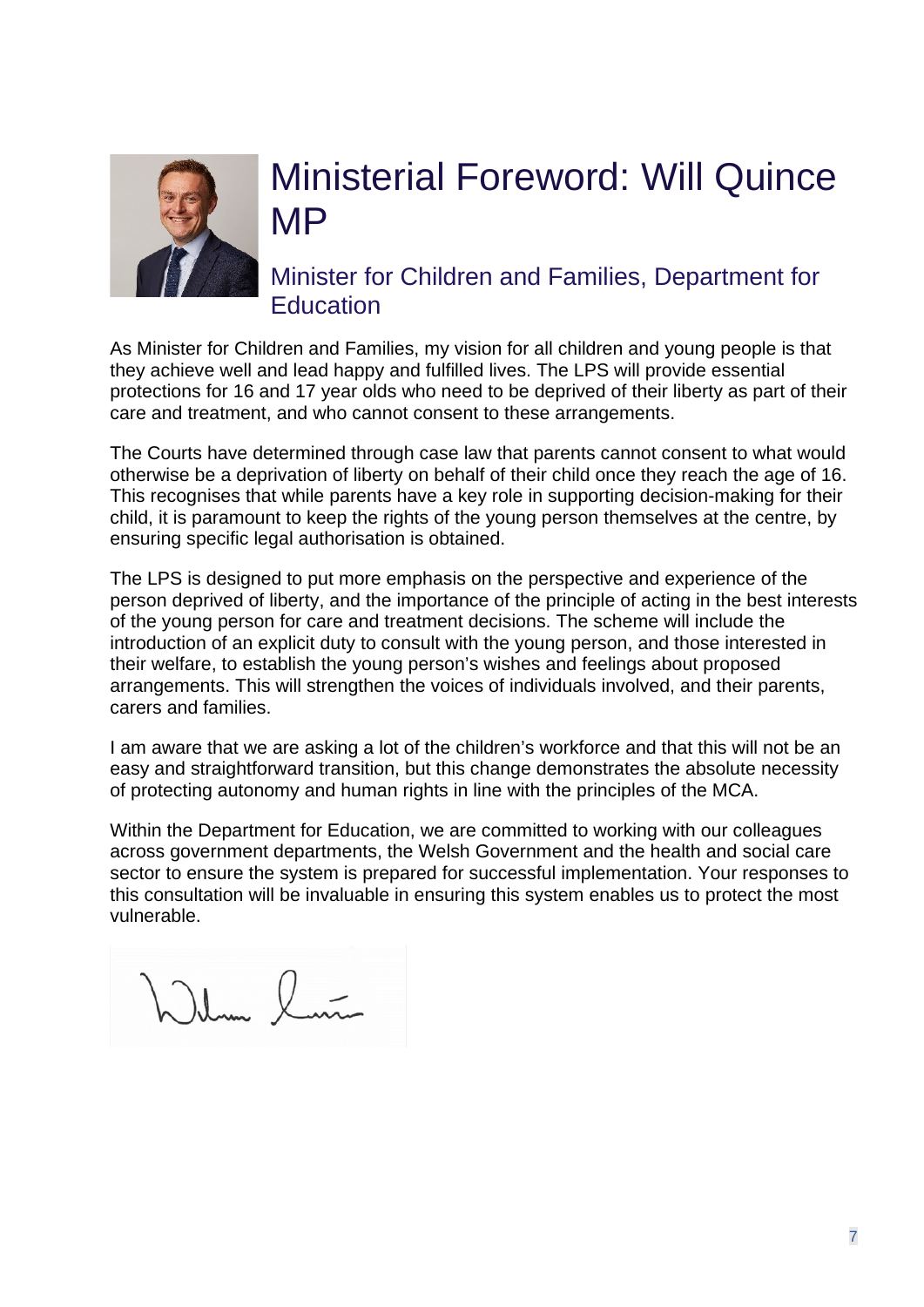## <span id="page-7-0"></span>Introduction

## <span id="page-7-1"></span>**Context**

#### **Mental Capacity Act 2005**

The Mental Capacity Act 2005 (the MCA) is designed to protect and empower people who may currently lack the mental capacity to make their own decisions about their care and treatment. It also allows people who have capacity to make preparations for a time when they may lack capacity in the future.

The MCA applies in England and Wales. Parts of this consultation are applicable to both England and Wales, and other sections are applicable to England only. Further information on which parts of the consultation are relevant to Wales can be found in the Consultation Guidance subsection below.

#### **Deprivation of Liberty**

Article 5 of the European Convention on Human Rights (ECHR) guarantees the right to liberty and provides that no one should be deprived of their liberty on an arbitrary basis. Any deprivation of liberty must be carried out in accordance with a procedure prescribed by law and proper safeguards must be delivered.

A European Court of Human Rights judgment in 2004 – *HL v United Kingdom* – found that the English and Welsh legal system did not adequately protect people who lacked capacity to consent to their care and treatment arrangements as demanded by the right to liberty (Article 5).

The Deprivation of Liberty Safeguards (DoLS) were consequently introduced and came into force in 2009 through the introduction of new provisions added to the MCA by the Mental Health Act 2007. They intended to ensure that, in hospitals or care homes, where a person is being assessed for or under arrangements that amount to a deprivation of liberty and are unable to consent to those arrangements, they have access to the necessary safeguards.

In March 2014, the Supreme Court set out the 'Acid Test' for the meaning of an objective deprivation of liberty via the decision known as "Cheshire West". This states that an individual who lacks the capacity to consent to the arrangements for their care and treatment is objectively deprived of their liberty if they are:

- 1. subject to continuous supervision and control
- 2. not free to leave.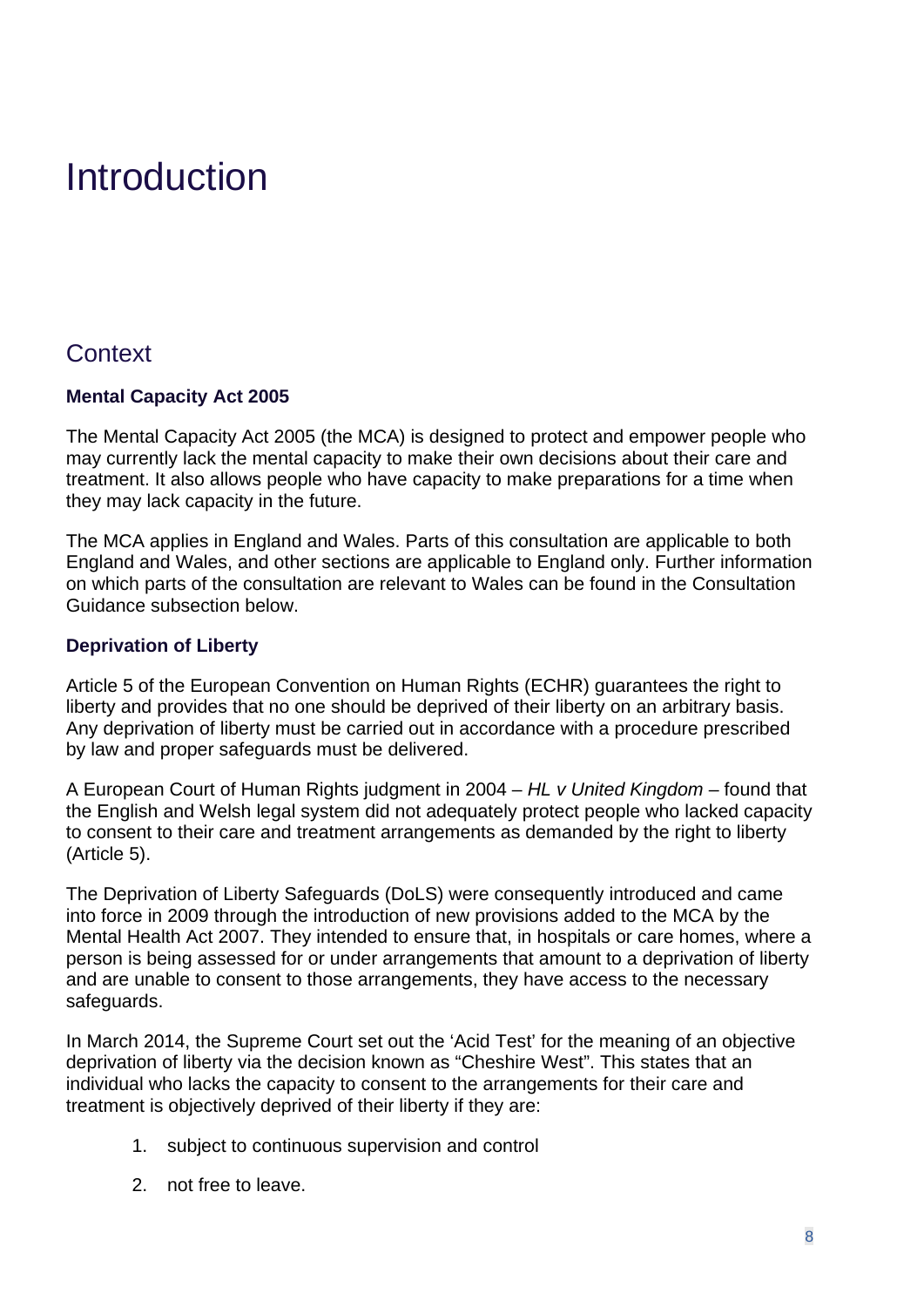Because of this judgment, the number of cases referred by hospitals and care homes to the DoLS process, in England, increased from approximately 14,000 in 2013/14 to 264,000 in 2019/20 creating a backlog of pending applications for local authorities.

Additionally, the House of Lords Select Committee on the MCA found in its 2014 postlegislative scrutiny report that the legislation was "bureaucratic" and "too complex" and that the safeguards were frequently not used at all. The Law Commission subsequently reviewed the DoLS. It recommended that the DoLS should be repealed and replaced as a matter of "pressing urgency".

The government's response to the Law Commission report was published in March 2018. The LPS were consequently introduced by the Mental Capacity (Amendment) Act 2019  $(the MC(A)A).$ 

The government had hoped to fully implement the LPS by April 2022. However, it is paramount that implementation of the LPS is successful so that the new system provides the safeguards that are needed. We recognise that without adequate time to prepare, implementation will not be a success. Given the impact of the Covid-19 pandemic on the sectors and professionals who will be called upon to implement these important reforms, we have had to reconsider our aim to implement the LPS by April. For more information on the implementation of the LPS, please see below.

#### **The Liberty Protection Safeguards**

The LPS was introduced by the Mental Capacity (Amendment) Act 2019 to replace the DoLS as the system that authorises arrangements amounting to a deprivation of liberty in order to provide care or treatment to an individual who lacks the relevant mental capacity, in England and Wales. Though the LPS has the same overall purpose as the DoLS, the new system is different by design, in a number of ways.

The new system is designed to be more streamlined and will put the person at the centre of the decision-making process. The LPS will introduce an explicit duty to consult with the person, and those interested in their welfare, to establish the person's wishes and feelings about proposed arrangements. Those who are close to the person will also be able to provide representation and support to them via a new 'Appropriate Person' role. Otherwise, people can be represented and supported by an Independent Mental Capacity Advocate (IMCA) who will protect their rights throughout the process. Furthermore, the rights of people at the heart of the most complex cases will be considered and upheld by the new 'Approved Mental Capacity Professional' role.

The core principles of the MCA are at the heart of the proposed design for the LPS. This will help to further align mental capacity awareness and practice across different settings and professions. The LPS will extend to 16 and 17-year-olds. This will streamline existing processes and improve access to safeguards for young people. For example, a decision from the Court of Protection will no longer be needed in every such case.

The LPS will cover a wider range of settings than just hospitals and care homes, providing protections to people receiving care or treatment, for example, in their own homes or in private and domestic accommodation. A decision from the Court of Protection will no longer usually be needed for deprivations of liberty that occur in these settings. This will make access to safeguards more straightforward, and quicker, for more people.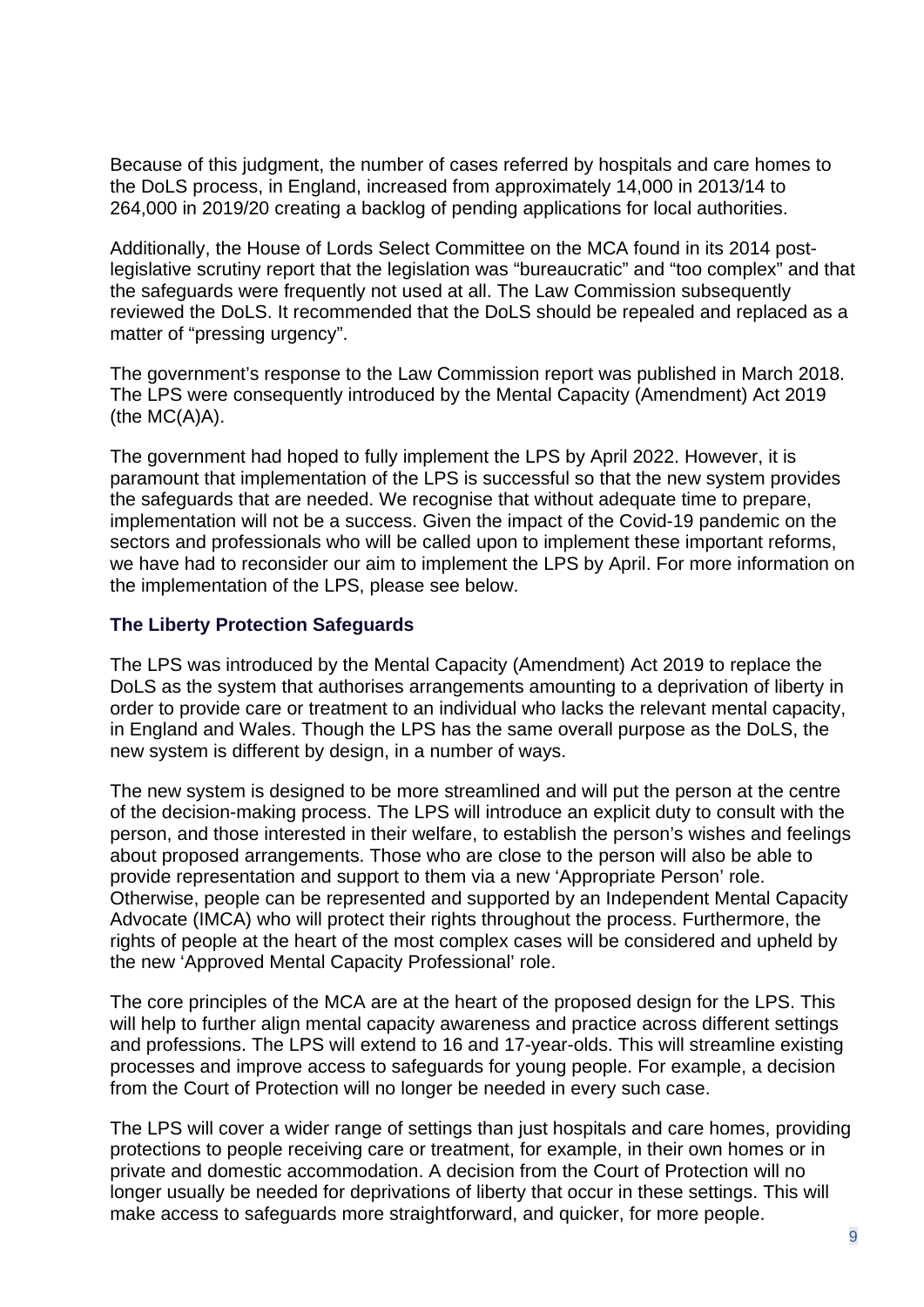The new system has been designed to better integrate with other relevant legal frameworks. The aim is for LPS practice to become part of mainstream healthcare and social care assessments and planning, including the Care Act 2014 care and support planning. This integration will make the overall process more straightforward for the person and easier for local authorities by reducing duplication.

NHS bodies will now have a role in arranging assessments and authorising arrangements. This will help share the administrative burden and bureaucracy which has built up under the DoLS.

The number of assessments required to grant a deprivation of liberty authorisation will also be reduced from six to three, and in some cases local authorities will be able to renew authorisations without having to restart the process each time.

## <span id="page-9-0"></span>Executive Summary

#### **Code of Practice**

The MCA was implemented alongside a Code of Practice which was designed to support the Act with practical, statutory guidance, explaining how the Act operates on a day-to-day basis and offering examples of best practice to carers and practitioners. The Code of Practice now requires updating for two key reasons.

First, there has been new legislation and case law, organisational and terminological changes, and developments in ways of working and good practice since the MCA came into force in 2007.

Second, the new LPS scheme means that changes are needed to the Code. It is important that professionals and practitioners understand and apply the principles of the MCA into the LPS process.

We have decided to produce one overarching Code of Practice to ensure the principles of the MCA are firmly embedded in the LPS from its introduction.

Any reference to 'the Code' in this consultation means the joint, draft Code of Practice published by the Ministry of Justice (MoJ) and the Department of Health and Social Care (DHSC). In preparing the Code for consultation we have:

- held a call for evidence
- engaged with professionals and practitioners
- sought views from over 100 stakeholders during the coproduction of the LPS sections of the Code
- met with people who may be affected by the LPS to ensure the Code reflected their experience. This included people with dementia, learning disabilities and acquired brain injury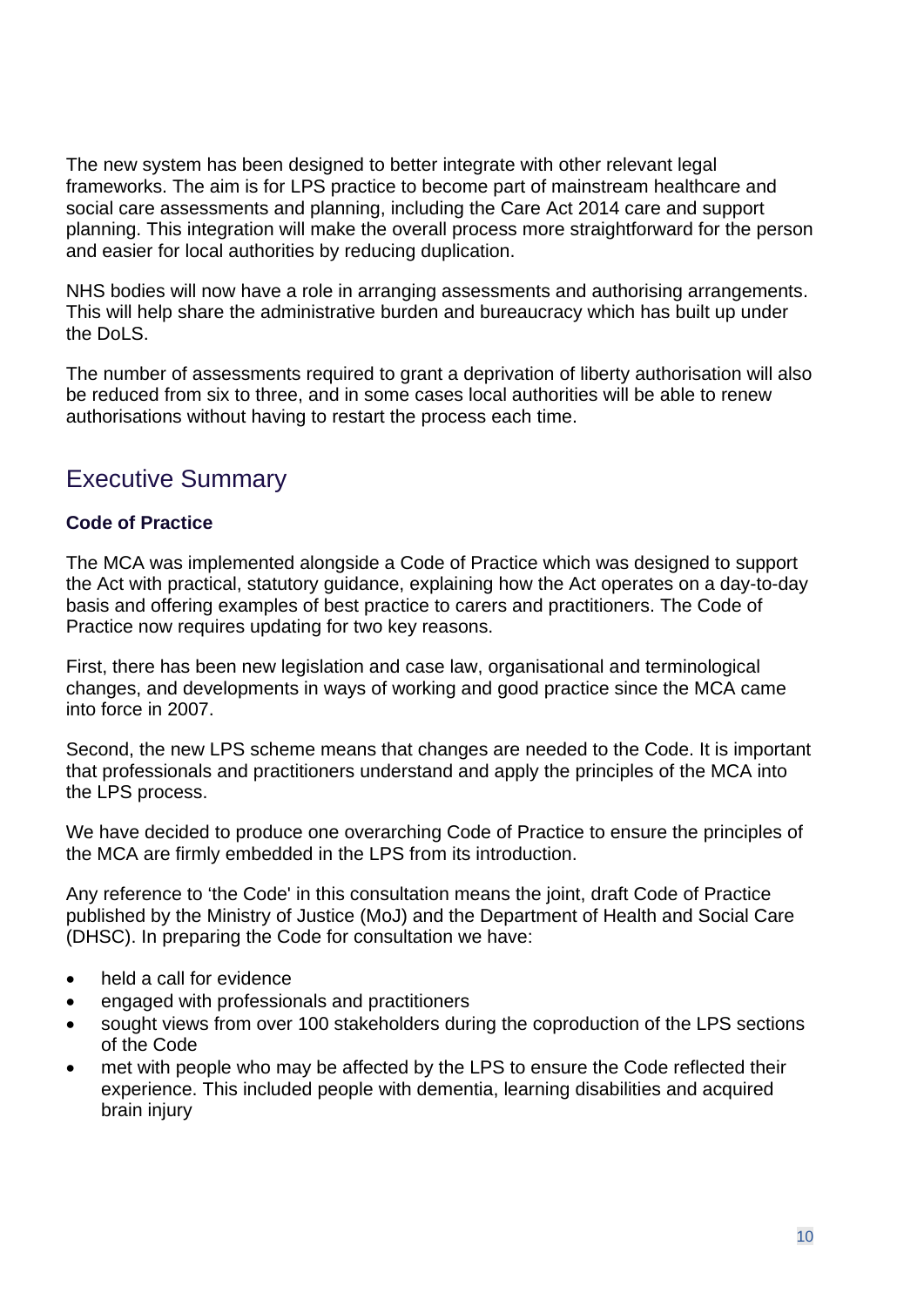#### **The Liberty Protection Safeguards Regulations**

The MC(A)A will be underpinned by six sets of regulations. These regulations must pass through the relevant Parliamentary procedure before the LPS can be implemented. They set out the legal requirements for:

- the criteria for appointment and the functions of an Independent Mental Capacity Advocate (IMCA)
- the criteria for training and approval of an Approved Mental Capacity Professional (AMCP)
- the powers of the Care Quality Commission (CQC) and Office for Standards in Education, Children's Services and Skills (Ofsted) to monitor and report on the operation of the LPS
- the requirements for persons carrying out assessments and determinations, and the definition of a connection to a care home for those carrying out pre-authorisation reviews
- transitional arrangements to allow the LPS and the DoLS to run side by side during the first year of the LPS implementation
- the amendments to other legislation as a result of the  $MC(A)A$

We are not required to consult on the regulations. However, we have decided to publish these with the consultation to seek views on the policy detail of each set of regulations. The drafting regulations are indicative of the policy intention only, and may change before the final version laid before Parliament. We are therefore not seeking comment on the formulation of the regulations.

#### **Implementing the LPS**

The implementation of the LPS is a large reform programme and will involve big changes for the health and social care system, and the people who rely on it. Key stakeholders in this system are expected to take a proactive role in ensuring readiness in line with the regulations, the Code and additional government guidance.

The government is committed to ensuring the sector is supported and prepared for this. In particular, bodies with statutory duties to authorise the arrangements (Responsible Bodies) and providers of care involving the LPS authorisations will need to understand the changes the LPS introduces in the lead-up to implementation. These organisations must have the right training and systems in place to ensure they can carry out their functions effectively under the LPS once it goes live. We understand that this is a complicated area of law and practice, and more is needed to support implementation. The Code offers comprehensive, statutory guidance on LPS, but we think that more guidance, in other forms, will be needed. We will be publishing more guidance and are supporting implementation networks and the development of national training products for a wide range of audiences. These plans are explained in more detail in Section 5 of this document, which also includes questions about implementation.

We have committed to an inclusive public consultation that will last 17 weeks. We expect that responses will be very detailed, and it will take time to work through those responses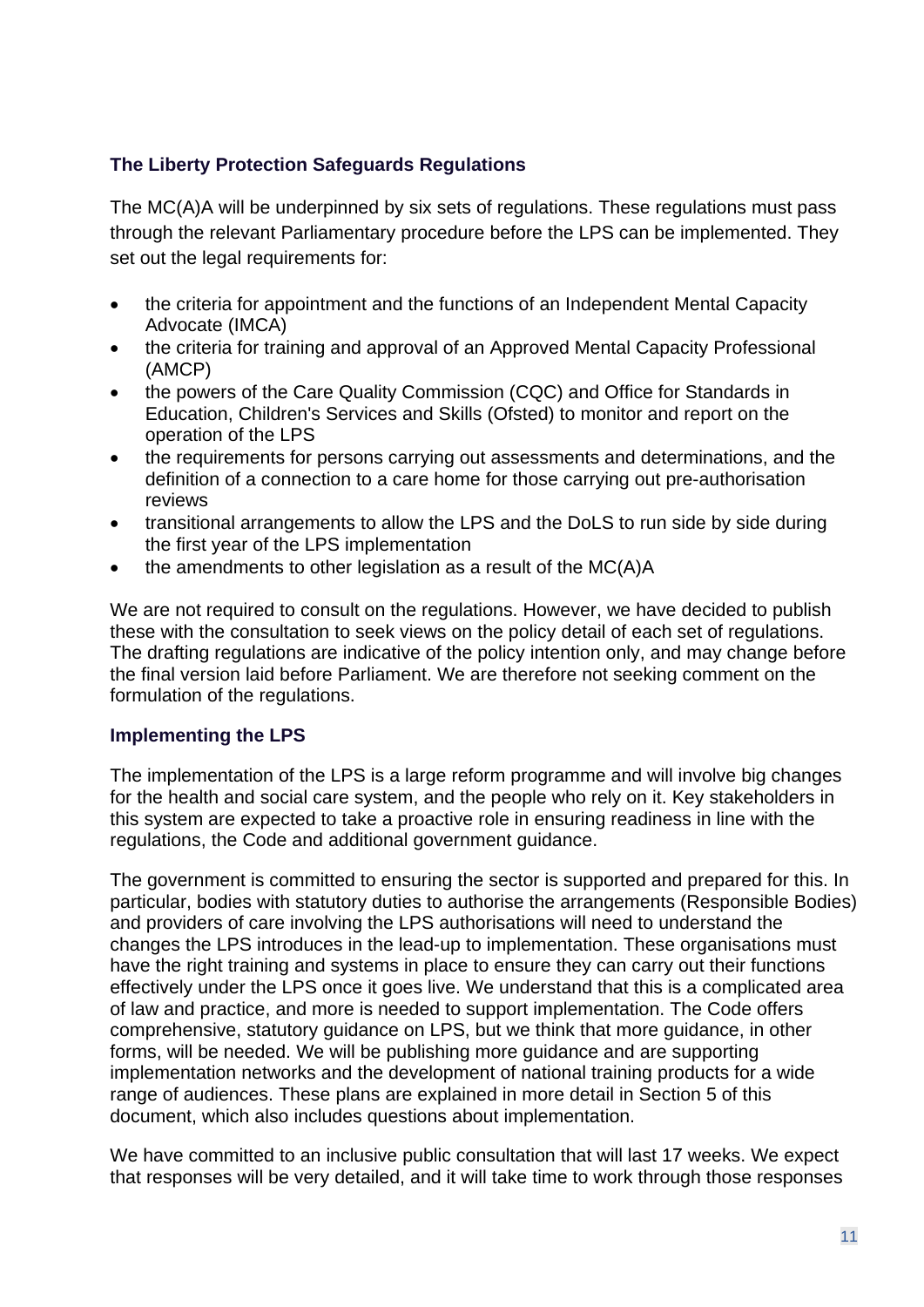and ensure that we take them into account, in order to get LPS right. We intend to set a new date for LPS implementation when we publish the consultation response.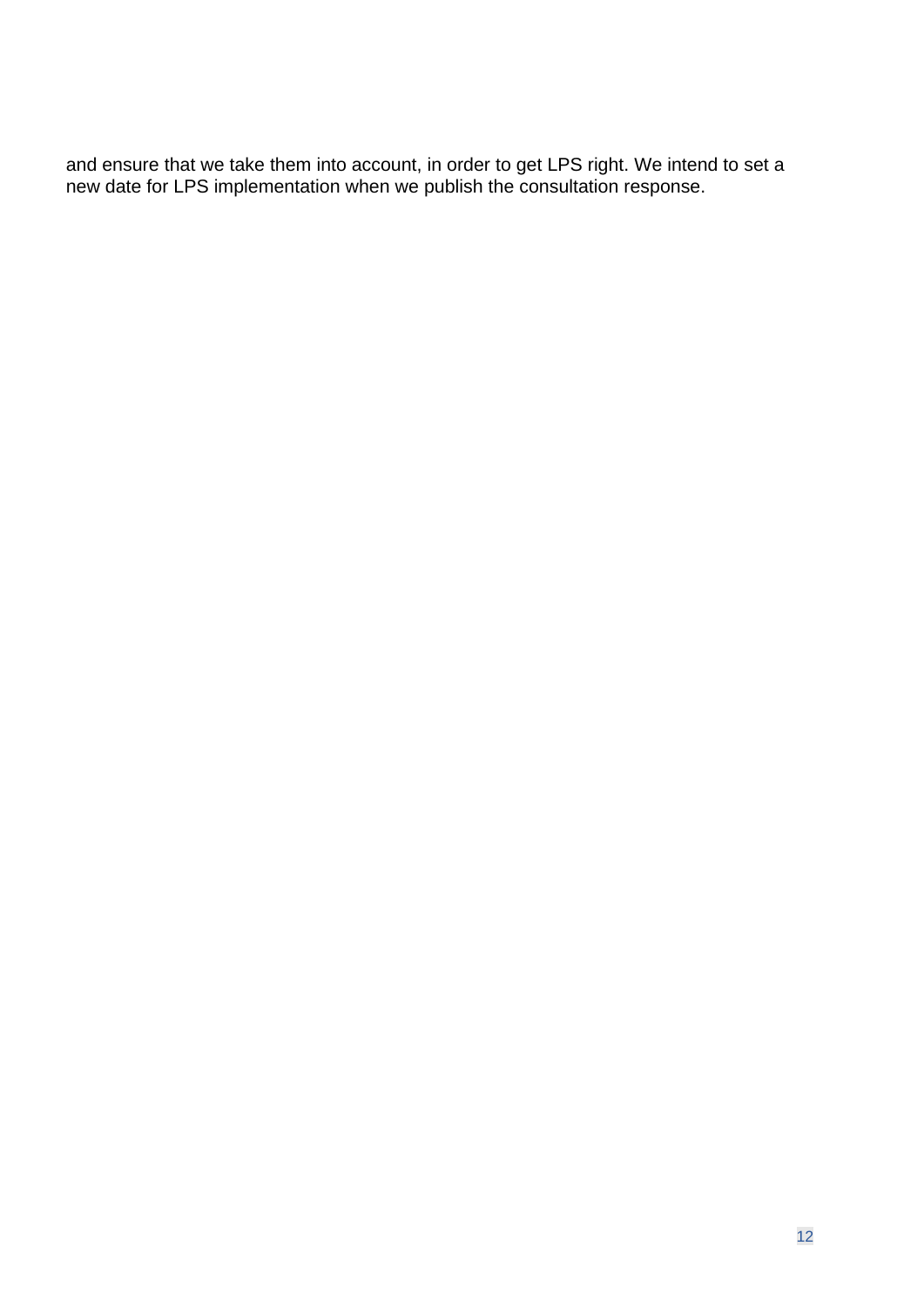## <span id="page-12-0"></span>Consultation Guidance

## <span id="page-12-1"></span>Scope

This consultation sets out the proposed updates to the MCA Code of Practice and introduces the LPS secondary legislation. It also covers workforce guidance related to the implementation of the LPS. This is a joint consultation published by DHSC and MoJ.

The LPS will apply to 16 and 17-year-olds, and the Department for Education (DfE) has been involved in the development of this new system. All three Departments will be working together to successfully implement the LPS.

The Code applies in both England and Wales. We therefore ask for stakeholders from both nations to respond to the sections of the consultation relating to the Code. The UK government will discuss any outcomes of the consultation relating to Wales with the Welsh Government before taking any final decisions.

The Welsh Government is [holding a separate consultation on certain aspects of the LPS](https://gov.wales/liberty-protection-safeguards)  [design in Wales.](https://gov.wales/liberty-protection-safeguards) This includes secondary legislation, specific to Wales, for: AMCPs, IMCAs, assessments and determinations, and monitoring and reporting. If you work in or engage with the Welsh health and social care system, please respond to the Welsh Government consultation on specific issues covered by the draft, Welsh regulations. The UK government regulations for transitional provisions and consequential amendments apply to England and Wales. The other four sets of regulations only apply in England. The implementation products included in this consultation are also England only. Welsh Government are developing their own workforce and data products.

## <span id="page-12-2"></span>**Overview**

This consultation document is split into five sections. This is to separate the various materials that are being consulted on and to make the document navigable for respondents who wish to provide feedback on individual documents, or on certain parts of the Code.

The new proposed Code is one overarching document which includes existing and updated guidance from the current Code and new LPS guidance. We understand that some respondents will have a particular interest in the broader MCA updates and others in the new LPS guidance.

In this consultation document, we have therefore split the Code chapters into three grouped sections: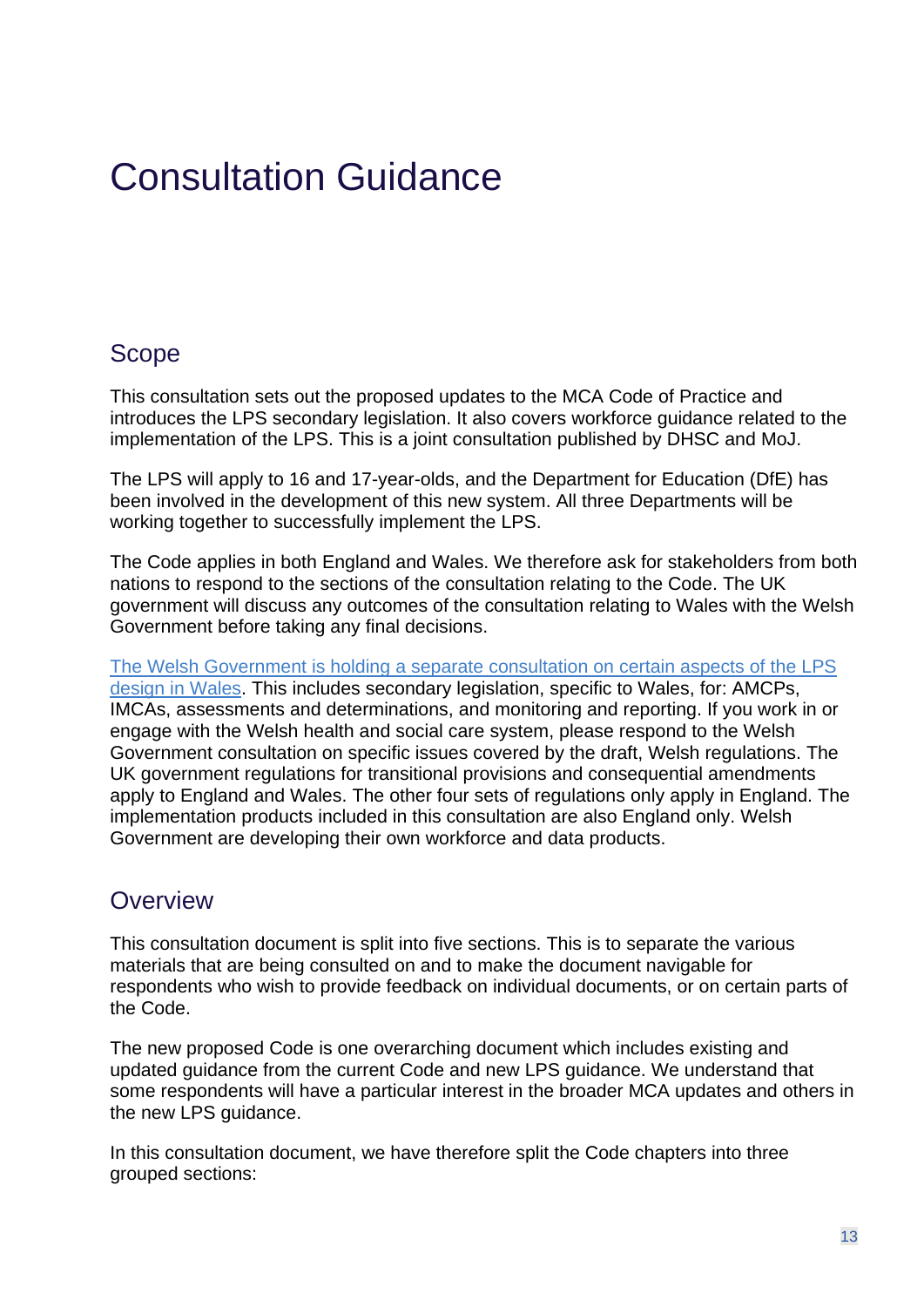- Section 1 covers the proposed updates to the existing chapters within the MCA Code of Practice
- Section 2 covers the proposed updates to the existing chapters that now include new LPS guidance
- Section 3 covers the new chapters which contain the LPS guidance only

Splitting the chapters into sections should help respondents provide feedback on the areas that they have most interest in or experience of.

It is worth noting that because these sections are grouped by their policy area, the chapters found in each section do not always reflect the chronological order of the chapters in the Code. Each section of this consultation document clearly explains which chapters it covers.

A detailed breakdown of what each section covers can be found below:

#### **Section 1: Proposed updates to the existing chapters in the Code**

Section 1 covers chapters 4 to 6, 8 to 9,11, 23, and 25 to 26 of the Code. These chapters exist in the current MCA Code, but in the proposed new draft, include updates to the existing Code guidance. In the main, these chapters do **not** offer guidance about the LPS.

Questions on the proposed updates to the existing guidance in the Code can be found at the end of Section 2 and in Section 5. The responses to these questions will be of particular interest to MoJ.

#### **Section 2: Proposed updates to the existing chapters that now include LPS guidance in the Code**

Section 2 covers chapters 3, 7, 10, 21 to 22, and 24 of the Code. These chapters exist in the current MCA Code, but in the proposed new draft, include updates to the existing Code guidance **and** new guidance relating to the LPS.

Section 2 of the consultation document includes chapter-specific questions (1 to 3) about the new LPS guidance, which can be found throughout the section. These questions largely focus on the policy decisions that have been made during the development of the Code. Not all Code chapters have a corresponding question. The responses to these questions will be of particular interest to DHSC.

At the end of Section 2, there are also a set of broader questions (4 to 7) on the proposed updates to the existing guidance in the current Code. These questions relate to all the proposed updates to the existing guidance in the current Code listed in Section 1 and Section 2, so please consider **all** updates when answering. In the main, questions 4 to 7 do not relate to the LPS. The responses to these questions will be of particular interest to MoJ.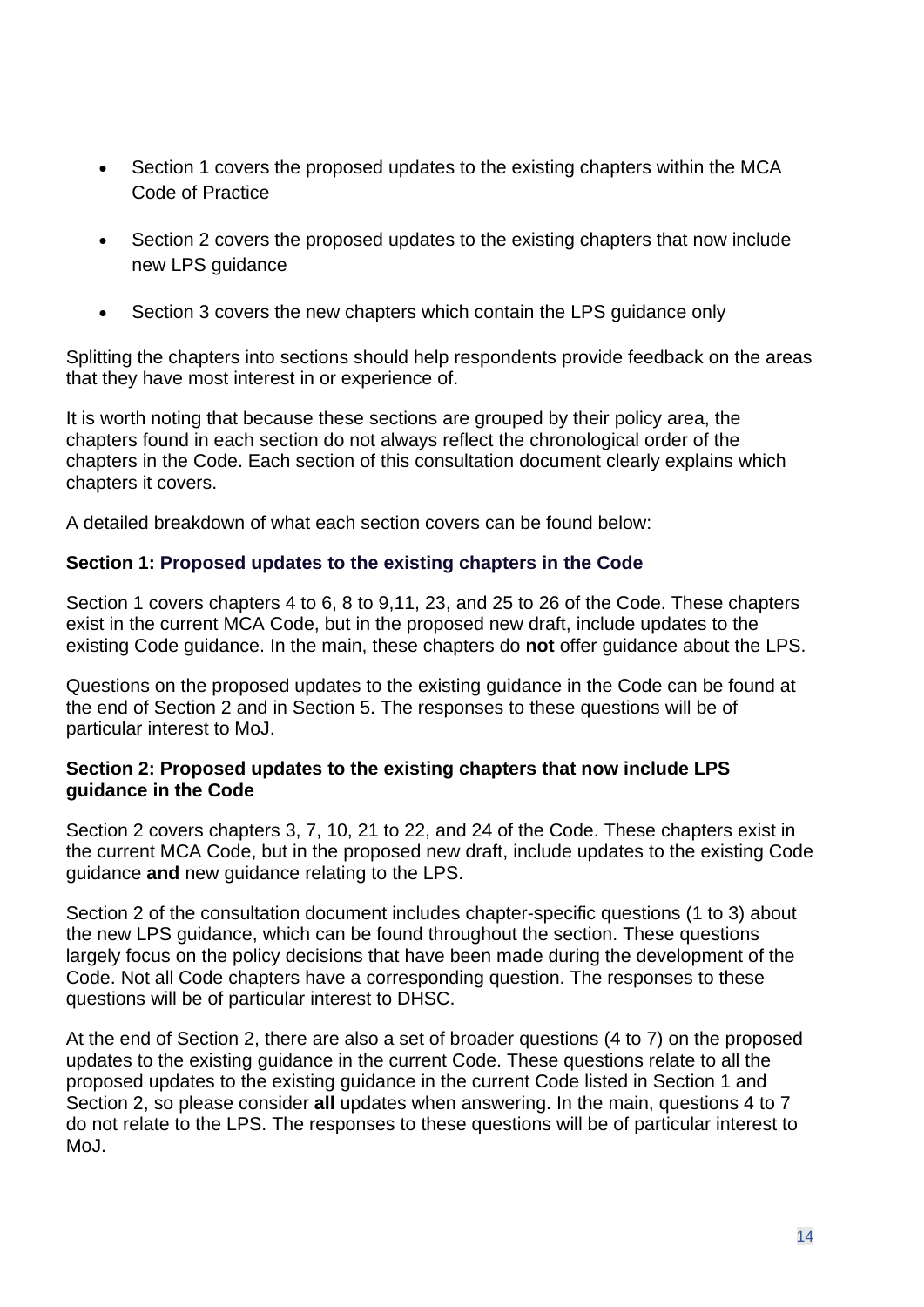#### **Section 3: The new chapters which contain LPS guidance in the Code**

Section 3 of the consultation document covers chapters 12 to 20 of the Code. These chapters do **not** exist in the current MCA Code, and offer new guidance about the LPS in the new, proposed MCA Code.

Section 3 of the consultation document includes chapter-specific questions (8 to 16) about the new LPS guidance, which can be found throughout the section. These questions largely focus on the policy decisions that have been made during the development of the Code. Not all Code chapters have a corresponding question. The responses to these questions will be of particular interest to DHSC**.** 

#### **Section 4: The draft LPS regulations**

Section 4 covers the draft LPS regulations and includes questions (17 to 19) about them. The responses to these questions will be of particular interest to DHSC.

#### **Section 5: Putting the Code into practice and implementing the LPS**

Section 5 covers the entire MCA Code and documents and questions (20 to 25) related to the implementation of the LPS. The responses to these questions will be of interest to both DHSC and MoJ.

## <span id="page-14-0"></span>Responding to the Consultation

The objective of this consultation is to ensure that the revisions to the Code best reflect developments in legislation and practice since it was published in 2007, and to make certain that the new LPS guidance in the Code and the LPS regulations are clear and deliver proper safeguards to those that need them. The Code aims to empower people to make decisions about their lives wherever possible and protect their human rights whilst affording the greatest care and respect for them.

Achieving these objectives requires a strong representation of views from across the sector, family carers and, most importantly, from people who have or may have experience of the Mental Capacity Act. We encourage anyone who has an interest in mental capacity, is affected by, or knows someone affected by, the proposed updates to the Code and the LPS to respond to this consultation.

The Code, this consultation document and the easy read materials have also been translated into Welsh, which will be available on the GOV.UK consultation page.

#### **Easy read**

To make the contents of the Code easier to access for all audiences, we have produced two easy read summary booklets. One booklet is an easy read summary of the wider MCA guidance in the Code which is not directly relevant to the LPS. The other booklet is an easy read summary of the guidance in the Code which is specifically relevant to the LPS. These easy read summary booklets are based on the chapter summaries in the full Code.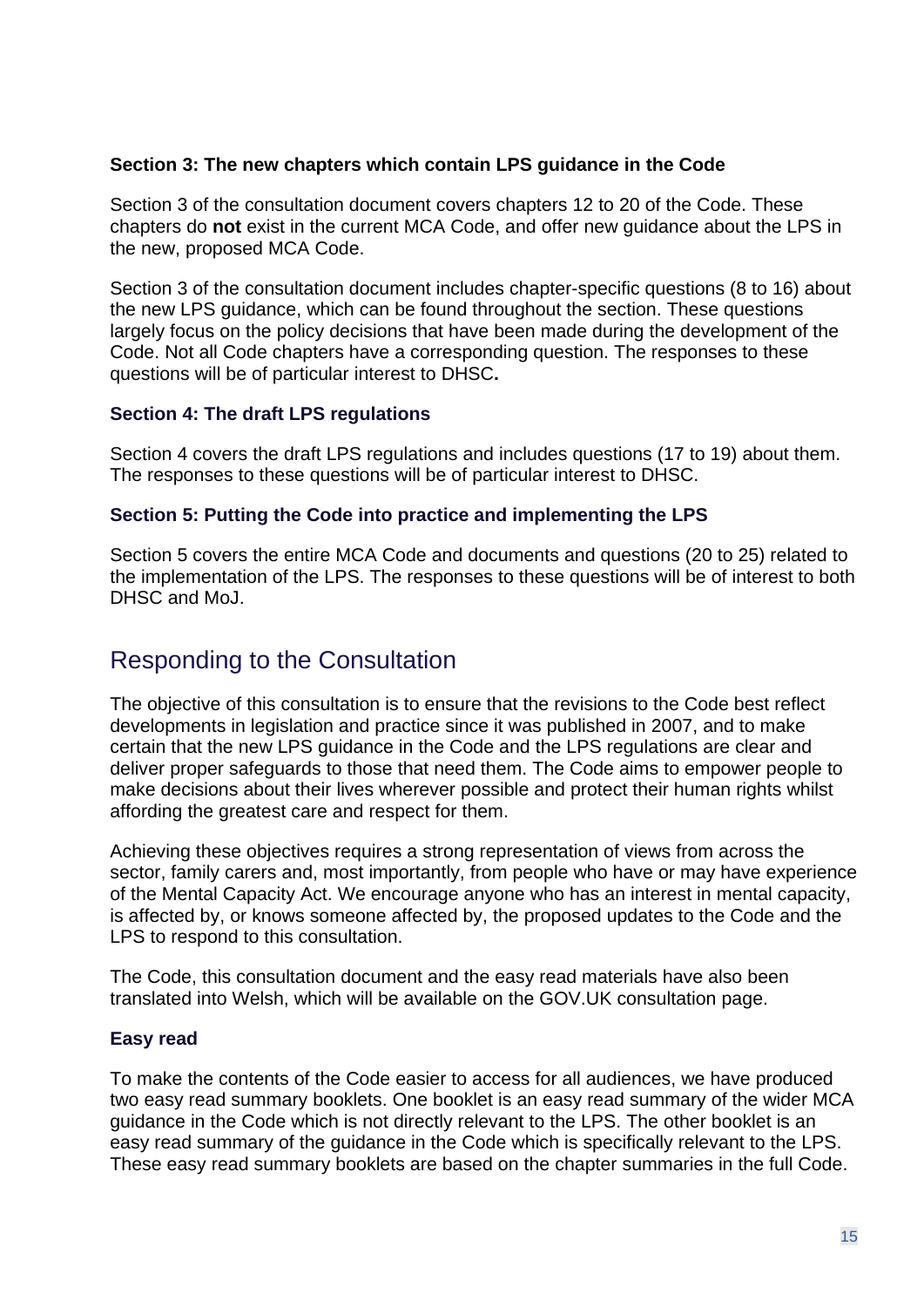The easy read summary booklet of the wider MCA guidance in the Code will be available on the easy read [GOV.UK consultation page.](https://www.gov.uk/government/consultations/changes-to-the-law-and-guidance-about-making-your-own-decisions-easy-read)

The easy read summary booklet of the LPS guidance in the Code will be available on the [easy read GOV.UK consultation page.](https://www.gov.uk/government/consultations/changes-to-the-law-and-guidance-about-making-your-own-decisions-easy-read)

To make the consultation easier to access for all audiences, we have also produced an easy read consultation document which will be available on the [easy read](https://www.gov.uk/government/consultations/changes-to-the-law-and-guidance-about-making-your-own-decisions-easy-read) GOV.UK [consultation page.](https://www.gov.uk/government/consultations/changes-to-the-law-and-guidance-about-making-your-own-decisions-easy-read)

This is a condensed version of this consultation document, which focuses on people's personal experiences rather than very specific policy questions. We think that having a different set of broader questions in the easy read consultation document will help people who have or may have experience of the Mental Capacity Act to tell us about their personal experiences and views. This feedback will help us to improve the Code and other guidance and ensure that it reflects real-life scenarios.

People who wish to respond to the easy read consultation questions can draw on the easy read summary booklets, or any of the other documents published, as points of reference. Anyone and everyone who wants to respond to this consultation is free to respond to any question or questions, from either consultation document. We would like them to engage with the consultation in whatever way works best for them.

#### **Key Information**

#### **Duration**

This consultation will run for 17 weeks from 17 March until 14 July 2022.

#### **Enquiries**

For any enquiries about responding to the consultation please contact: [lps.cop@dhsc.gov.uk.](mailto:lps.cop@dhsc.gov.uk)

#### **How to respond**

Please respond to this consultation by completing an online survey. This can be found on the GOV.UK [consultation page.](https://www.gov.uk/government/consultations/changes-to-the-mca-code-of-practice-and-implementation-of-the-lps)

The survey will be available in Welsh.

An easy read survey with easy read questions will also be available. For more information on the easy read survey, please see the easy read consultation document.

The online survey allows respondents to save a draft response and return to the survey later. Using the online survey greatly assists in our analysis of the responses, enabling more efficient and effective consideration of the issues raised for each question.

We recommend that you:

read this consultation document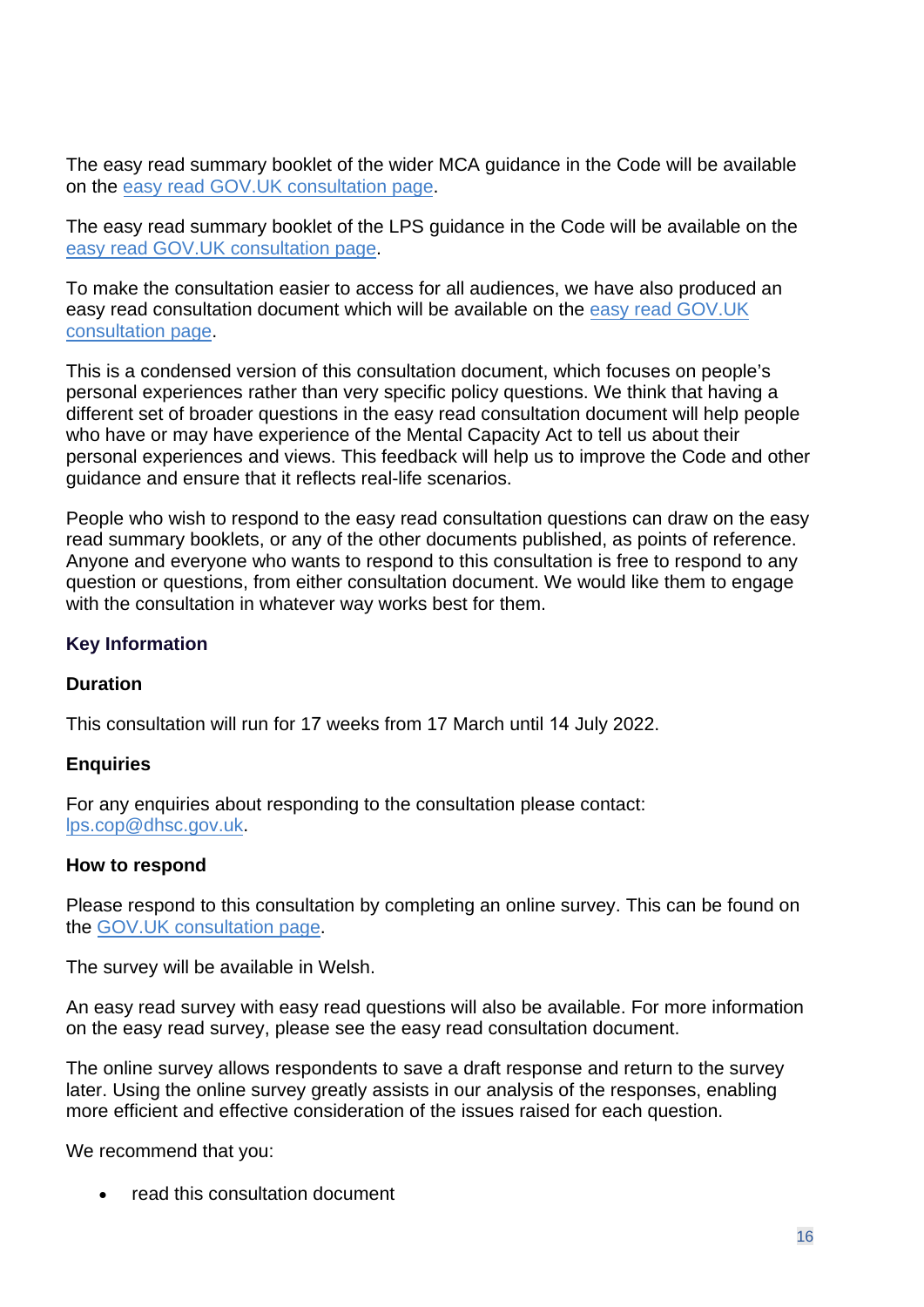- focus on the questions which cover areas that you have the most experience of or a particular interest in
- consider skipping questions if they are not relevant to you, or you do not have a view on them
- refer to the relevant documents or Code chapters referenced in the question
- respond to the questions using the online survey

#### **Points to consider when responding to the consultation**

Questions included in this consultation focus on the key issues identified through previous discussions with representatives from the sector and people with health and care needs. The question styles vary in nature from broad questions covering the entire Code to questions relating to specific policy detail. When responding to a specific question, we ask that you keep your response related to the issue raised by the question. This will help ensure that the feedback you provide will be considered in context after the consultation period ends.

The Code provides guidance for a wide range of people, including professionals, the person, and their family and friends, but may not cover every possible situation that may be relevant. We ask that you keep this in mind when responding to the consultation. If you think that there is a key gap in the draft Code or that the Code could be better illustrated with an example scenario, you can provide this information at question 21.

To note, the Code and this consultation document refers to clinical commissioning groups (CCGs). The government has set out its proposals to replace CCGs with Integrated Care Boards (ICBs), subject to the passage of the [Health and Care Bill,](https://eur03.safelinks.protection.outlook.com/?url=https%3A%2F%2Fbills.parliament.uk%2Fbills%2F3022&data=04%7C01%7CPeter.Dixon%40dhsc.gov.uk%7C7f897128c5464628a32408da0298084d%7C61278c3091a84c318c1fef4de8973a1c%7C1%7C0%7C637825149235440959%7CUnknown%7CTWFpbGZsb3d8eyJWIjoiMC4wLjAwMDAiLCJQIjoiV2luMzIiLCJBTiI6Ik1haWwiLCJXVCI6Mn0%3D%7C3000&sdata=qyyzEZHDBm8oqP4akHsP7%2BWxxTiqWFXJRzRWxO5ClHI%3D&reserved=0) which is currently undergoing parliamentary scrutiny. The role of CCGs as the Responsible Bodies under LPS is tied to their commissioning role for Continuing Healthcare (CHC). As a core function of CCGs, we are expecting CHC to become the responsibility of the new ICBs, and therefore the Responsible Body function under LPS will also transfer to ICBs. We are continuing to work closely with the teams within DHSC that are leading the work on these reforms, and CHC overall, as this policy develops. This consultation document and the draft Code therefore reference CCGs, in line with current legislation.

You do not have to respond to all questions in the consultation.

All documents relating to this consultation can be found on the GOV.UK [consultation page.](https://www.gov.uk/government/consultations/changes-to-the-mca-code-of-practice-and-implementation-of-the-lps)

#### **Data Privacy**

When responding to the questions, please avoid including information that will identify you, such as your last name. Responses that include information that could be used to identify you may be voided.

For more information, please see the privacy statement on the GOV.UK [consultation page.](https://www.gov.uk/government/consultations/changes-to-the-mca-code-of-practice-and-implementation-of-the-lps)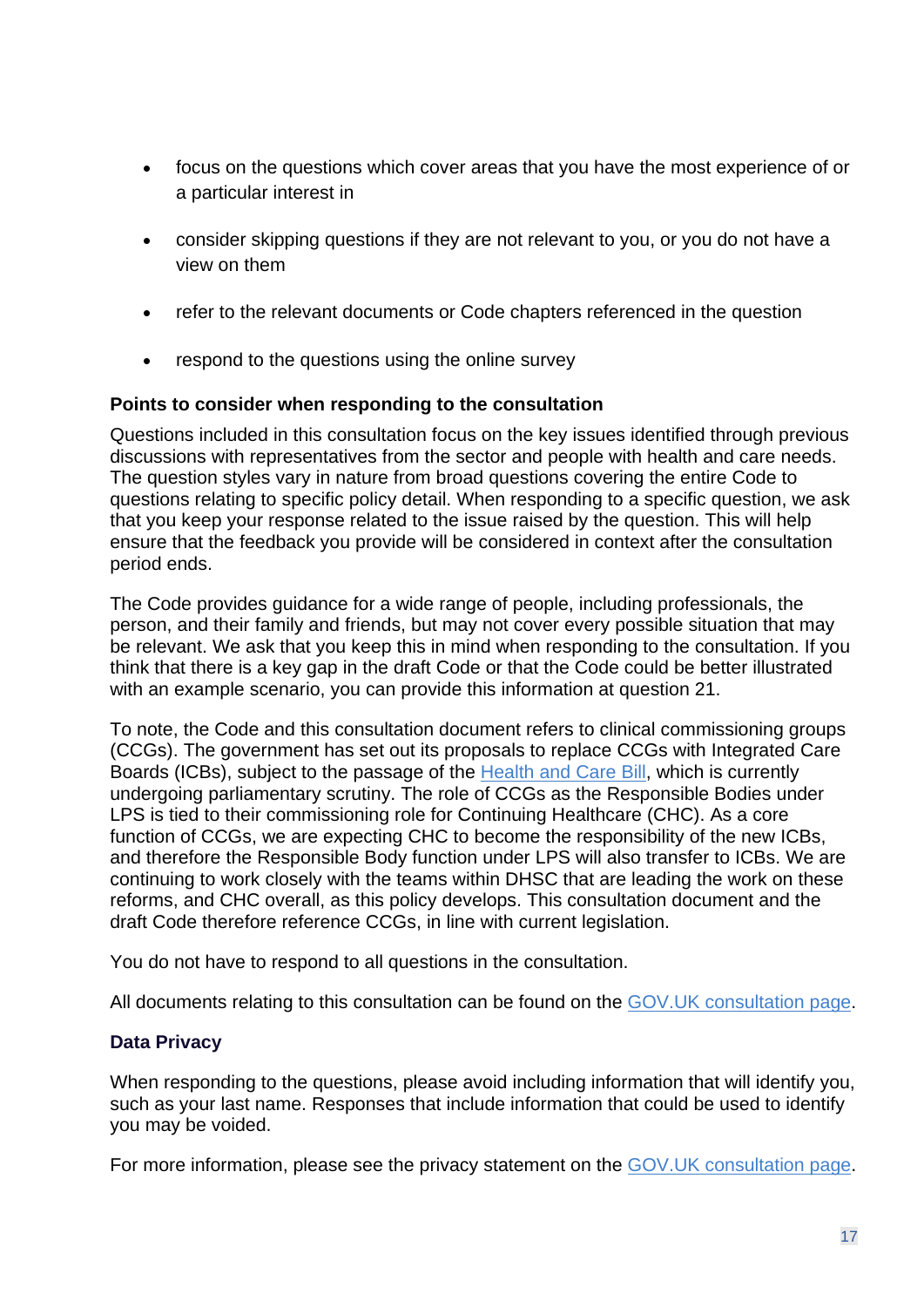## <span id="page-17-0"></span>**1. Section 1: Proposed updates to the existing chapters in the Code**

Section 1 covers chapters 4 to 6, 8 to 9,11, 23, and 25 to 26 of the Code. These chapters exist in the current MCA Code, but in the proposed new draft, include updates to the existing Code guidance. In the main, these chapters do **not** offer guidance about the LPS.

Questions on the proposed updates to the existing guidance in the Code can be found at the end of Section 2 and in Section 5. The responses to these questions will be of particular interest to MoJ.

## <span id="page-17-1"></span>Main updates to the Code

We have made various general edits across the Code to bring it up to date and ensure it reads well. These include:

- amendments to cross-refer to relevant legislation which has come into force since the MCA was implemented
- amendments referring to changes in practice since the MCA came into force, for example with regards to technological changes
- updates where other organisations' guidance, procedures or terminology have changed
- editorial changes to improve the clarity, structure, or consistency of the chapters
- revising scenarios and creating new ones
- we have made changes to reflect good practice as outlined to us by stakeholders through the Call for Evidence, stakeholder working groups and the National Mental Capacity Forum

Some of the key proposed updates to each chapter are set out below.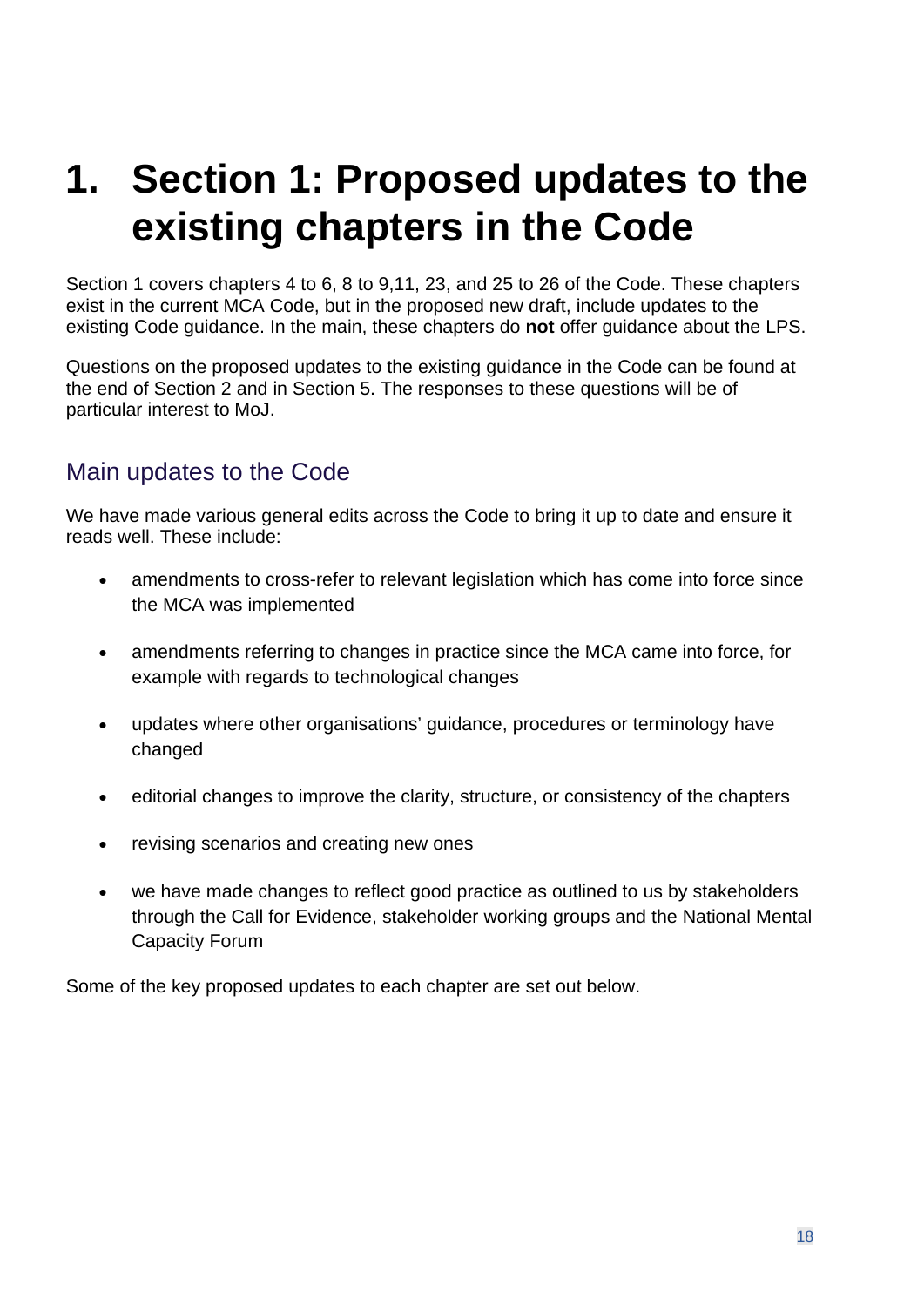## <span id="page-18-0"></span>Chapter 4: How does the Act define a person's capacity to make a decision and how should capacity be assessed?

#### **Summary**

1.1 Chapter 4 explains how the Act defines 'a person who lacks capacity to make a decision' and sets out a clear test for assessing whether a person lacks capacity to make a particular decision at a particular time.

- 1.2 We have amended text to make clear the distinction between considering and assessing capacity. This aims to explain the presumption of capacity better, by balancing the twin challenges of not rushing into capacity assessments, but also not failing to assess capacity when there is reason to do so (paragraph 4.5 to 4.6 of the Code).
- 1.3 We have changed the order in which the test of capacity assessment is set out, so that an assessor should firstly consider whether the person is able to make the decision, and if not, whether there is an impairment or disturbance in the functioning of the mind or brain causing their inability to make the decision. The aim of this change is to prevent automatic assumptions that the person cannot make a decision because of their condition (paragraph 4.8 to 4.9).
- 1.4 We have added text to say that factors related to cultural background may influence a person's way of thinking, behaviour or communication (for instance paragraphs 4.18, 4.31, and 4.82).
- 1.5 We have included new text providing guidance on 'executive functioning' and how this might affect the capacity assessment (paragraph 4.35 to 4.38).
- 1.6 We have included new text to provide guidance on how to approach decisionmaking when a person's capacity fluctuates (paragraph 4.51 to 4.57).
- 1.7 We have added text to provide guidance on retrospective capacity assessments and how these situations differ from contemporaneous capacity assessments (paragraph 4.100 onwards).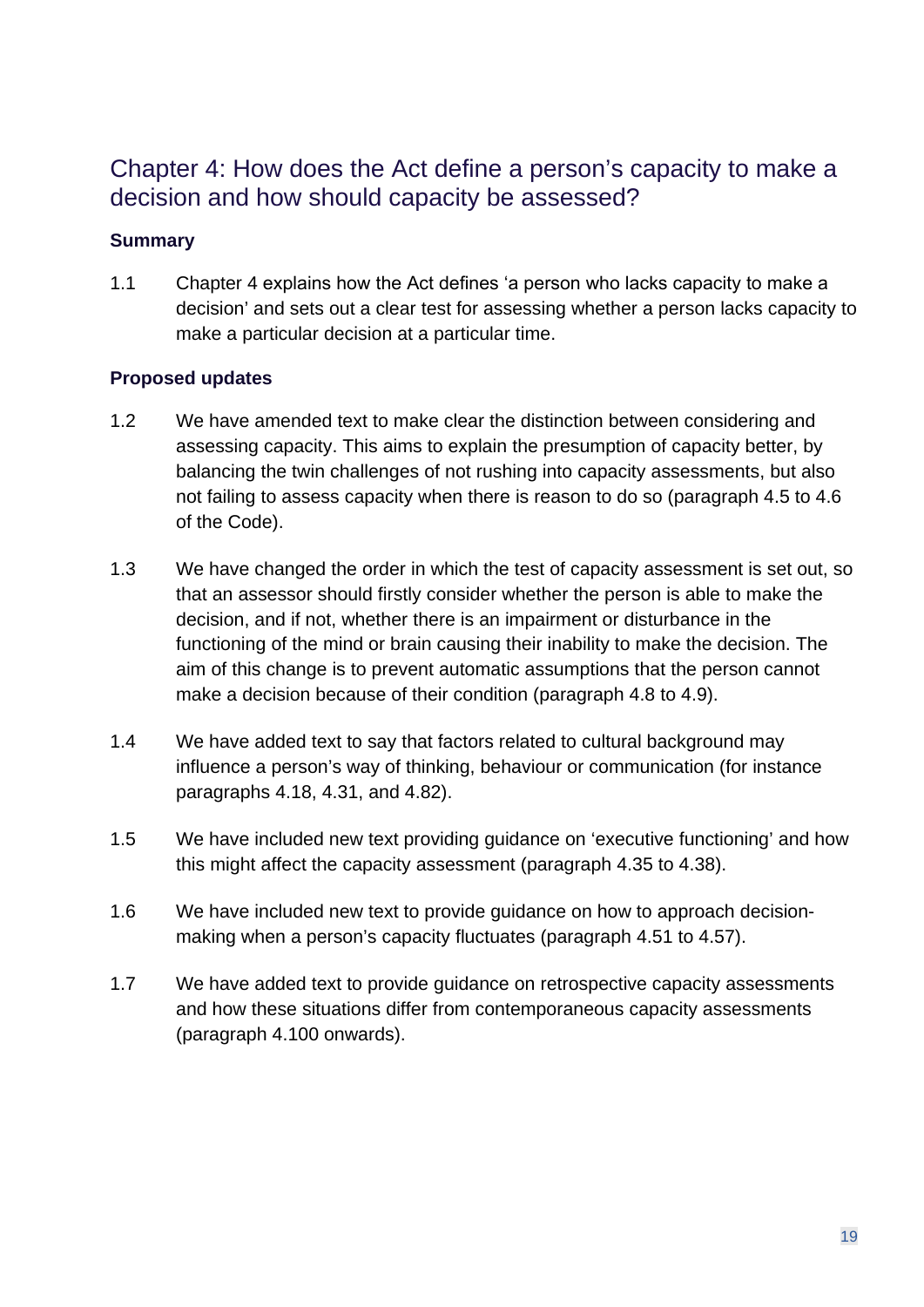## <span id="page-19-0"></span>Chapter 5: What does the Act mean when it talks about "best interests"?

#### **Summary**

1.8 Chapter 5 explains what the MCA means by acting in the best interests of someone lacking capacity to make a decision for themselves, and describes the checklist set out in the MCA for working out what is in someone's best interests.

- 1.9 We have added text to emphasise that deciding what is in a person's best interests is only relevant after all practicable steps have been taken to support the person to make the decision in question (paragraph 5.1).
- 1.10 We have added text to clarify the relationship between best interests decisionmaking and assessing and meeting needs under other relevant legislation outside of the MCA (paragraph 5.8).
- 1.11 In light of the Supreme Court decision in *Aintree v James*, we have amended text to make clear that best interests encompass not just a person's medical interests, but also their social and psychological interests (paragraph 5.10).
- 1.12 We have expanded text on 'Who is the decision-maker?' to help clearly identify who that person is and to avoid responsibilities being misunderstood (paragraph) 5.15 to 5.23).
- 1.13 We have amended text to make clear that a best interests decision is a decision between the options that are available (paragraph 5.24 to 5.26).
- 1.14 As outlined in *Aintree v James*, we have clarified that if a life-sustaining treatment is not a treatment that is reasonable to give, the treating doctor cannot be required by the Act to provide it (paragraph 5.53).
- 1.15 Following the Supreme Court decision in *Re Y* and subsequent Court of Protection practice guidance, we have amended the guidance on when decisions regarding life-sustaining treatment must be brought to the Court of Protection, to say that this is only necessary when there is difference of opinion or the way forward is finely balanced (paragraph 5.59).
- 1.16 In line with case law, we have added further emphasis on the importance of taking the person's wishes and feelings into account. This includes clarifying that the person's wishes and feelings can be determinative in a best interests decision and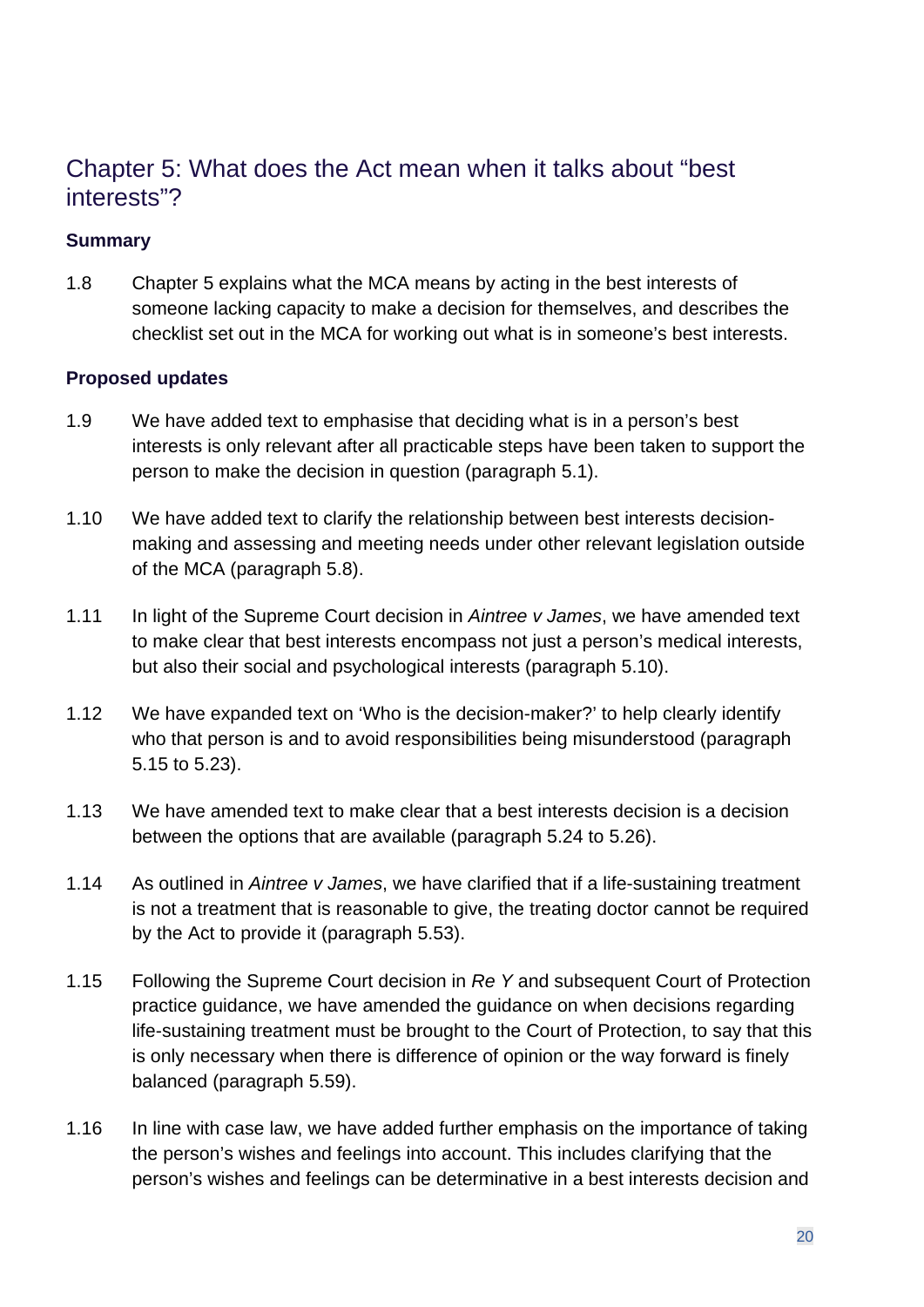that in cases where the decision is not one the person would have made, clear justification will be required (paragraph 5.68).

- 1.17 In light of *Winspear v City Hospitals Sunderland*, we have clarified that a failure to consult properly with someone interested in the person's welfare when it is practicable and appropriate to do so will mean that the decision-maker cannot rely upon the defence in section 5 (paragraph 5.88).
- 1.18 We have clarified that advance statements and Advance Care Plans should be considered as evidence of the person's wishes when a best interests decision is being made (though they are not legally binding) (paragraph 5.77).
- 1.19 We have introduced text on 'future care plans' drawn up for a person who lacks the relevant capacity, emphasising that it should help inform a best interests decision and that those involved in drawing it up should follow the best interests decision-making principles of the MCA as far as possible to ensure that the plan can help inform the decision robustly (paragraph 5.95 and 5.96).
- 1.20 We have included new guidance on recording best interests decisions about care and treatment (paragraph 5.102 to 5.108).
- 1.21 We have included new guidance on recording property and affairs decisions made by attorneys and deputies (paragraph 5.109 to 5.111).

## <span id="page-20-0"></span>Chapter 6: What protection does the Act offer for people providing care or treatment?

#### **Summary**

1.22 Chapter 6 explains how the MCA protects people who provide care or treatment for someone who lacks the capacity to consent to the decision or action being taken.

- 1.23 We have linked to new guidance in the best interests chapter on recording best interests decisions. This aims to ensure that the decision-maker has considered all the matters necessary to be able to rely upon the defence in section 5 of the MCA (various, including paragraph 6.42 to 6.44).
- 1.24 We have included new guidance on decisions to restrict a person's contact with others (paragraph 6.20 to 6.22).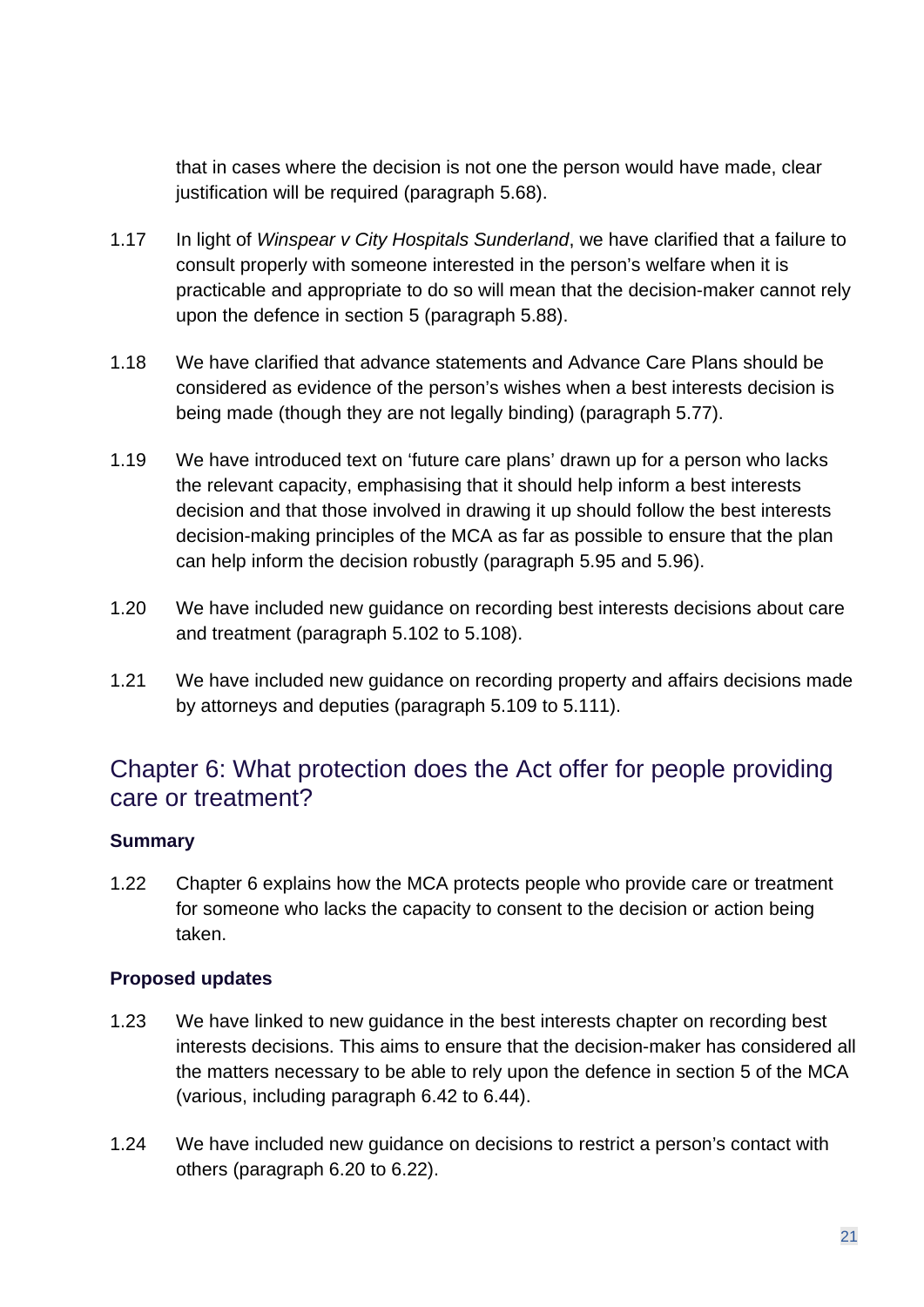- 1.25 We have set out guidance, linked to the Court of Protection and best interests chapters, regarding when the court should be asked to make a healthcare or treatment decision (various, particularly paragraph 6.32 to 6.37).
- 1.26 We have updated guidance on making payments for goods and services (paragraph 6.86 to 6.91).

## <span id="page-21-0"></span>Chapter 8: What does the Act say about the Lasting Powers of Attorney?

#### **Summary**

1.27 Chapter 8 explains how people who wish to plan ahead for the possibility that they might lack the capacity to make particular decisions for themselves in the future are able to grant Lasting Powers of Attorney (LPAs) to named individuals to make certain decisions on their behalf, and how attorneys appointed under an LPA should act.

- 1.28 We have added guidance on who cannot be a certificate provider (paragraph 8.11).
- 1.29 We have provided information on cancelling an LPA (paragraph 8.12).
- 1.30 We have added guidance on the implications of appointing attorneys jointly or jointly and severally (paragraph 8.19 to 8.23).
- 1.31 We have added guidance on who the LPA should be provided to once registered (paragraph 8.28).
- 1.32 We have added text to clarify the status of foreign powers of attorney in England and Wales (paragraph 8.30).
- 1.33 We have included guidance on how someone can check the validity of an LPA ((paragraph 8.38).
- 1.34 We have added further guidance on instructions and preferences in an LPA (paragraph 8.32 to 8.33).
- 1.35 We have clarified the limits on the types of decisions an attorney can make, including various care and treatment decisions and the creation of a Will (paragraph 8.45, 8.62 to 8.63 and 8.69 to 8.74).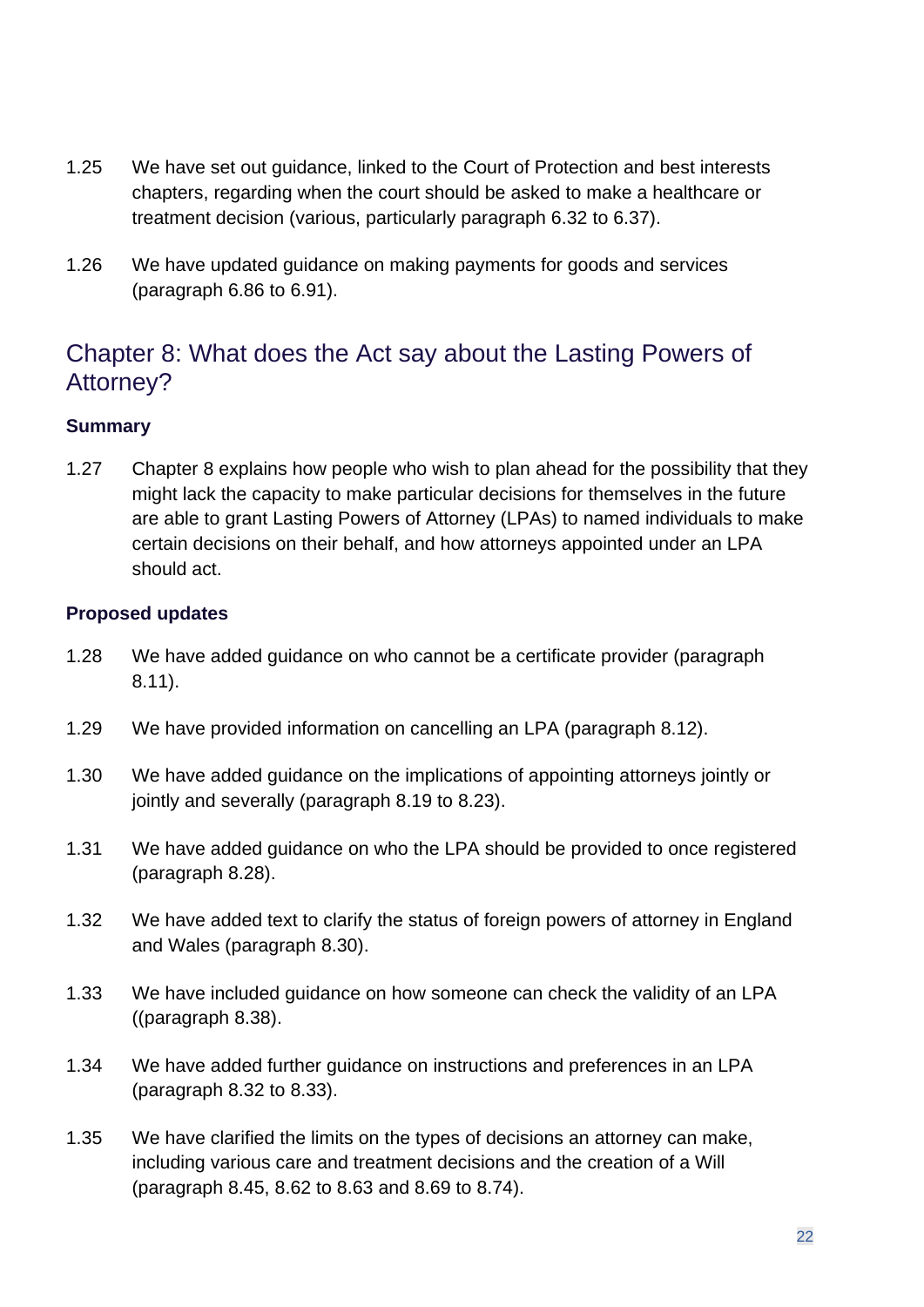- 1.36 We have set out what should happen if an attorney feels unable to make a care or treatment decision (paragraph 8.65).
- 1.37 We have set out an attorney's role in the preparation of a care plan for the donor (paragraph 8.66).
- 1.38 We have updated guidance on when attorneys can make gifts or similar payments on the donor's behalf (paragraph 8.49 to 8.59).
- 1.39 We have set out what should happen when a decision needs to be made that relates to both the donor's personal welfare and their property and affairs (paragraph 8.78 to 8.81).
- 1.40 We have added text to say that factors related to cultural background may influence a person's way of thinking, behaviour or communication (for instance paragraphs 4.18, 4.81 and 4.84).

## <span id="page-22-0"></span>Chapter 9: What does the Act say about Deputies?

#### **Summary**

1.41 Chapter 9 describes the role of deputies appointed by the Court of Protection to act and make decisions on behalf of someone who lacks capacity to make those decisions and explains how they are supervised.

- 1.42 Following the decision in *Re Lawson, Mottram and Hopton (appointment of personal welfare deputies)*, we have amended text on the appointment of personal welfare deputies to reflect the court's approach to determining whether one should be appointed, and the need to balance protecting the person with promoting their autonomy (paragraph 9.13).
- 1.43 We have added text to clarify what should happen if there is a conflict of interest, including where the deputy is a family member or a professional deputy. This includes when an application to the court may be required (various, including paragraph 9.17 and 9.39 to 9.43).
- 1.44 We have amended text to provide clearer guidance on when deputies may delegate tasks (paragraph 9.46 to 9.47).
- 1.45 We have added text providing guidance on when deputies may use the person's funds to make gifts or family care payments (paragraph 9.58 to 9.59).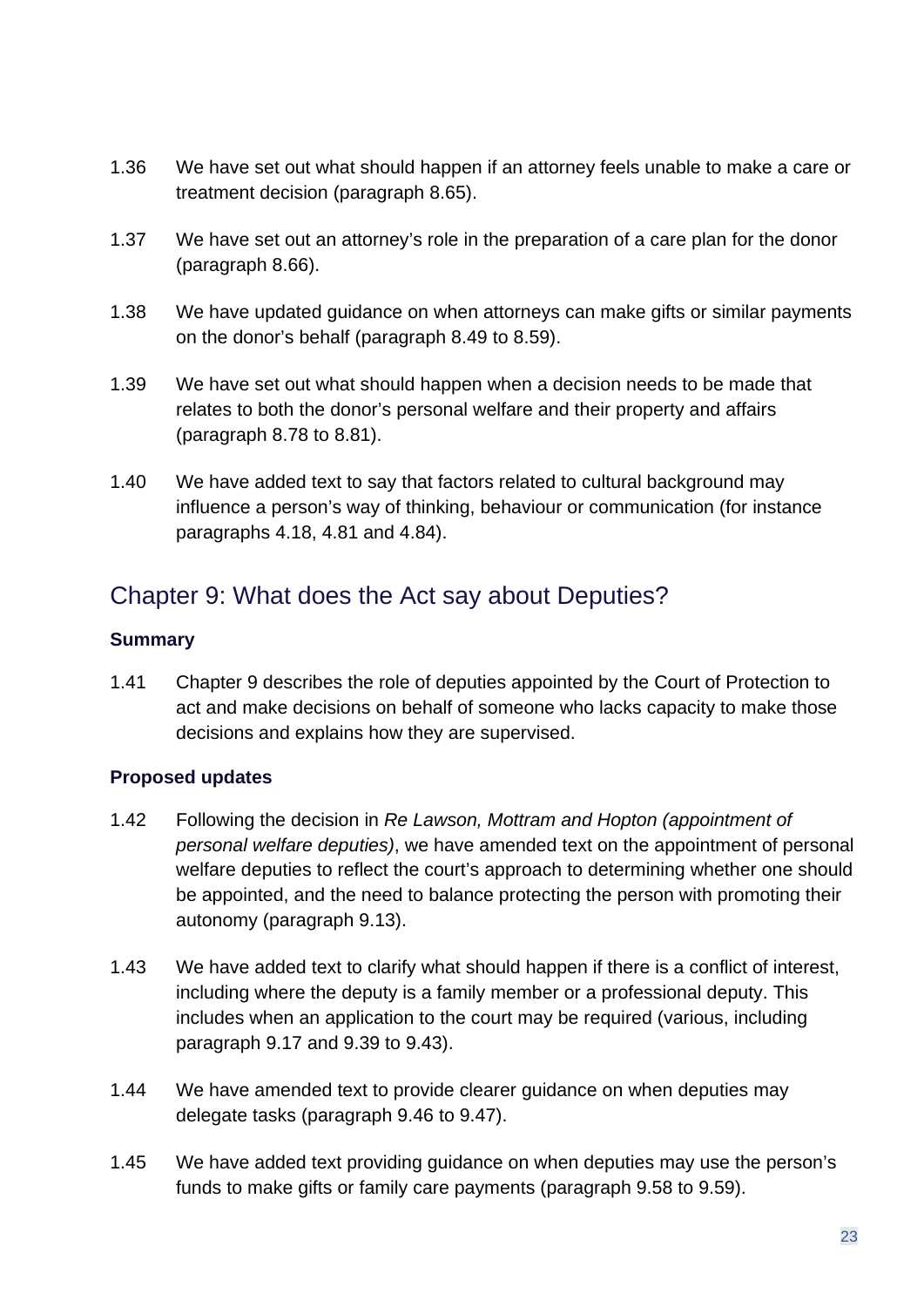1.46 We have added information regarding how the Office of the Public Guardian (OPG) supervises deputies, including the OPG's role in provision of security (paragraph 9.58 to 9.67).

## <span id="page-23-0"></span>Chapter 11: What does the Act say about advance decisions to refuse treatment?

#### **Summary**

1.47 Chapter 11 explains the procedures that must be followed if someone wishes to make an advance decision to refuse medical treatment to come into effect when they lack capacity to refuse the specified treatment.

#### **Proposed updates**

- 1.48 We have amended the text to add clarification on considering whether an application to the Court of Protection is required in the case of doubt about existence, validity or applicability of an advance decision to refuse treatment (paragraphs 11.62 and 11.78 to 11.81).
- 1.49 We have added text to clarify how advance statements and advance care plans differ from advance decisions (paragraph 11.82 to 11.83).

## <span id="page-23-1"></span>Chapter 23: What means of protection exist for people who lack capacity to make a decision for themselves?

#### **Summary**

1.50 Chapter 23 describes the different agencies that exist to help make sure that people who lack capacity to make a decision for themselves are protected from abuse and neglect.

- 1.51 We have included a table highlighting different types of abuse (paragraph 23.5).
- 1.52 We have set out additional legislation and safeguarding procedures that those working with people who lack capacity should be familiar with (paragraphs 23.6 to 23.9 and 23.37).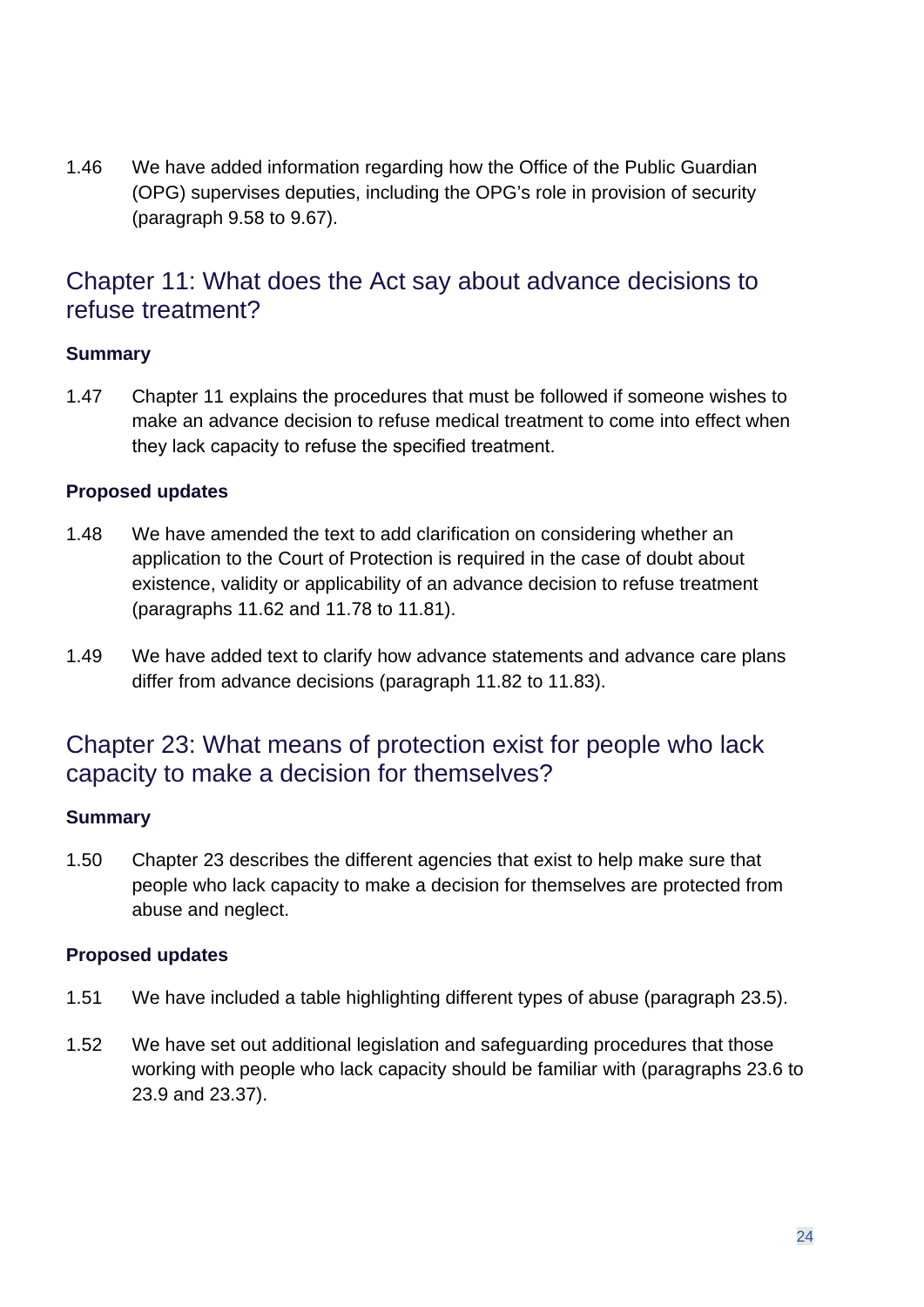## <span id="page-24-0"></span>Chapter 25: What rules govern access to information about a person who lacks the relevant capacity?

#### **Summary**

1.53 Chapter 25 summarises how the laws about data protection and freedom of information relate to the provisions of the MCA.

#### **Proposed updates**

- 1.54 We have restructured the beginning of the chapter to set out how someone can see information on behalf of someone else when they have capacity, followed by situations in which someone may or may not be able to see information on behalf of someone else when that person lacks the relevant capacity (paragraph 25.1 to 25.12).
- 1.55 We have clarified that an attorney or deputy can ask to see information concerning the person they represent if it helps them make the decisions that they have the legal authority to make (paragraph 25.13 to 25.18).
- 1.56 We have added text to clarify that the disclosure of information by a professional to others, as part of the process of working out someone's best interests, is likely to be lawful if it is required for the professional to consult meaningfully. We have also clarified that disclosure of information to statutory advocates is likely to be lawful if it is required for the advocate to discharge their statutory functions (paragraph 25.21 to 25.25).
- 1.57 We have included text setting out the right that the OPG and IMCA have to access health records under the MCA (paragraph 25.25 to 25.27).

## <span id="page-24-1"></span>Chapter 26: How does the Act affect research projects involving a person who lacks the relevant capacity?

#### **Summary**

1.58 Chapter 26 provides guidance on how the MCA sets out specific safeguards and controls for research involving, or in relation to, people lacking capacity to consent to their participation.

#### **Proposed updates**

1.59 We have amended the chapter to make clear that the specific research provisions of the MCA apply when involving a person who lacks capacity, but that the general provisions of the MCA are also important. Researchers must follow the principles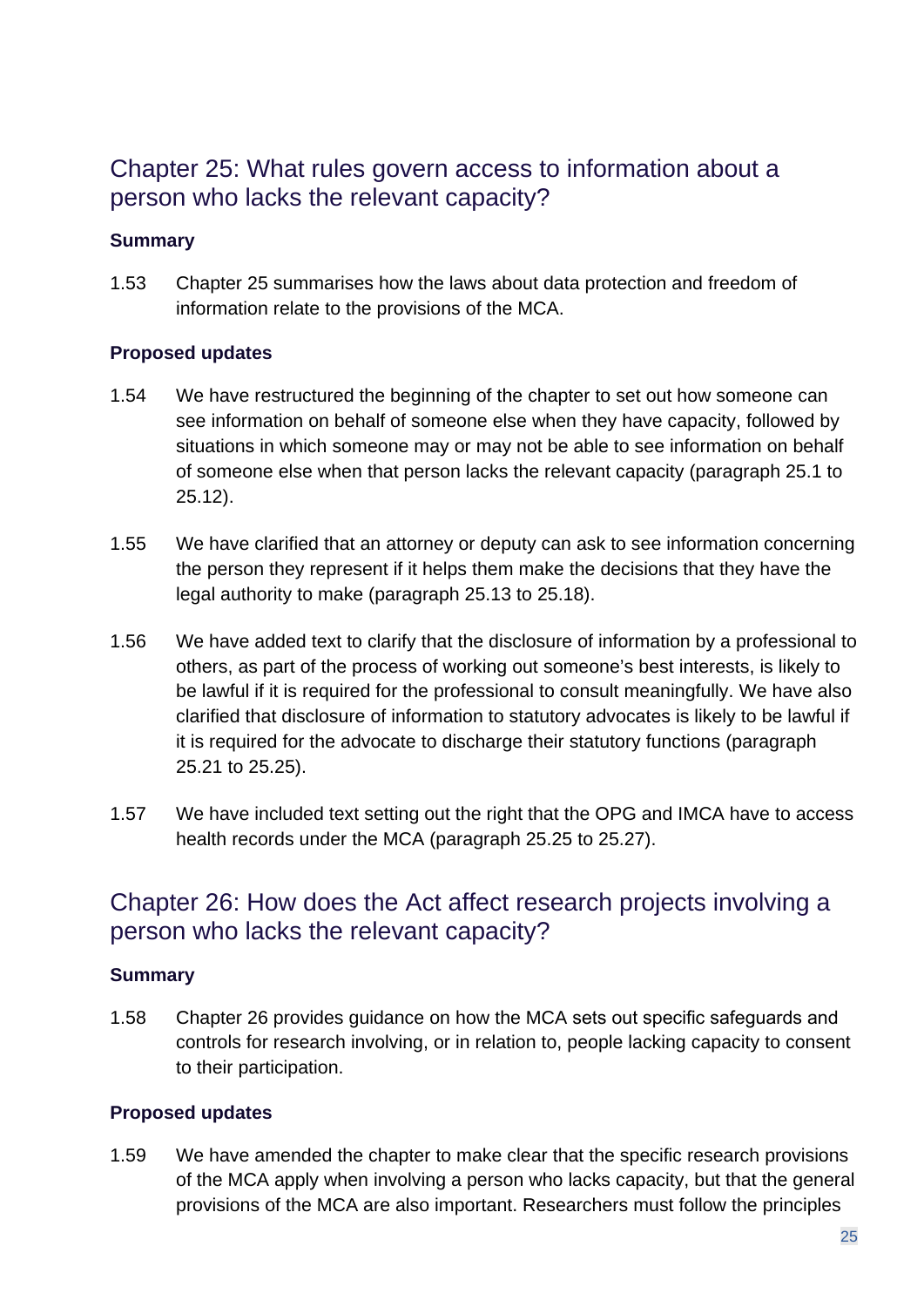of the MCA when involving someone with an impairment or disturbance in the functioning of their mind or brain, including supporting them with decision making and assessing their capacity if required (paragraph 26.7 to 26.8).

- 1.60 We have added reference to the Data Protection Act and UK General Data Protection Regulation (UK GDPR) to make clear that researchers must comply with the safeguards they contain when processing personal data (paragraph 26.17 and 26.73).
- 1.61 We have clarified that the decision for someone to participate in research is not a best interests decision, but that researchers use the research provisions in the MCA to follow the person's wishes and feelings when deciding whether the person should take part (paragraph 26.16 and 26.27, 26.67).
- 1.62 We have included further guidance on the role of the consultee, including clarifying that the role of the consultee is not to provide consent to researchers, but to advise the researcher about whether the intentions of the research are in accordance with what they think the person lacking capacity would have wanted. It is the researcher's responsibility to make the final decision (paragraph 26.40 to 26.62).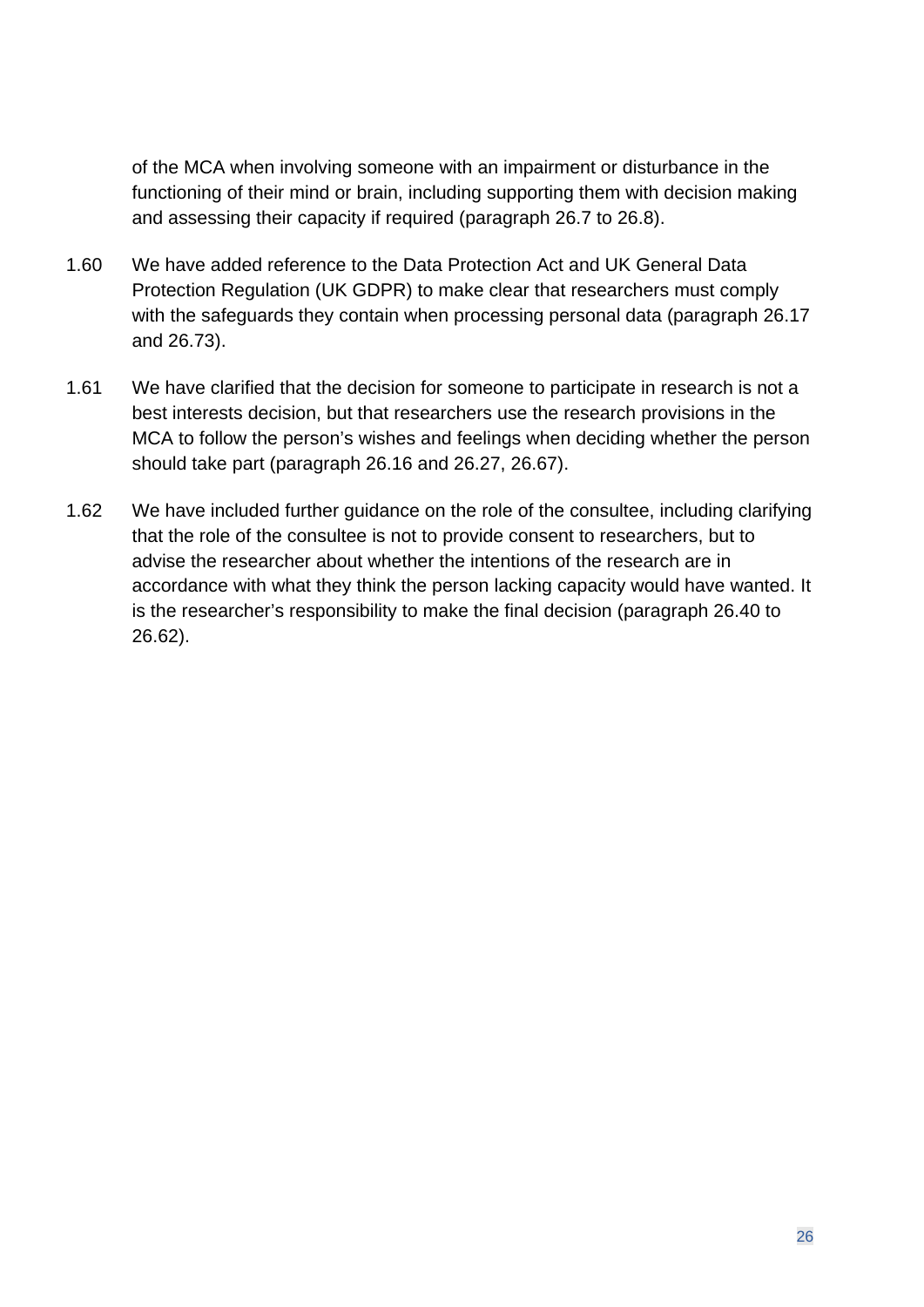## <span id="page-26-0"></span>**2. Section 2: Proposed updates to existing chapters that now include LPS guidance in the Code**

Section 2 covers chapters 3, 7, 10, 21 to 22, and 24 of the Code. These chapters exist in the current MCA Code, but in the proposed new draft, include updates to the existing Code guidance **and** new guidance relating to the LPS.

Section 2 includes chapter-specific questions (1 to 3) about the new LPS guidance, which can be found throughout the section. These questions largely focus on the policy decisions that have been made during the development of the Code. Not all Code chapters have a corresponding question but there is space at question 20 to add any further thoughts. The responses to these questions will be of particular interest to DHSC.

At the end of Section 2, there are also a set of broader questions (4 to 7) on the proposed updates to the existing guidance in the current Code. These questions relate to **all** the proposed updates to the existing guidance in the current Code listed in Section 1 and Section 2, so please consider **all** updates when answering. In the main, questions 4 to 7 do **not** relate to the LPS. The responses to these questions will be of particular interest to MoJ.

### <span id="page-26-1"></span>Chapter 3: How should people be helped to make their own decisions?

#### **Summary**

2.1 Chapter 3 explains how the MCA makes sure that people are supported to make their own decisions as far as possible. It also explains the importance of keeping the person at the centre of the decision-making process throughout the LPS and how this can be done. It also explains information rights, outlining what information is available to the person's Appropriate Person and IMCA in the LPS process.

#### **Proposed updates to the existing guidance**

- 2.2 Reflecting the United Nations Convention on the Rights of Persons with Disabilities principles of supported decision-making, we have strengthened wording to place more emphasis on supported decision-making and empowering people to make their own decisions, while remaining within the ambit of the MCA (throughout chapter).
- 2.3 We have added text prompting professionals to be aware of the risk of coercion or undue influence from someone who is supporting a person either to make a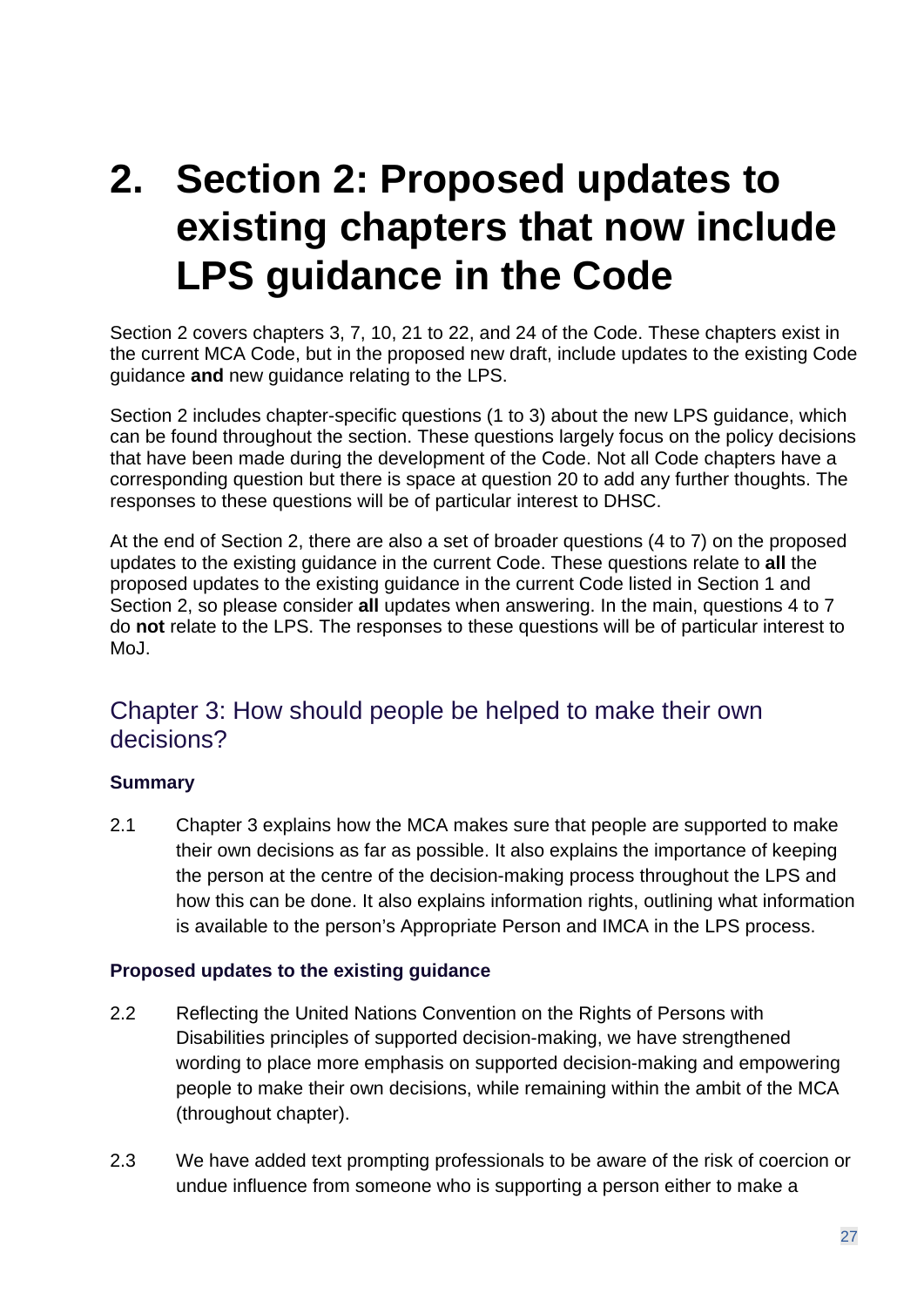decision or to express their views as part of the process of best interests decisionmaking (paragraph 3.18).

#### **New guidance for the LPS**

- 2.4 It is essential that the guidance in the Code supports professionals and others to keep the person at the centre of the LPS process and decision making related to the LPS. Although the Code cannot provide step by step guidance for every scenario, it aims to highlight the core principles set out in the MCA that must be followed throughout the LPS process. These include taking all practicable steps to support the person to make the decision.
- 2.5 We spoke to people who have or may have experience of the Mental Capacity Act, with a range of backgrounds, about the best ways to help them feel involved in the process and things that practitioners should know when working with someone who lacks the relevant mental capacity. This has heavily informed the guidance in this chapter of the Code.

## <span id="page-27-0"></span>Chapter 7: What is the role of the Court of Protection?

#### **Summary**

- 2.6 Chapter 7 describes the role of the Court of Protection, established under the MCA, to make decisions or declarations in cases where there is no other way of resolving a matter affecting a person who lacks capacity to make the decision in question.
- 2.7 It also explains how the person, their Appropriate Person, IMCA, or anyone else can apply to the Court, for example to challenge an LPS authorisation under section 21ZA of the MCA or the use of the legal authority provided by Section 4B of the MCA.

#### **Proposed updates to the existing guidance**

- 2.8 For clarity, we have separated the previous Court of Protection and courtappointed deputies chapter into two separate chapters.
- 2.9 We have updated and restructured the description of the Court, including the description of its powers to make decisions and declarations, as well as decisions and declarations it cannot make (paragraph 7.3 to 7.17).
- 2.10 We have updated sections providing guidance on when cases must or may go to the Court, both for property and affairs and health and welfare cases. This update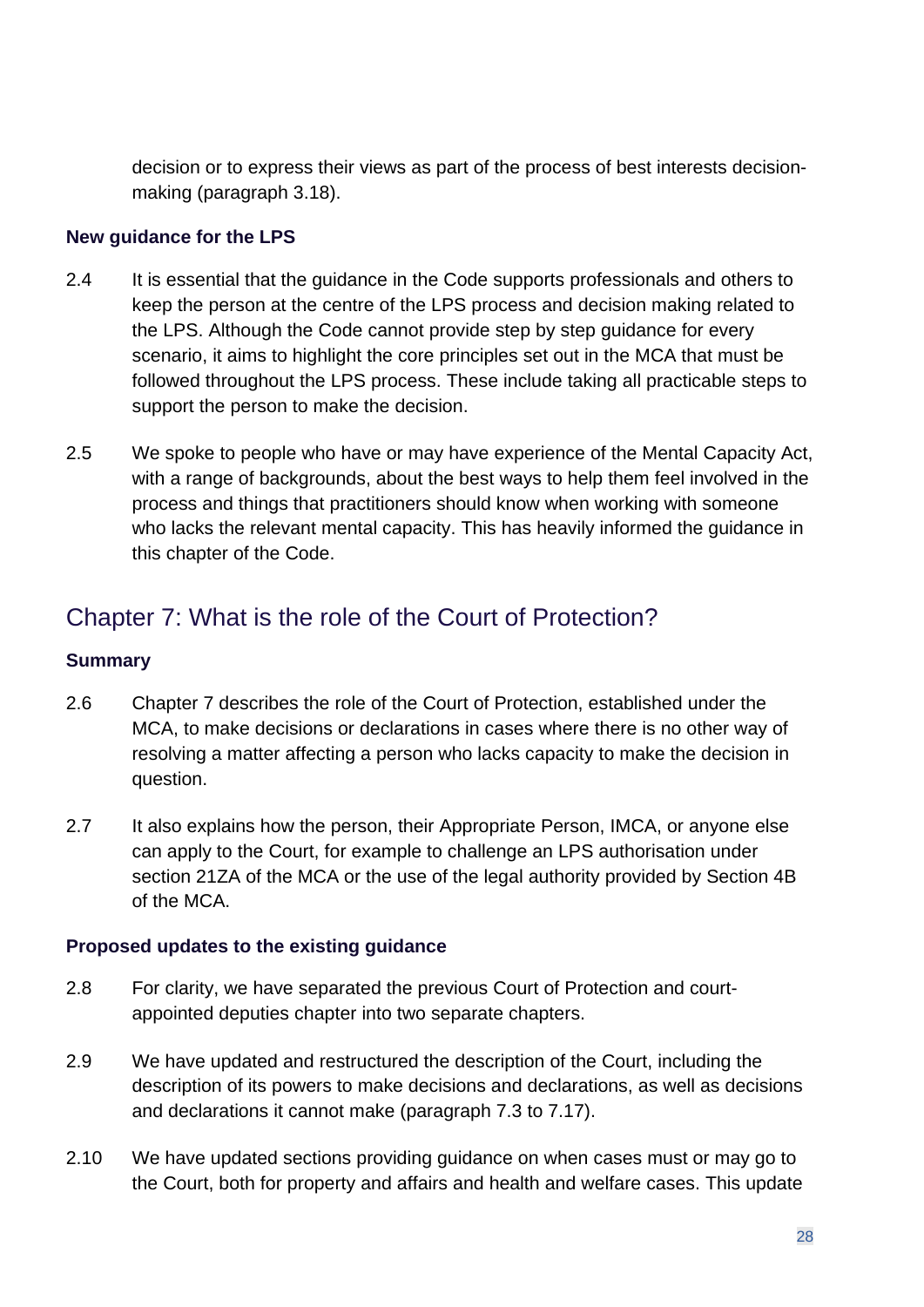follows the Supreme Court decision in *Re Y* and subsequent Court of Protection practice guidance (paragraph 7.18 to 7.30).

- 2.11 We have added new text explaining the obligation to consider how long is reasonable to spend seeking to reach agreement before applying to the Court, to ensure delay does not adversely affect the person's welfare (paragraph 7.30).
- 2.12 We have included guidance on who should bring an application to the Court, how they can make an application and how the Court will deal with the case (paragraph 7.42 to 7.57).

#### **New guidance for the LPS**

- 2.13 Applications can be made to the Court of Protection relating to certain aspects of an LPS authorisation under section 21ZA of the MCA. Additionally, an application could be made in relation to the LPS assessment process or the use of section 4B.
- 2.14 One of the key aims of the LPS is to streamline the authorisation process and reduce the reliance on the Court of Protection. The LPS will aim to achieve this by enabling all cases to be considered by a Responsible Body, rather than requiring certain cases to be considered by the Court. The introduction of the role of the Approved Mental Capacity Professional will also mean that where arrangements are contrary to the person's wishes and feelings, additional oversight will be provided.

#### **Question**

1. The Code states that applications to consider deprivation of liberty cases, only, should not generally be made to the Court. To what extent do you agree or disagree with the following statement?

'Responsible Bodies should not be routinely making applications to the Court, once LPS is implemented'

- Strongly agree
- Somewhat agree
- Neither agree nor disagree
- Somewhat disagree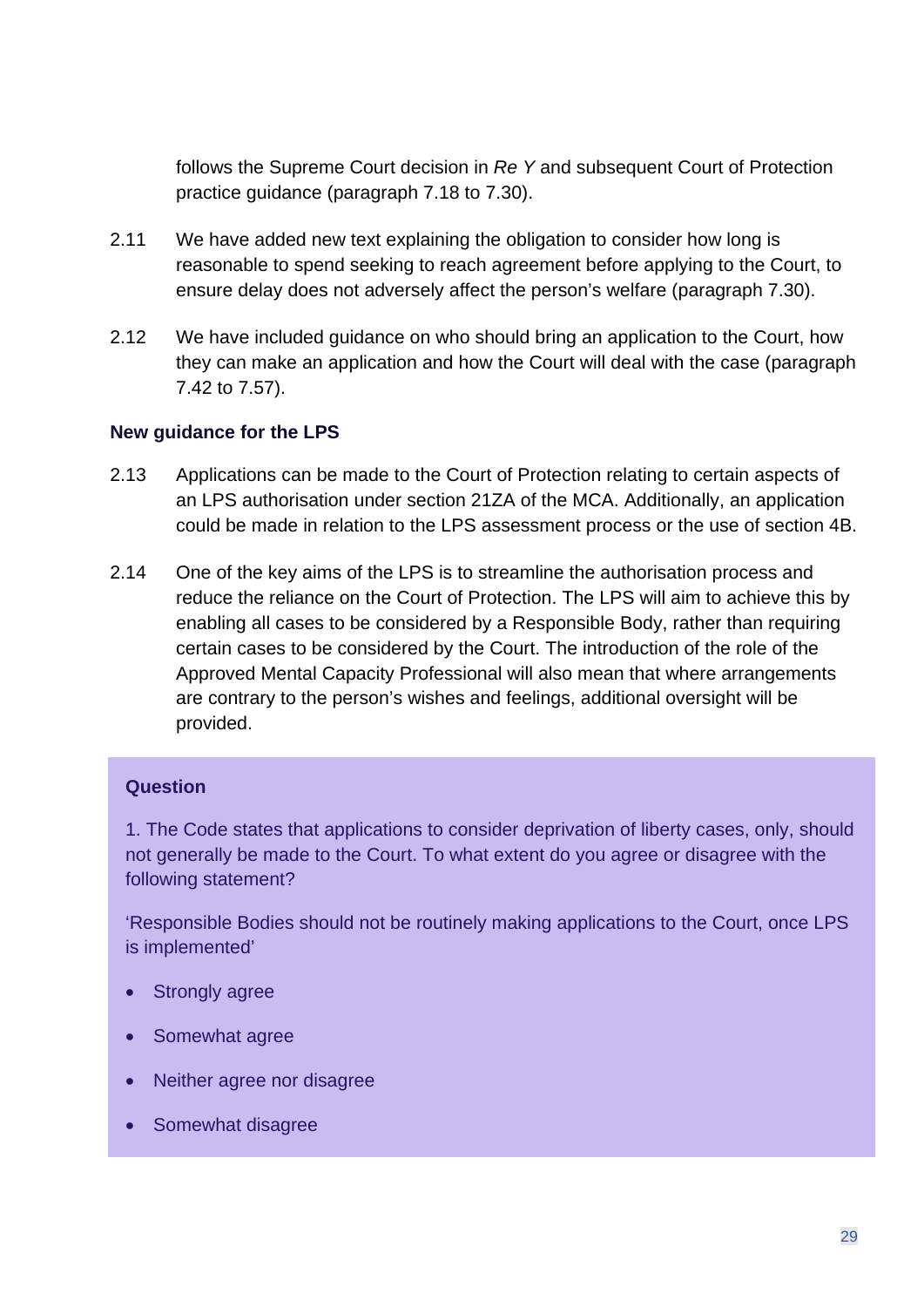Strongly disagree

## <span id="page-29-0"></span>Chapter 10: What is the Independent Mental Capacity Advocate (IMCA) Service?

#### **Summary**

- 2.15 Chapter 10 describes the role of Independent Mental Capacity Advocates (IMCA) appointed under the MCA to help people who lack capacity to make certain significant decisions and sets out when they should be instructed. It explains the responsibility of local authorities and local health boards in Wales to ensure enough IMCAs are available to meet the demands in their area.
- 2.16 The chapter also describes the IMCA role under the LPS.

#### **Proposed updates to the existing guidance**

- 2.17 We have included text on the interface between IMCAs and other types of advocacy, including the statutory duty to instruct an advocate under other legislation such as the Care Act (paragraph 10.118 to 10.121).
- 2.18 Under the MCA, IMCAs are instructed by organisations now termed 'the organisation instructing the IMCA' (paragraph 10.61). This is to differentiate between organisations who appoint IMCAs under the LPS, which are termed 'Responsible Bodies'.
- 2.19 In line with clarifications made to the chapter regarding disagreements and disputes, we have clarified guidance on when the IMCA disagrees with the decision maker and when they have concerns not directly related to compliance with the MCA (paragraph 10.66 to 10.73).

#### **New guidance under the LPS**

2.20 The role of the IMCA under the LPS is to represent and support an individual, or support an Appropriate Person, throughout the LPS authorisation process and whilst the authorisation is in force. While IMCAs also have a role under sections 37, 38 and 39 of the MCA, the focus of this section of the consultation document is specifically on the role of IMCA services in the context of the LPS.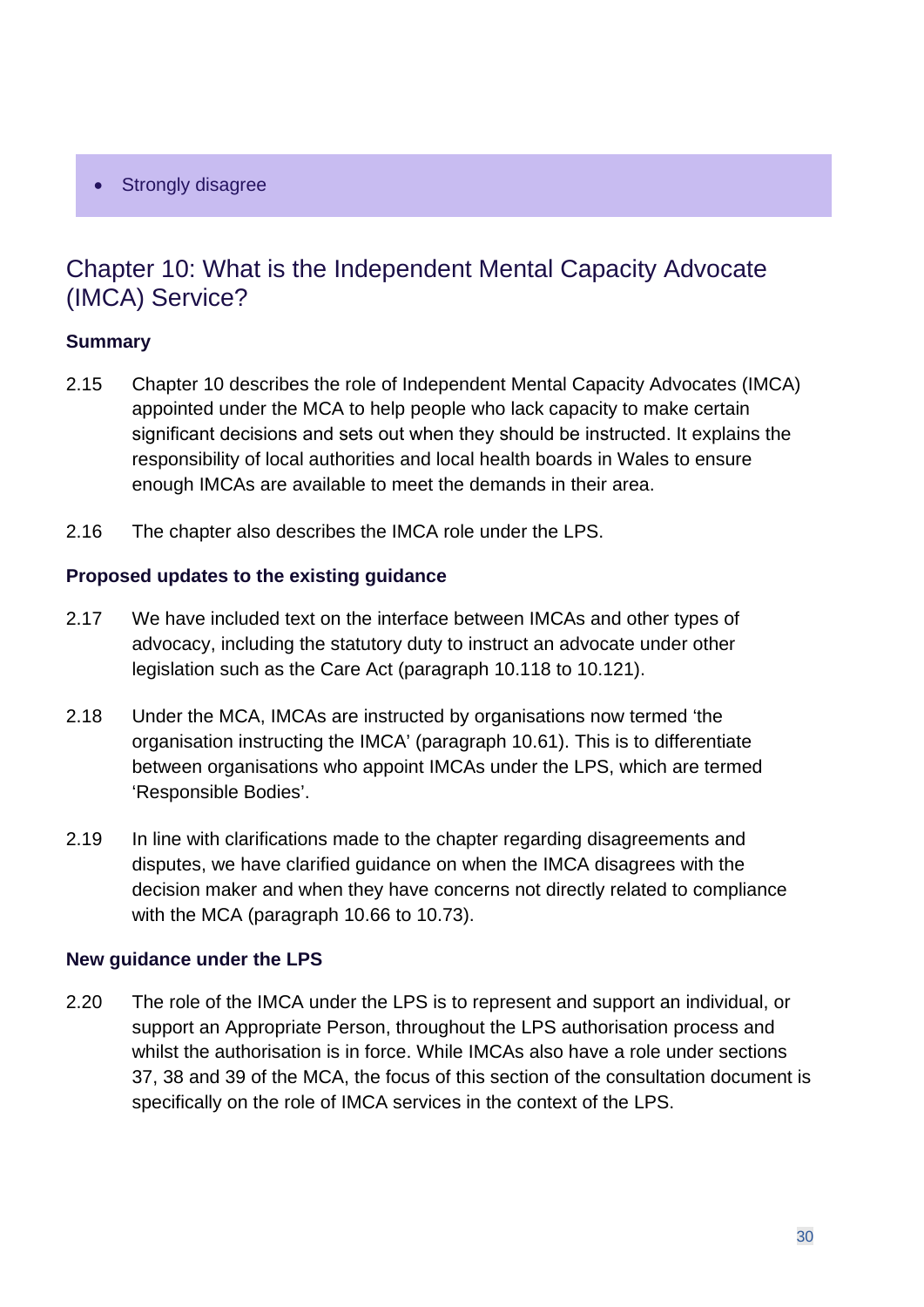## <span id="page-30-0"></span>Chapter 21: How does the Act apply to children and young people?

#### **Summary**

- 2.21 Chapter 21 explains those parts of the MCA which can apply to children and young people and how these relate to other laws affecting them.
- 2.22 It also explains how the LPS will apply to 16 and 17-year-olds and outlines the use of Education, Health and Care Plans (EHC Plans) in England, and Individual Development Plans (IDPs) in Wales, and how they interact with the MCA.

#### **Proposed updates to the existing guidance**

- 2.23 We have referred to additional legislation which adults supporting 16 and 17 year olds should be familiar with (paragraph 21.3 to 21.4).
- 2.24 We have clarified the legal frameworks available for decision-making in relation to 16 and 17 year olds, explaining that professionals can choose which regime to apply, but should be clear as to which one they are using (paragraph 21.1 to 21.20).
- 2.25 We have added text to clarify the inter-relationship between the Family Court/Family Division of the High Court and the Court of Protection, as well as between Special Educational Needs and Disabilities (SEND) Tribunals and the Court of Protection (paragraph 21.22 to 21.25).

#### **New guidance for the LPS**

2.26 Unlike DoLS, the LPS will apply to any person aged 16 or over. In *Re D* it was held that that parental consent cannot authorise arrangements which amount to a deprivation of liberty on behalf of their child aged 16 or 17 who lacks the relevant mental capacity. This chapter sets out guidance on the interaction between the LPS and specific issues and legislation relating to young people.

#### **Question**

2. Many 16 and 17 year olds who will be subject to an LPS authorisation will have complex special educational needs or complex additional learning needs and will therefore also have an Education, Health and Care (EHC) plan, in England, or Individual Development Plan (IDP), in Wales.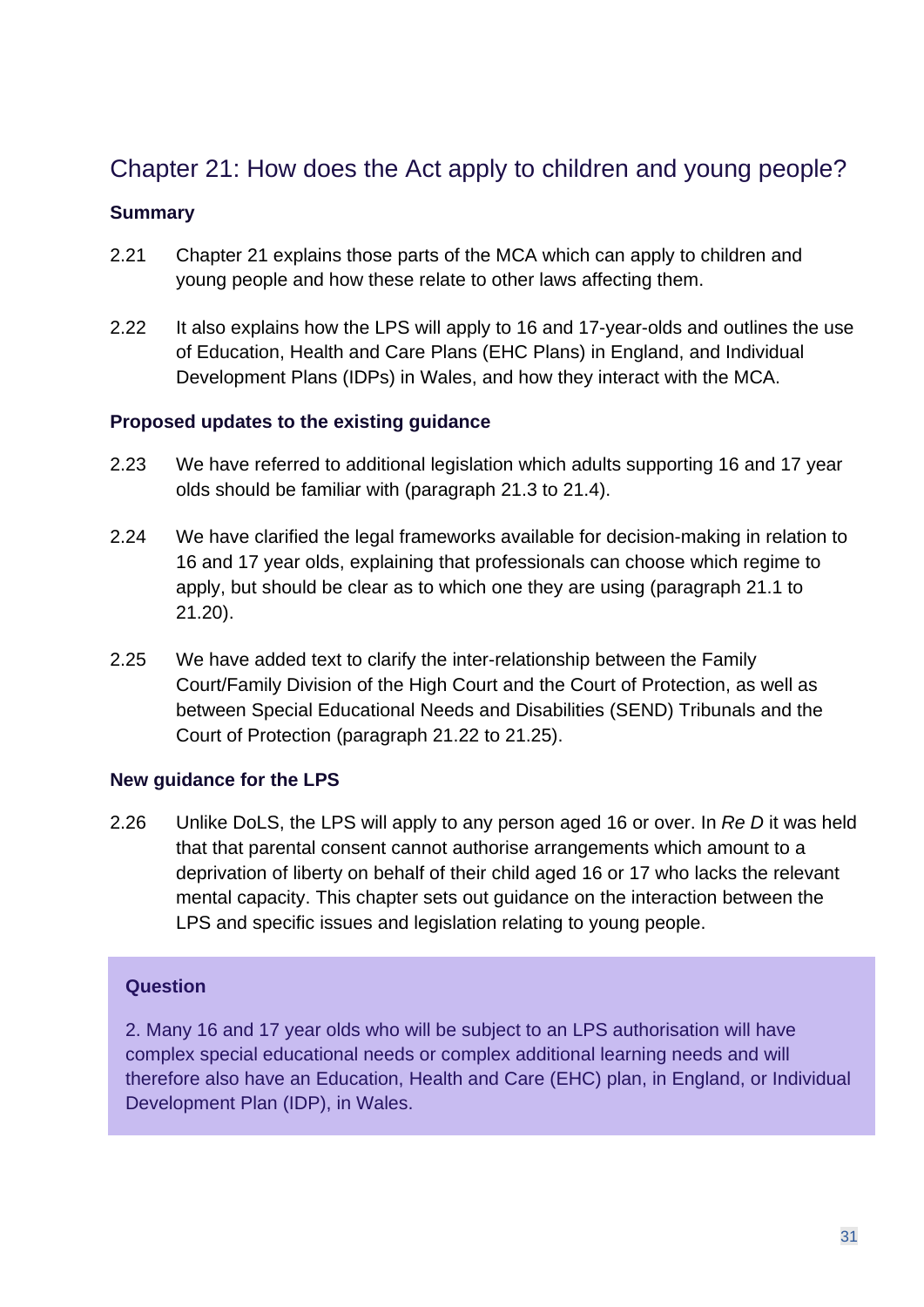Practitioners and decision makers involved in the LPS will need to understand how the LPS interacts with the special educational, health and care provision set out in the person's EHC plan, or additional learning provision set out in the person's IDP. Further information on EHC plans and IDPs can be found in the SEND Code of Practice or the Additional Learning Needs Code (these documents will not yet include guidance specifically relevant to the LPS).

For children who are looked after or otherwise supported by the local authority through children's services and subject to LPS arrangements in England, the LPS also interacts with the Children Act 1989. The LPS also interacts with other legislation, such as the Social Services and Well-being (Wales) Act 2014. It is important that decision makers understand these interactions.

How clear is the guidance in the Code at explaining the interaction between the LPS and other relevant legislation and planning for 16 and 17 year olds?

- **Very clear**
- Somewhat clear
- Neither clear nor unclear
- Somewhat unclear
- **Very unclear**

Please explain your answer if you wish (300 words).

## <span id="page-31-0"></span>Chapter 22: What is the relationship between the Mental Capacity Act and the Mental Health Act 1983?

#### **Summary**

2.27 Chapter 22 explains how the MCA relates to the Mental Health Act 1983, including the interface between the LPS and the Mental Health Act 1983 (MHA).

#### **Proposed updates to the existing guidance**

- 2.28 We have updated the chapter to account for updates to the Mental Health Act including guardianship (throughout, particularly paragraphs 22.11 to 22.17).
- 2.29 We have updated the chapter to account for amendments to the MHA including Community Treatment Orders (CTOs) (throughout, particularly paragraphs 22.18 to 22.22).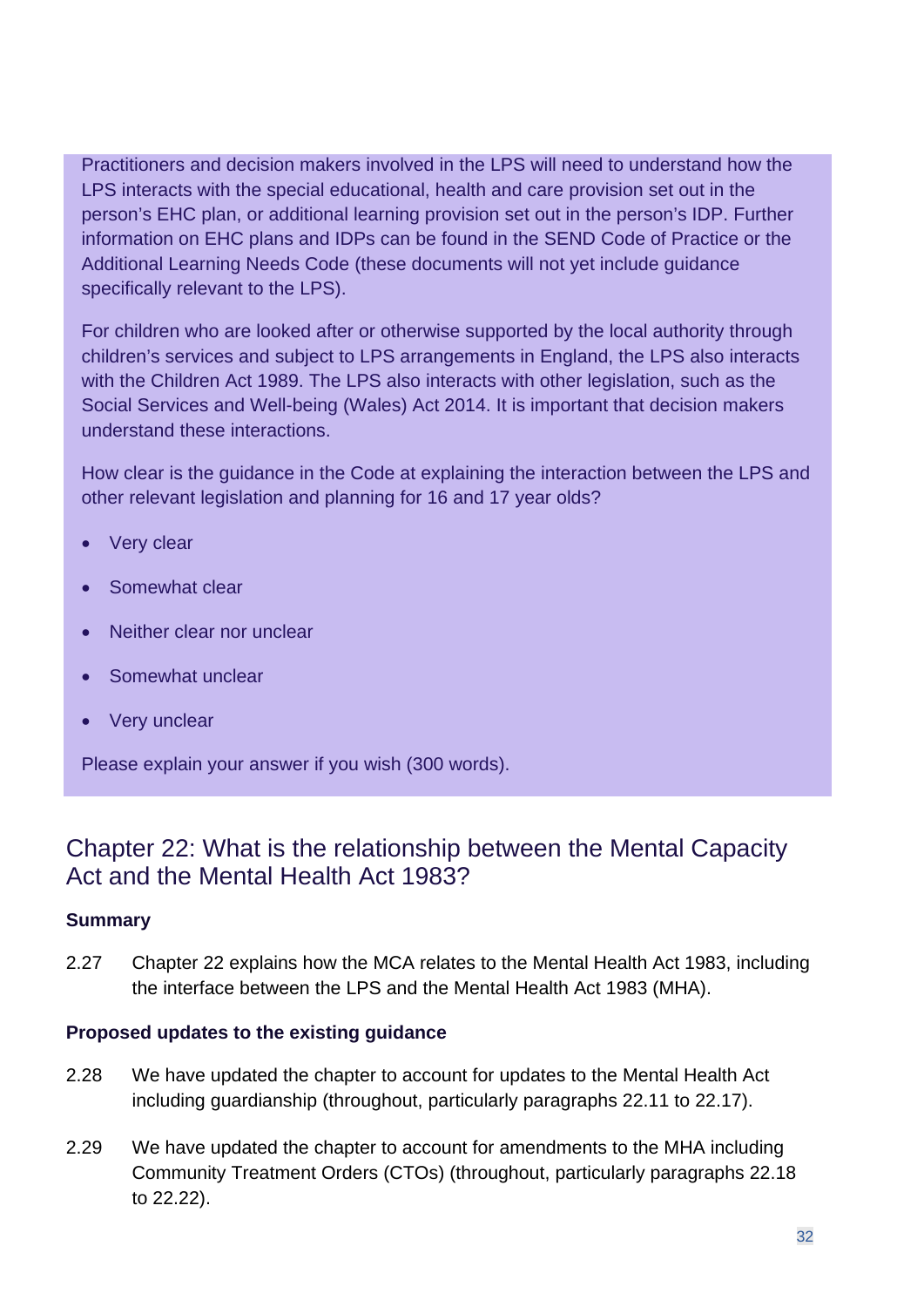2.30 We have included new text regarding Independent Mental Health Advocates (paragraphs 22.49 to 22.51).

#### **New guidance for the LPS**

- 2.31 The guidance set out in the Code explains how decision makers should make decisions to use the LPS or MHA to deprive the person of liberty in hospital for treatment of a mental disorder. This follows the decision in *AM v SLAM*. It also sets out how the interface should be applied in the community.
- 2.32 The government published a white paper and undertook a public consultation on [reforming some aspects of the](https://www.gov.uk/government/consultations/reforming-the-mental-health-act) MHA that are relevant to the MCA and the LPS. The government has now responded to this consultation, and does not intend to implement any changes to the interface between the MCA and the MHA at this time.

## <span id="page-32-0"></span>Chapter 24: What are the best ways to settle disagreements and disputes about issues covered in the Act?

#### **Summary**

2.33 Chapter 24 examines the various ways that disputes over decisions can be made under the MCA. This includes how the LPS authorisations can be challenged. The chapter explains who can challenge an LPS authorisation and provides advice on applications that can be brought to the Court of Protection.

#### **Proposed updates to the existing guidance**

- 2.34 We have updated the descriptions of advocates to reflect better their role in representing the person who lacks the relevant capacity in a disagreement (paragraph 24.6 to 24.9).
- 2.35 We have clarified the difference between a dispute about what is in a person's best interests and a complaint about the provision of a service to a person who lacks capacity (paragraph 24.17).
- 2.36 We have condensed information, on formal and informal ways of complaining about the care or treatment of someone who lacks capacity, into a table (paragraph 24.17).
- 2.37 We have added text to set out the importance of striking a balance between using the methods for resolving disputes or disagreements in the chapter and applying to the Court of Protection where needed (paragraph 24.22).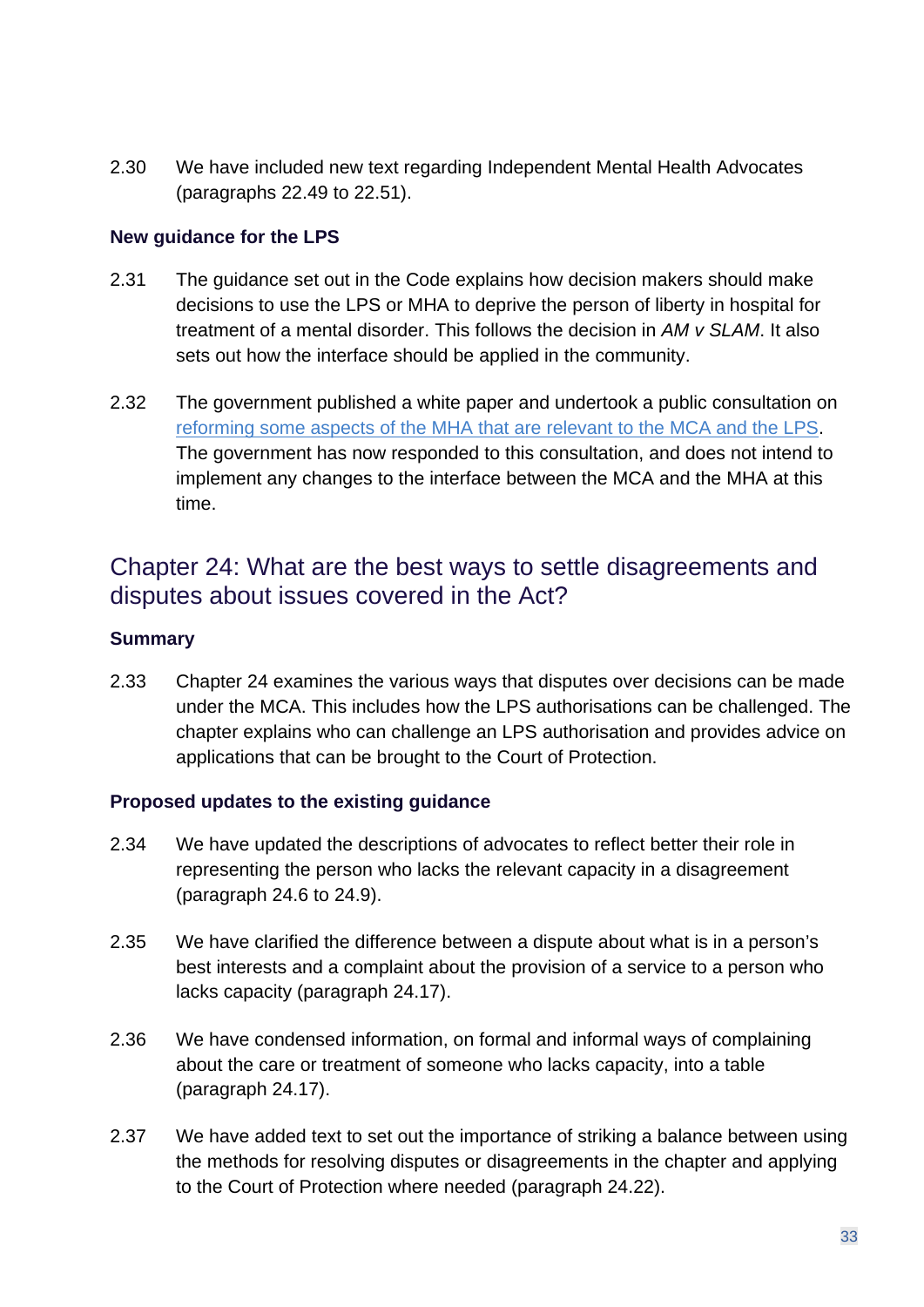#### **New guidance for the LPS**

- 2.38 The LPS has been designed to ensure compliance with Article 5 of the European Convention of Human Rights – the right to liberty. Being able to challenge the LPS process or the arrangements is an important safeguard of the person's rights. Anyone, including the person, can challenge the proposed or authorised arrangements at any stage of the LPS process.
- 2.39 This chapter provides guidance for decision makers to determine whether to make an application to the Court in respect to either section 4B or an LPS authorisation. The guidance focusses on the person's Article 5 human rights and how to decide whether an application should be made to the Court, even if the person themselves does not have the capacity to decide if something is wrong or does not wish to make an application. The Code also discusses other ways to resolve disputes about the LPS process and sets out that Responsible Bodies should have a complaints procedure in place.

#### **Question**

3. Anyone, including the person, can challenge the proposed or authorised arrangements at any stage of the LPS process (including via the Court of Protection and via the Responsible Body). This is an important safeguard in the LPS process.

How clear is the guidance in chapter 24 at explaining how challenges relating to the LPS can be made, including deciding when to make an application to the Court?

- Very clear
- Somewhat clear
- Neither clear nor unclear
- Somewhat unclear
- Very unclear

Please explain your answer if you wish (up to 300 words).

## <span id="page-33-0"></span>Questions about updates to the existing guidance in the MCA Code

Questions 4 to 7 relate to the proposed updates to the existing guidance in the current MCA Code. These questions relate to **all** the proposed updates to the existing Code guidance listed in Section 1 and Section 2, so please consider all updates when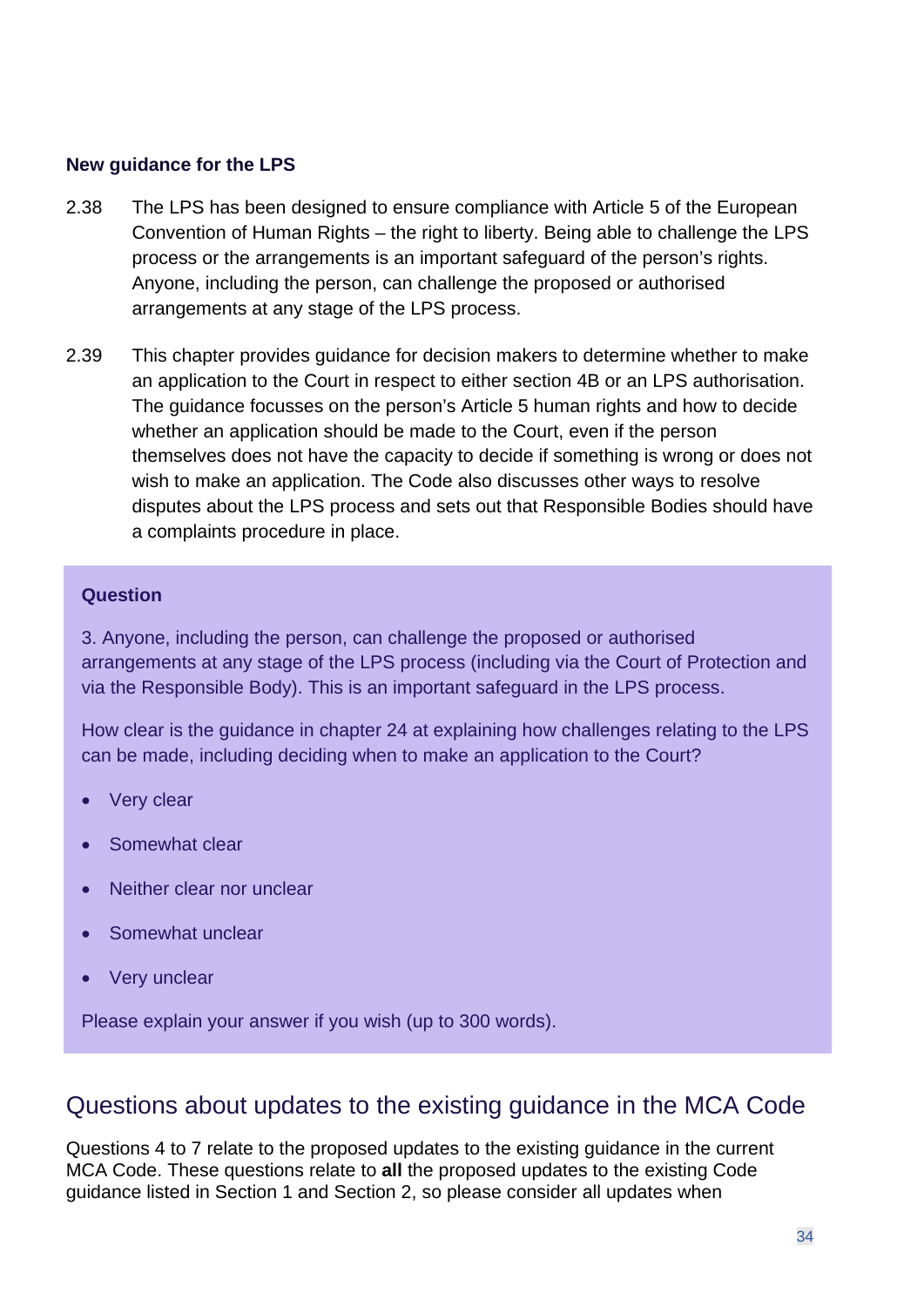answering. In the main, these questions do **not** relate to the LPS. There are also further questions on the whole Code in Section 5.

#### **Questions**

4. Are the principles of the MCA fully explained in the revised Code?

Yes No

If you responded No, please specify the relevant paragraph and what you think it should say (up to 250 words).

5. Do any of the updates to the existing guidance in the Code, as listed in Section 1 and Section 2, require further expansion or revision?

Yes No

If you responded Yes, please specify the relevant paragraph, and what you think it should say (up to 250 words).

6. Have there been any significant developments in case law or practice which the revised Code does not address but which you feel it needs to?

Yes No

If you responded Yes, please specify the relevant paragraph and what you think needs to be added (up to 250 words).

7. Do you have any other comments on the proposed updates to the existing Code guidance?

Yes No

If you responded Yes, please specify the paragraph which your comments relate to, and your views on this (up to 500 words).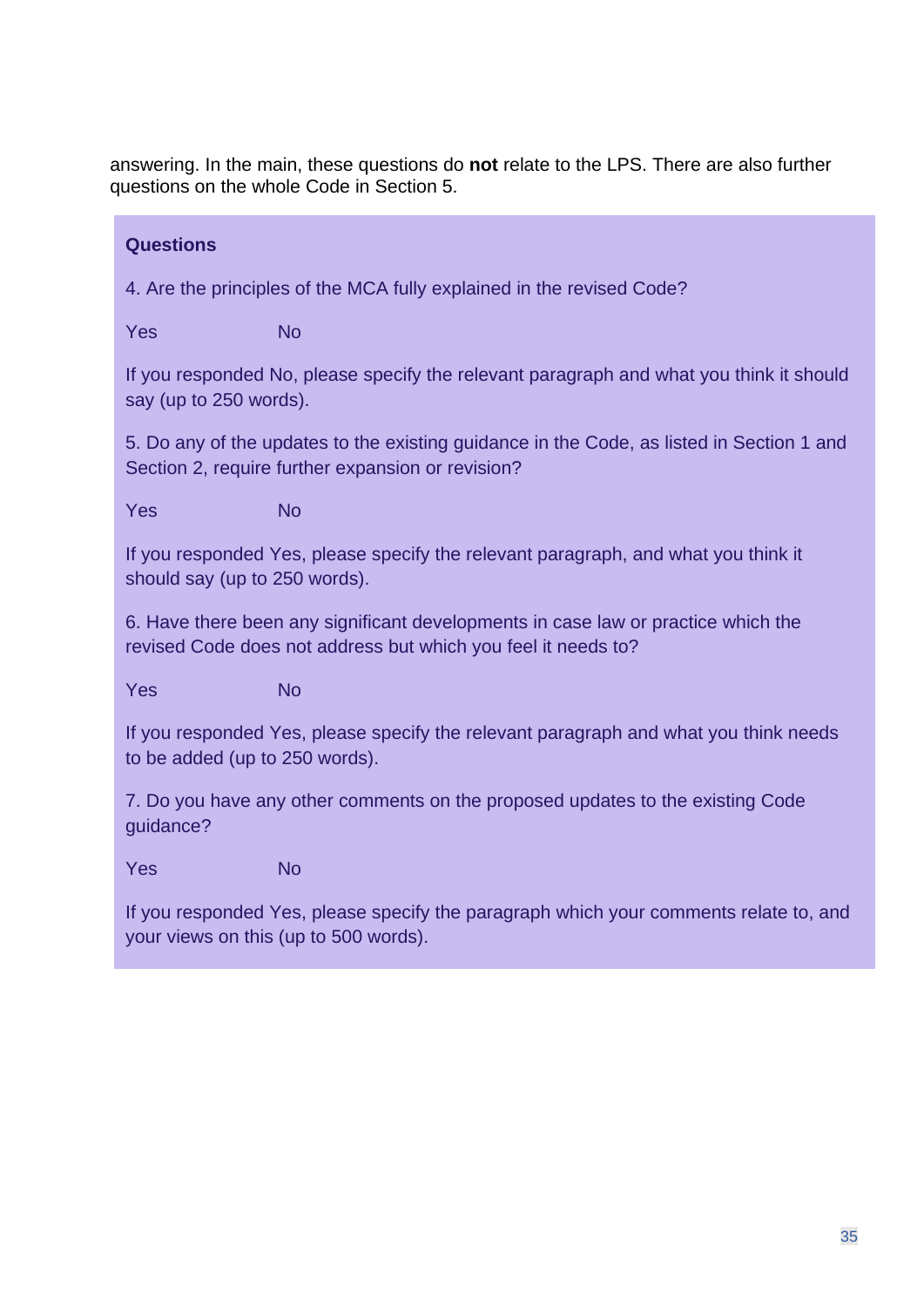## <span id="page-35-0"></span>**3. Section 3: The new chapters which contain LPS guidance in the Code**

Section 3 covers chapters 12 to 20 of the Code. These chapters do **not** exist in the current MCA Code, and offer new guidance about the LPS in the new, proposed MCA Code.

Section 3 includes chapter-specific questions (8 to 16) about the new LPS guidance, which can be found throughout the section. These questions largely focus on the policy decisions that have been made during the development of the Code. Not all Code chapters have a corresponding question but there is space at question 20 to add any further comments. The responses to these questions will be of particular interest to DHSC.

## <span id="page-35-1"></span>Chapter 12: What is a deprivation of liberty?

#### **Summary**

- 3.1 Chapter 12 introduces and explains what is meant by a deprivation of liberty.
- 3.2 The LPS can only be used to authorise arrangements that give rise to a deprivation of liberty. The courts have confirmed, in a number of cases, that a deprivation of liberty has three elements:
	- 1. the objective element: confinement in a restricted space for a non-negligible period of time
	- 2. the subjective element: the person has not validly consented to that confinement, and
	- 3. the state is responsible for the detention.
- 3.3 The leading domestic legal case on the objective element of deprivation of liberty is the Supreme Court decision known as Cheshire West. This case set out the 'acid test' which states that for a person to be deprived of their liberty they must be; not free to leave, and under continuous supervision and control. The chapter explains what each element of this test means and how, when considered together, they may indicate whether somebody is being deprived of liberty.

#### **Question**

8. How clear is the guidance in chapter 12 at explaining the meaning of a deprivation of liberty for practitioners?

Very clear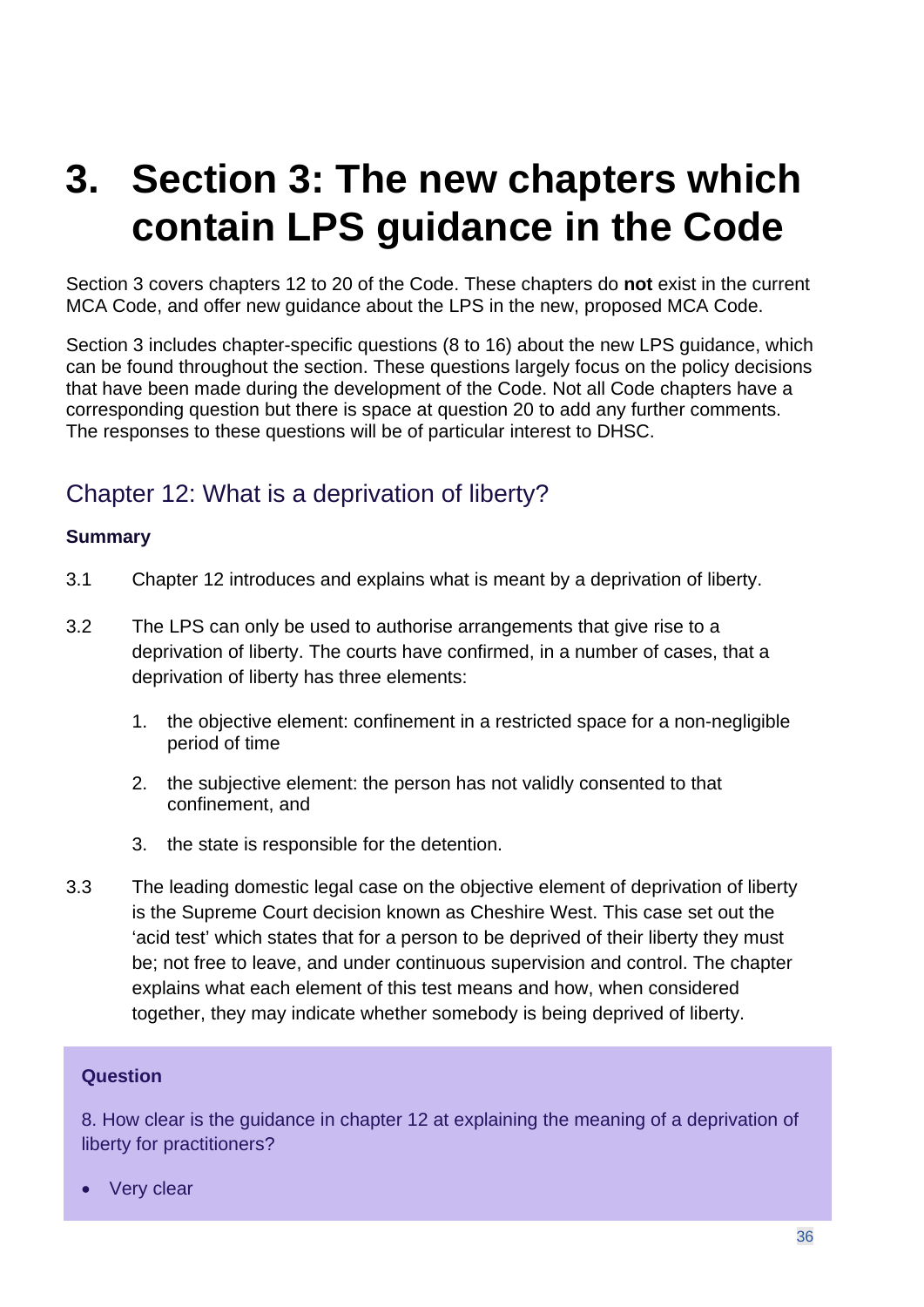- Somewhat clear
- Neither clear nor unclear
- Somewhat unclear
- Very unclear

Please explain your answer if you wish (up to 300 words).

### <span id="page-36-0"></span>Chapter 13: What is the process for authorising arrangements under the Liberty Protection Safeguards?

#### **Summary**

- 3.4 Chapter 13 covers the various stages in the LPS process and outlines the different organisations and individuals that may be involved. The aim of this chapter is to provide practical and accessible guidance for everyone involved in the LPS process. The chapter also explains how the LPS integrates with other health and care assessments and planning.
- 3.5 This chapter describes some aspects of the LPS briefly, because they are covered in more detail, in other chapters. It describes other aspects of the LPS, that are not covered elsewhere, in more detail.

#### **Timeframes in the LPS process**

#### **Question**

9. The Code sets expectations about how long key LPS processes should take to complete. Specifically, it states that the LPS authorisation should be completed within 21 days and that Responsible Bodies have five days to acknowledge an external referral.

Do you think the timeframes set out in the Code are:

- Too long
- About right
- Too short

Please explain your answer if you wish (300 words).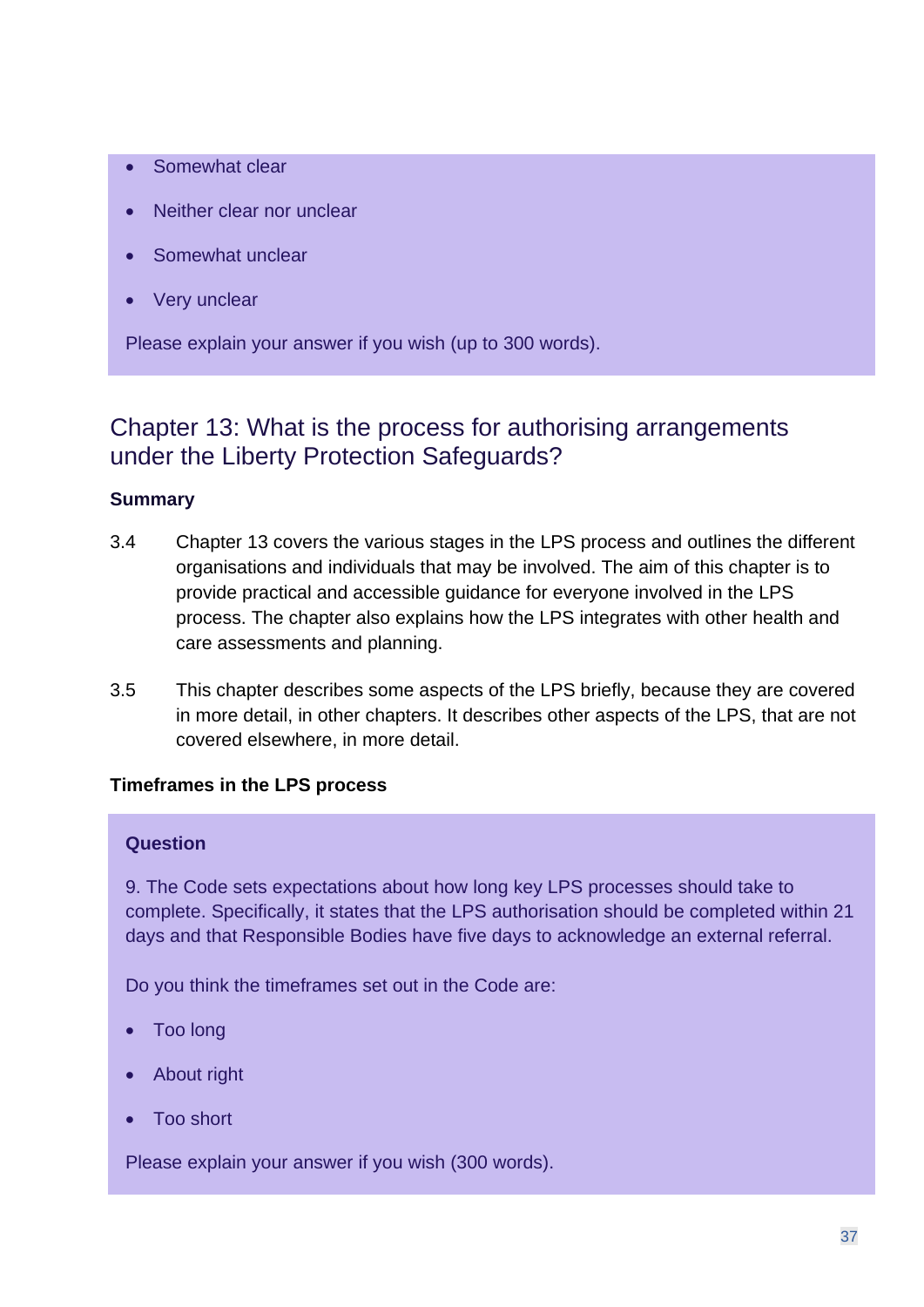#### **Interface with other health and care planning**

3.6 The Code aims to support health and social care workers to integrate the LPS process into other health and care assessments and planning, as far as possible. This means that, for example, if the person's care or treatment is being arranged under a different legal framework, the LPS assessments and reviews can be carried out alongside the person's main health or care assessment or review processes. This will help avoid repeat assessments and, avoid unnecessary deprivations of liberty.

#### **Question**

10. The Code aims to support health and social care workers to integrate the LPS process into other health and care assessments and planning, as far as possible. How clear is the guidance in chapter 13 at explaining the interface between the LPS and other health and care assessments and planning?

- Very clear
- Somewhat clear
- Neither clear nor unclear
- Somewhat unclear
- Very unclear

Please explain your answer if you wish (300 words).

#### **Authorisations, reviews and renewals**

3.7 Chapter 13 also covers the process for LPS authorisations, reviews and renewals. Decisions about the detail of these processes and who completes each of these roles are for the Responsible Body. However, this chapter sets out the practical elements of the process which will need to be carried out.

#### **Question**

11. Is the guidance in chapter 13 on the authorisation, reviews and renewals processes clear?

- Very clear
- Somewhat clear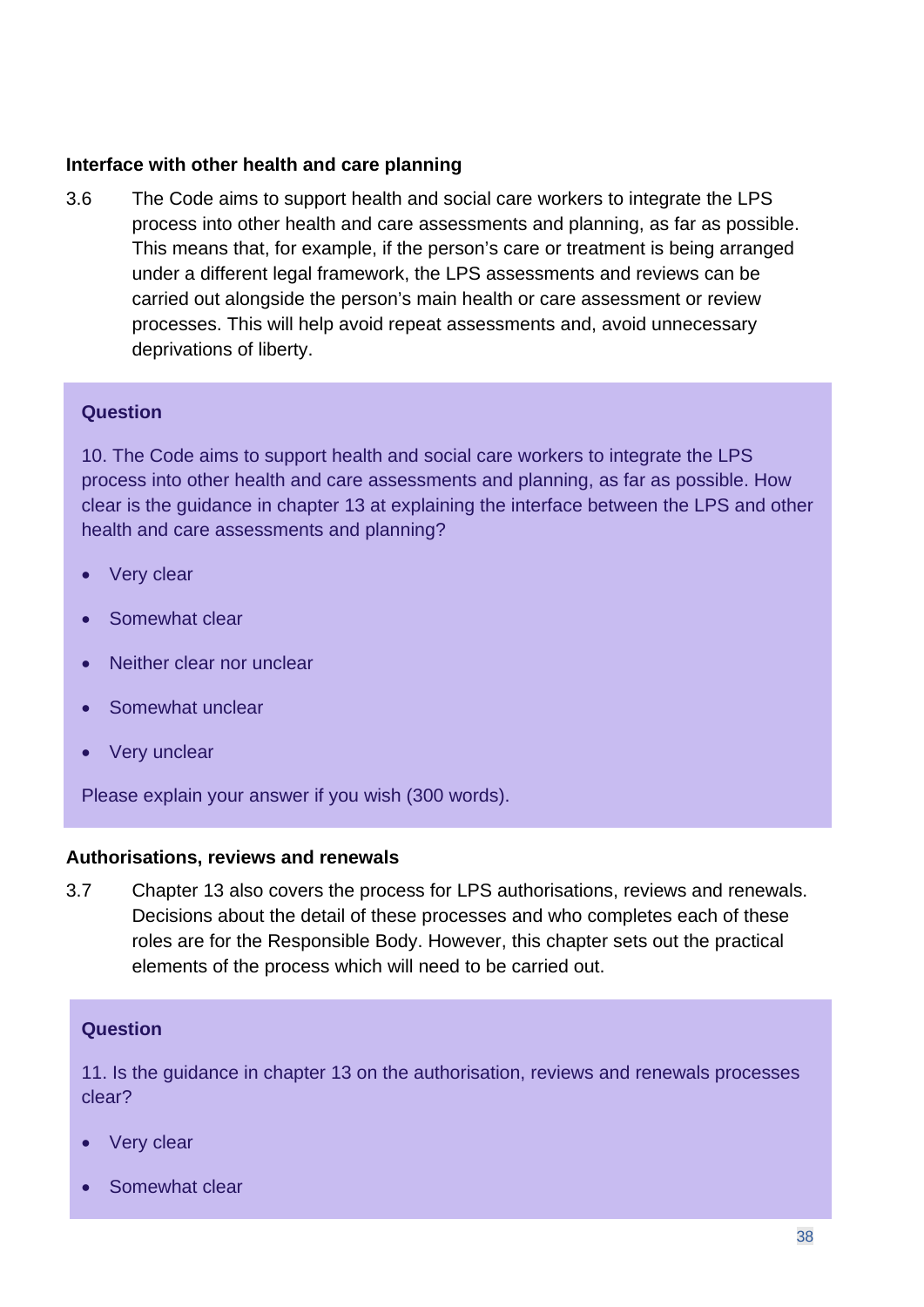- Neither clear nor unclear
- Somewhat unclear
- Very unclear

Please explain your answer if you wish (300 words).

#### **The care home manager role**

- 3.8 As originally conceived, the LPS care home manager role would mean that in some cases, care home managers could carry out some preparatory work for an authorisation, including commissioning the assessments for someone in their care home. The Responsible Body would then review the relevant documentation and following a pre-authorisation review, consider whether an authorisation should be given.
- 3.9 The government has heard representations from across the sector, both for and against the role of the care home manager in the MC(A)A. Some care home managers told DHSC they would not have time to carry out this role and others argued there could be a conflict of interest for care home managers in such cases. The government has considered its position very carefully and has decided not to implement this aspect of the MC(A)A for now.
- 3.10 Staff who care for the person every day and know them best will, alongside the person's family and friends, still play a vital role throughout various stages of the LPS process. For example, they should be consulted when an authorisation is being considered. The government will keep the case for the care home manager role under review as LPS is implemented and beds in.

#### **Question**

12. The government has decided not to implement the role of the care home manager (outlined above) in the LPS, having heard a range of concerns raised by stakeholders about this role. Do you agree that the care home manager role should **not** be implemented?

Yes, I agree that it should **not** be implemented No, I disagree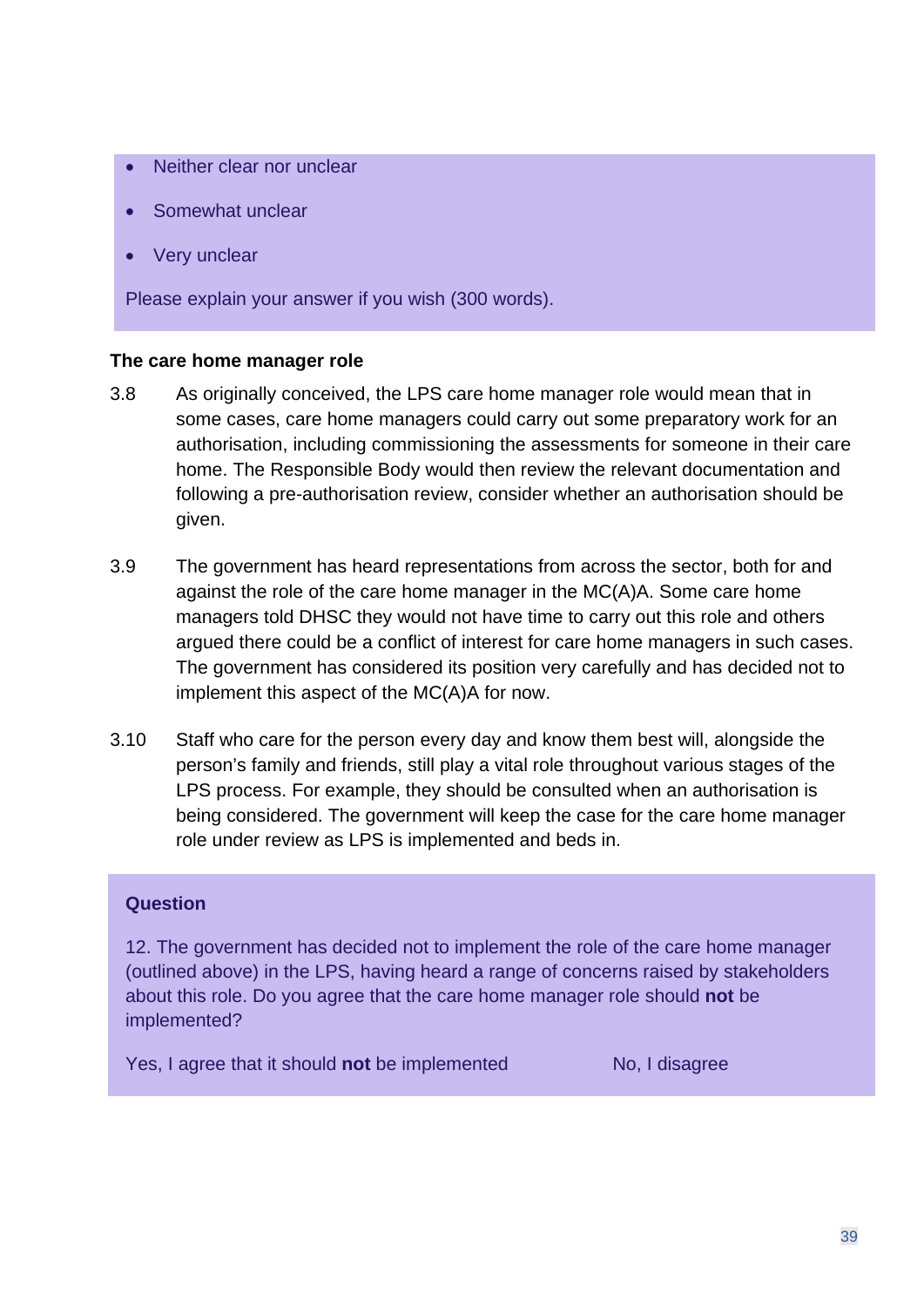## <span id="page-39-0"></span>Chapter 14: What is the role of the Responsible Body?

#### **Summary**

- 3.11 Chapter 14 describes the responsibilities of a Responsible Body in the LPS process and provides information on how to decide which organisation is the Responsible Body in different settings. It also sets out the role of the Responsible Body when someone is placed in arrangements in another area or nation within the UK.
- 3.12 The Responsible Body must determine whether to authorise arrangements for a person's care or treatment when the arrangements will give rise to a deprivation of liberty. The Responsible Body must also arrange the assessments and carry out other steps leading up to the authorisation decision and have continued oversight of any authorised arrangements.
- 3.13 Under the DoLS, care homes and hospitals seek authorisations from local authorities to enable them to deprive a person of their liberty. However, under the LPS, alongside local authorities, CCGs, NHS Trusts, in England, and local health boards in Wales will also act as the Responsible Bodies. This will help streamline health and care processes for the person, enabling organisations that are responsible for the person's care or treatment to also oversee the LPS process.

## <span id="page-39-1"></span>Chapter 15: What is the role of the Appropriate Person?

#### **Summary**

- 3.14 Chapter 15 explains the Appropriate Person role as set out in the MC(A)A. It also outlines who can be an Appropriate Person, and the role of the Responsible Body in appointing an Appropriate Person.
- 3.15 The Appropriate Person is a voluntary role, usually carried out by someone who is close to the person. It is designed to provide representation and support for the person within the LPS process. This is a key role in securing the person's views, wishes and feelings about their health and care arrangements and ensuring that the person is at the centre of the decision-making process. If no individual is suitable to undertake the role, then the Responsible Body will, in most cases, appoint an Independent Mental Capacity Advocate (IMCA).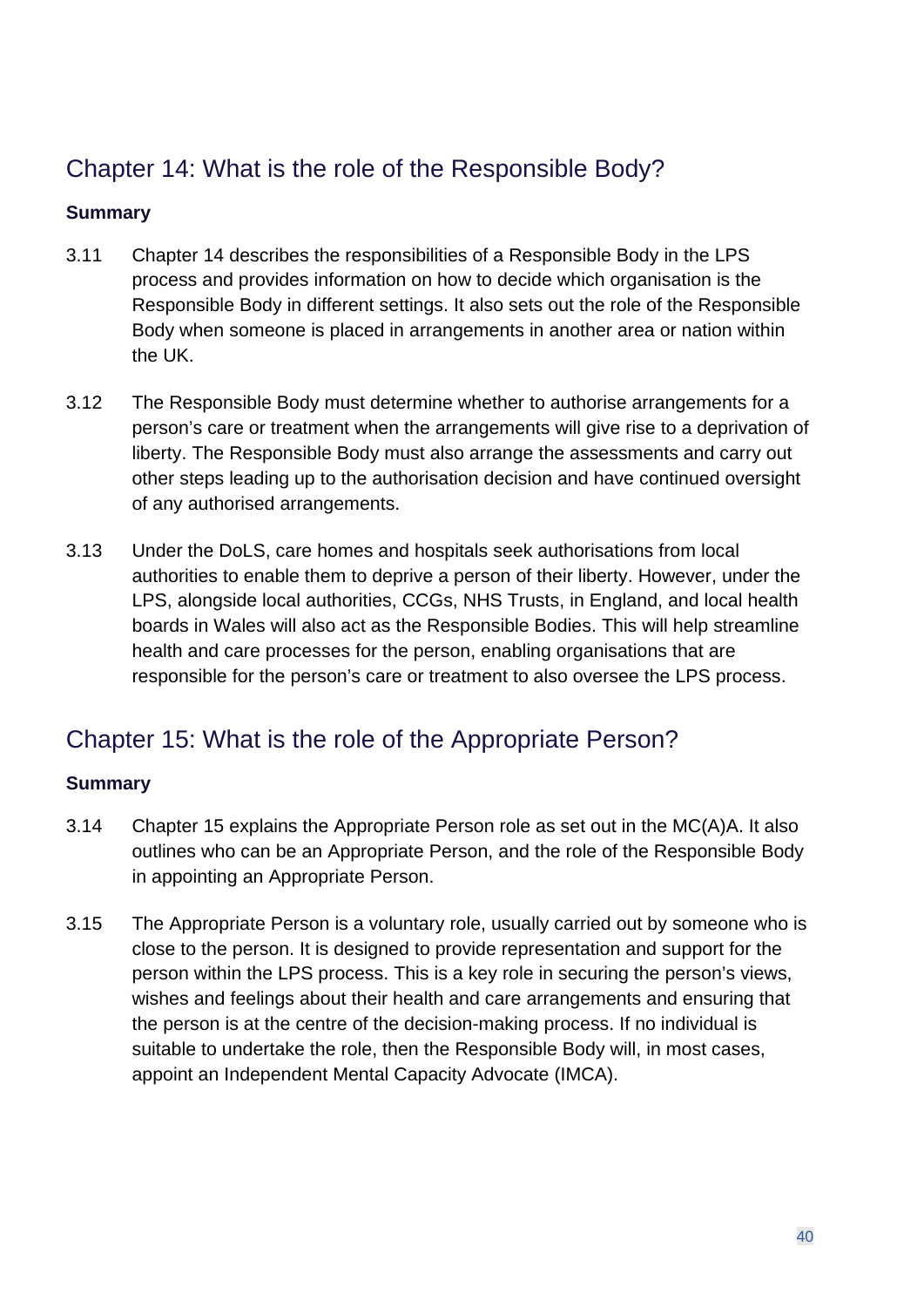## <span id="page-40-0"></span>Chapter 16: What are the Assessments and Determinations for the LPS?

#### **Summary**

- 3.16 Chapter 16 explains the three assessments that must be completed in order to determine whether the authorisation conditions have been met. These are:
	- the capacity assessment and determination on whether the person has the relevant mental capacity to consent to the arrangements,
	- the medical assessment and determination on whether the person has a mental disorder, and
	- an assessment and determination on whether the arrangements are necessary to prevent harm to the person and proportionate in relation to the likelihood and seriousness of harm to the person.

#### **Previous diagnosis and equivalent assessments**

- 3.17 The MC(A)A introduced previous and equivalent assessments, which can be used in the LPS process if it is reasonable to do so. Previous assessments are assessments carried out for an earlier LPS authorisation. Equivalent assessments are assessments carried out for any other purpose. For example, assessments carried out for a care plan already in place for the person. This will help streamline the process and reduce the potential 'assessment burden' on the person when suitable assessments already exist.
- 3.18 In cases where the person already has a previous or equivalent capacity or medical assessment, these may be used for the purposes of the LPS if it is reasonable to rely on it. However, a previous or equivalent assessment and determination cannot be used for a necessary and proportionate assessment and determination.

#### **Question**

13. The Code sets out that previous and equivalent assessments can be used in the LPS process if it is reasonable to do so. This will help streamline the process and reduce the potential 'assessment burden' on the person when suitable assessments already exist. Previous assessments are assessments carried out for an earlier LPS authorisation. Equivalent assessments are assessments carried out for any other purpose (for example, for a care plan).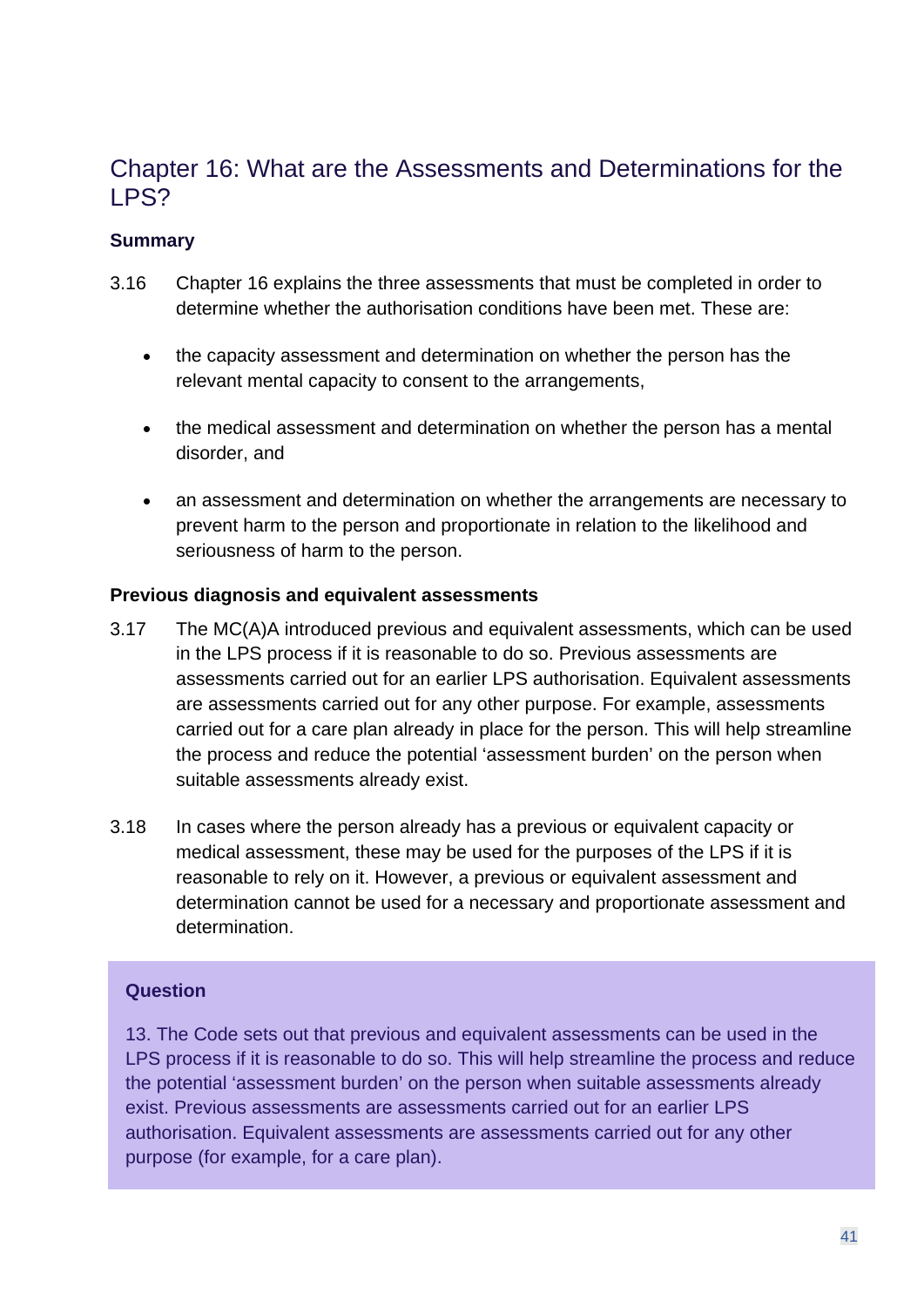In cases where the person already has a previous or equivalent capacity or medical assessment, these may be used for the purposes of the LPS if it is reasonable to rely on it. However, a previous or equivalent assessment cannot be used for a necessary and proportionate assessment and determination.

How clear is the guidance in chapter 16 at explaining the use of previous and equivalent assessments for the purposes of the LPS?

- Very clear
- Somewhat clear
- Neither clear nor unclear
- Somewhat unclear
- Very unclear

Please explain your answer if you wish (300 words).

### <span id="page-41-0"></span>Chapter 17: What is the consultation duty in the Liberty Protection Safeguards process?

#### **Summary**

- 3.19 Chapter 17 explains consultation as part of the LPS process. The guidance in this chapter explains how best to work with the person. It is based on advice and input from people who have or may have experience of the MCA.
- 3.20 The LPS has been designed to keep the person at the centre of the decisionmaking process. The consultation stage of the LPS is critical to this. Decision makers should consult the person and certain others, as far as is practicable and appropriate, to ascertain the person's wishes and feelings as they relate to the person's care and treatment arrangements.
- 3.21 The Responsible Body must carry out the consultation during the assessment process of an initial authorisation, when a variation for an authorisation is being considered, and when an authorisation is being considered at the renewal stage. Approved Mental Capacity Professionals will also consult with the person and certain others when they carry out the pre-authorisation review.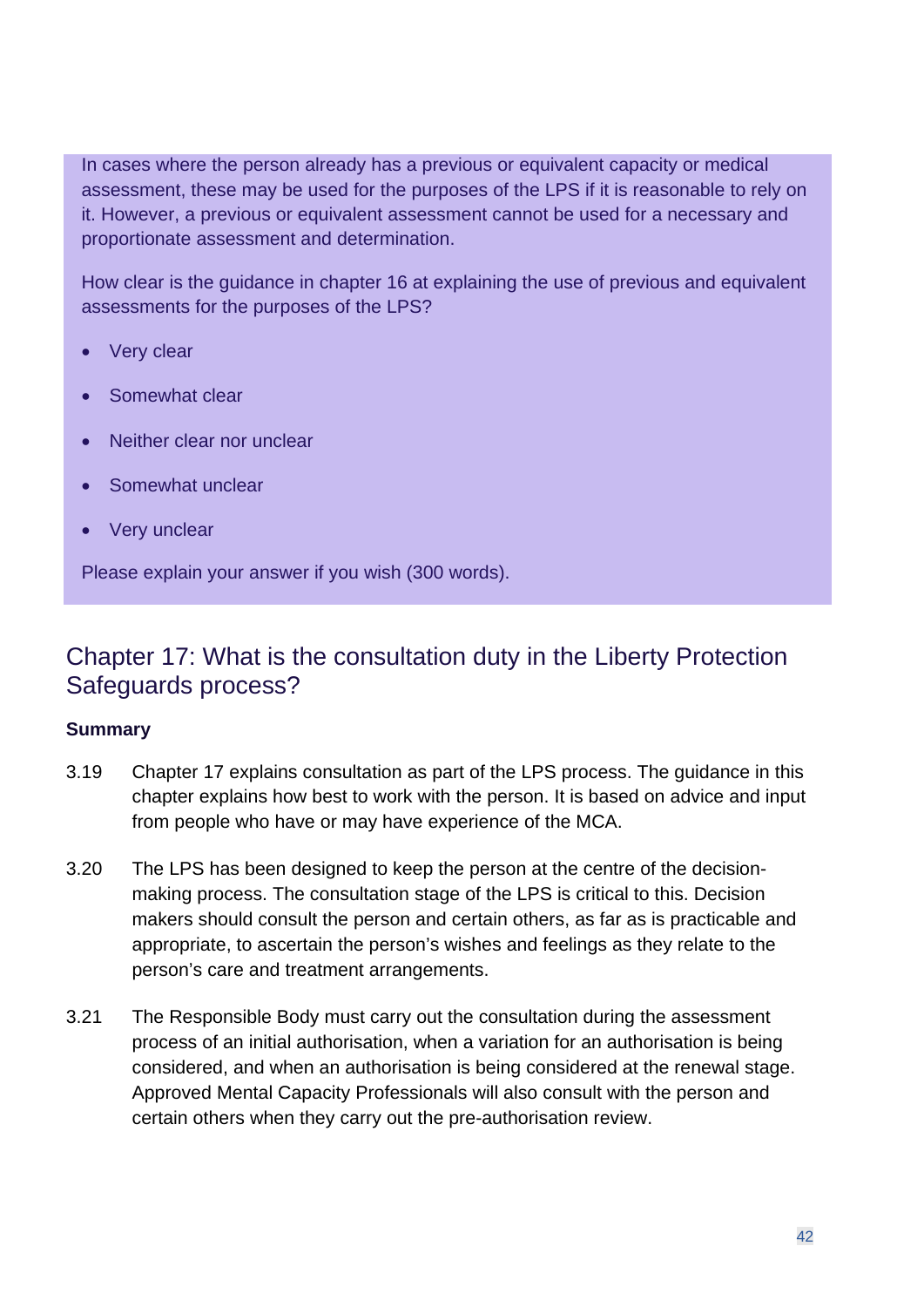## <span id="page-42-0"></span>Chapter 18: What is the role of the Approved Mental Capacity Professionals (AMCP)?

#### **Summary**

- 3.22 Chapter 18 covers the Approved Mental Capacity Professional (AMCP) role as set out in the MC(A)A. This chapter explains the role of the AMCP, recommends a potential model for an AMCP service, and explains the responsibilities of local authorities in approving AMCPs and ensuring sufficient AMCP availability for their area.
- 3.23 AMCPs provide an additional layer of scrutiny and enhanced oversight of the LPS process for people who need it most. In certain circumstances, an AMCP will carry out the pre-authorisation review and may draft the authorisation record. In some cases, an AMCP should also carry out the review of the arrangements.
- 3.24 This chapter explains the circumstances in which a case must be referred to an AMCP. Certain other cases may be referred. As suggested by stakeholders, the chapter provides some principles that Responsible Bodies should consider when deciding which other cases to refer. The chapter includes some examples of these type of cases.

#### **Question**

14. To ensure the independence of AMCPs, the Code provides a suggested model for a central AMCP team. Do you have any suggestions for how the model, as set out in chapter 18 of the Code, could be improved?

Yes No

If you selected Yes, please provide suggestions for how this model could be improved (300 words).

## <span id="page-42-1"></span>Chapter 19: What is Section 4B, and how is it applied?

#### **Summary**

3.25 Chapter 19 provides guidance for decision makers on the legal authority provided by section 4B of the MCA and the circumstances in which it may be appropriate to rely on it. Unlike the DoLS, there is no emergency authorisation process under the LPS, and Responsible Bodies will not have to administer separate standard and emergency authorisation processes.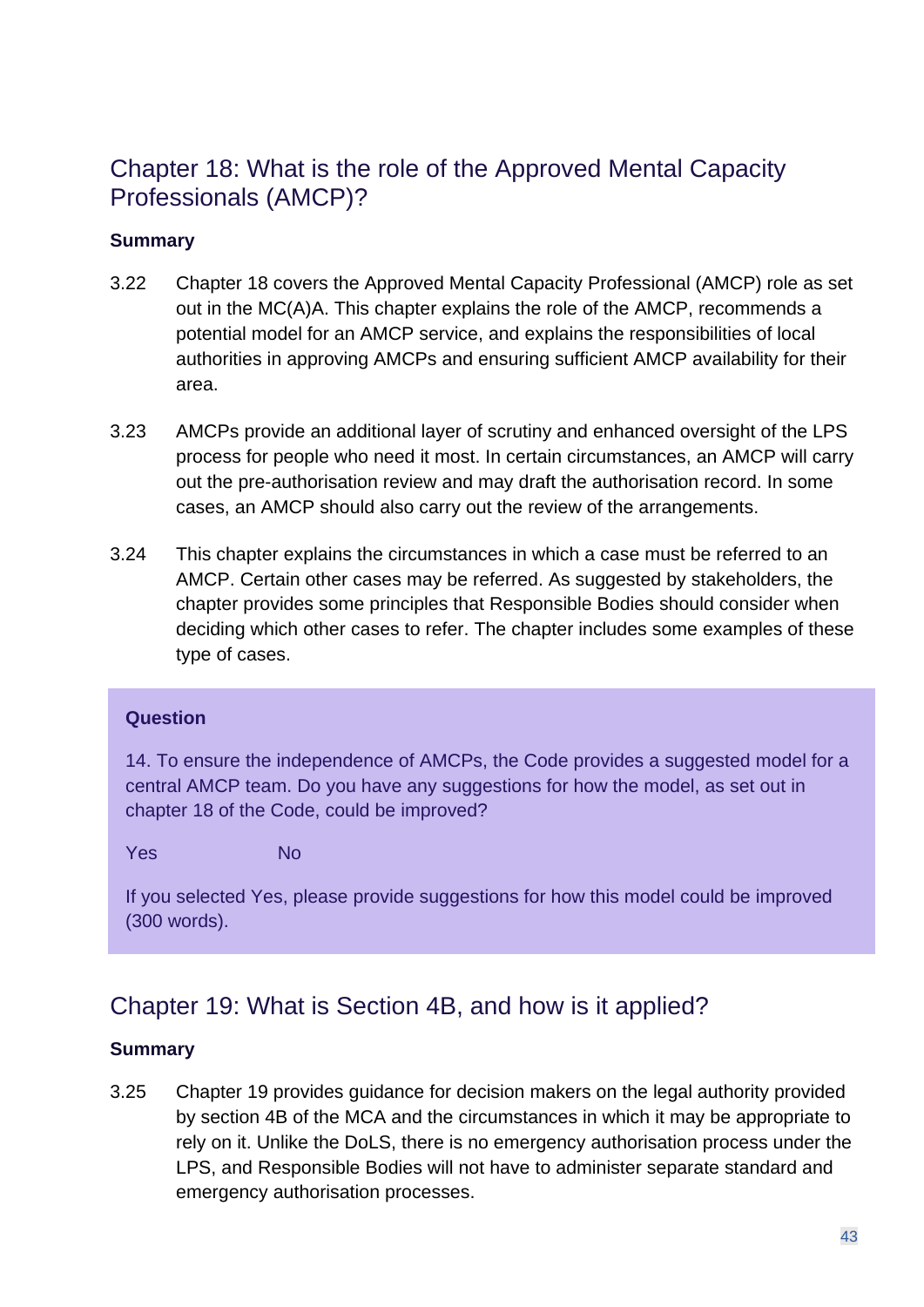3.26 The chapter provides definitions and examples of vital acts and life-saving treatments. It also provides information about who should be informed when section 4B has been relied upon, and what records should be kept.

#### **Question**

15. If the required conditions are met, as explained in chapter 19 of the Code, then the decision maker has the legal basis to take steps which deprive a person of their liberty in exceptional circumstances to provide life-sustaining treatment or a vital act. Section 4B is not a 'continuous' power, and only applies to those specific steps.

The Code sets out that the decision maker should inform the Responsible Body when section 4B is relied upon for the first time. It also provides guidance on when it may be appropriate for the decision maker to inform the Responsible Body about subsequent instances of the power being relied upon. For example, if the decision maker relies on the power a significant number of times within a short period.

Do you agree with the position set out in the Code, or do you think Responsible Bodies should be notified every time section 4B is relied upon?

- I **agree** that beyond the initial application of section 4B, decision makers should not have to notify the Responsible Body each time section 4B is been relied upon.
- I **disagree** with the Code.

Please explain your answer if you wish (300 words).

## <span id="page-43-0"></span>Chapter 20: How is the LPS system monitored and reported on?

#### **Summary**

- 3.27 Chapter 20 explains how the LPS will be monitored and reported on by the relevant bodies in England and Wales. In order to provide reassurance that the LPS are being operated correctly, it is important for there to be an effective mechanism for monitoring the use of the safeguards.
- 3.28 The proposed monitoring and reporting of the LPS has been designed to streamline reporting and to reflect the expanded remit of the LPS to cover, for example, private settings and 16 and 17 year olds.
- 3.29 The main aspect of state oversight under LPS will be provided by Responsible Bodies who will have responsibility to scrutinise and authorise deprivations of liberty. However, international human rights law (the Optional Protocol to the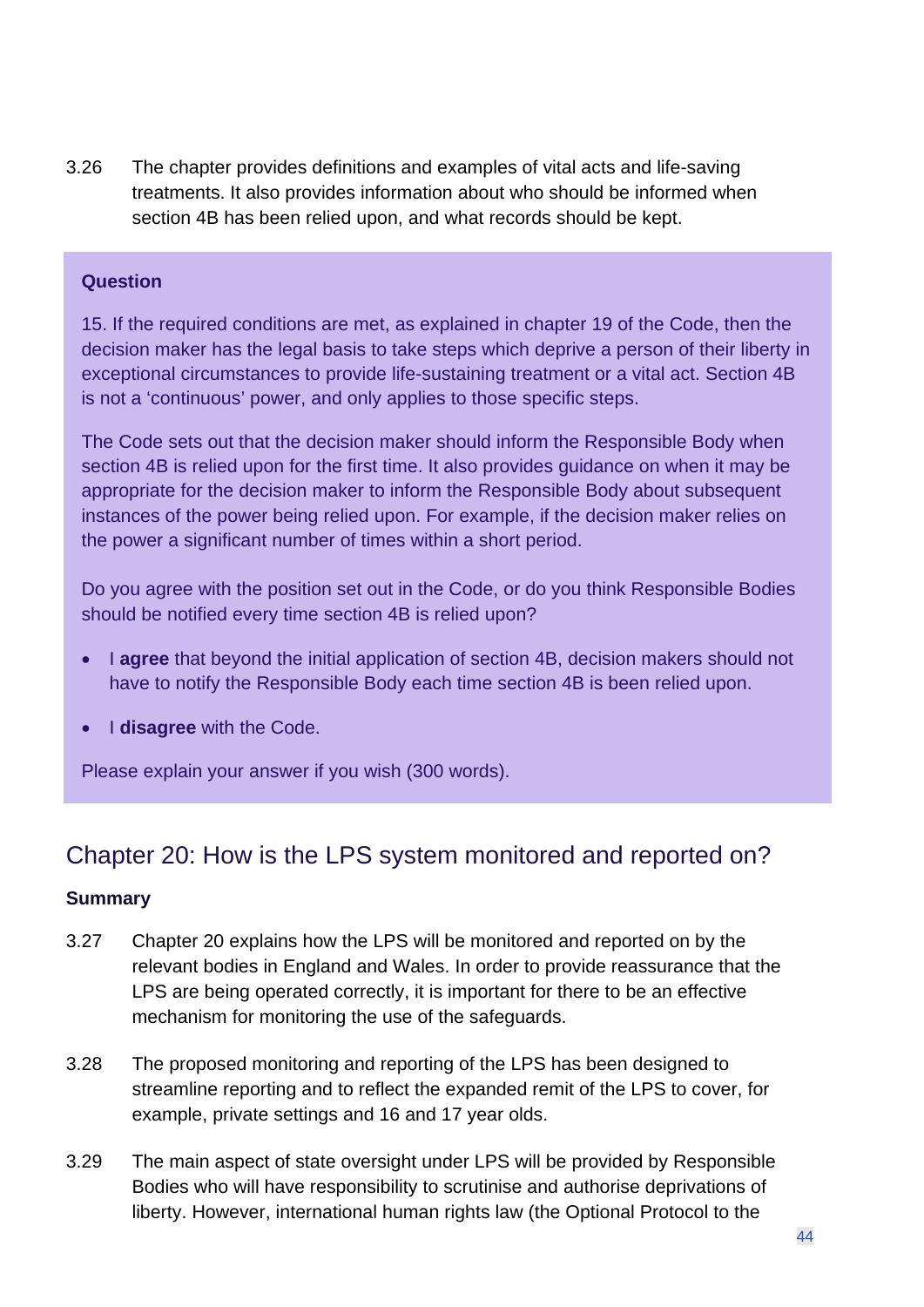Convention on Torture) requires there to be further independent oversight of how the scheme is operating. To meet these obligations in England, the proposed monitoring and reporting design places a duty on the Care Quality Commission (CQC) and Office for Standards in Education, Children's Services and Skills (Ofsted) to monitor and report on the operation of LPS for adults and young people deprived of liberty in any setting. CQC will be responsible for those over the age of 18, whilst Ofsted will be responsible for those aged 16 and 17 years old. In Wales, the bodies will be the Health Inspectorate Wales (HIW) and Care Inspectorate Wales (CIW). In respect of education settings, the function is also performed by Estyn. These bodies will be referred to collectively for the purposes of LPS as 'monitoring bodies'.

- 3.30 The monitoring bodies will be responsible for monitoring and reporting the operation of the LPS in all settings including where there is no regulated activity being provided. This includes people's private homes (although most authorisations will not apply in these settings).
- 3.31 The powers that the monitoring bodies can be given in regulations to discharge this duty are limited to those set out in the MC(A)A. The draft regulations for England accordingly provide discretionary powers for CQC and Ofsted to visit settings where authorisations apply (with permission, as there is no power of entry), meet with the person the authorisation applies to (with their consent), meet any individual caring for them or interested in their welfare, and request records about the deprivation from the Responsible Body or the setting that it applies in.
- 3.32 The LPS regulations and chapter 20 of the Code together set out the overarching design for LPS monitoring and reporting. In England, as the proposed bodies responsible for monitoring and reporting on the LPS in the regulations, CQC and Ofsted will be expected to plan for and implement this design in practice. CQC and Ofsted will have existing statutory powers which in some cases may be relevant to how they monitor and report on the LPS in practice. In Wales, there will be a national Monitoring and Reporting strategy.
- 3.33 Under the proposed LPS regulations, Responsible Bodies will have a duty to provide regular notification data on key LPS processes and milestones, rather than in real time (as applies for care home and hospital notifications, under the DoLS). This will help ensure broader compliance with notification duties (which will apply to a smaller number of organisations) and the consistency of notifications to the monitoring bodies. It will reduce the possibility of multiple notifications being received from different providers. This will also reduce the administrative burden for care homes and hospitals, compared to the DoLS.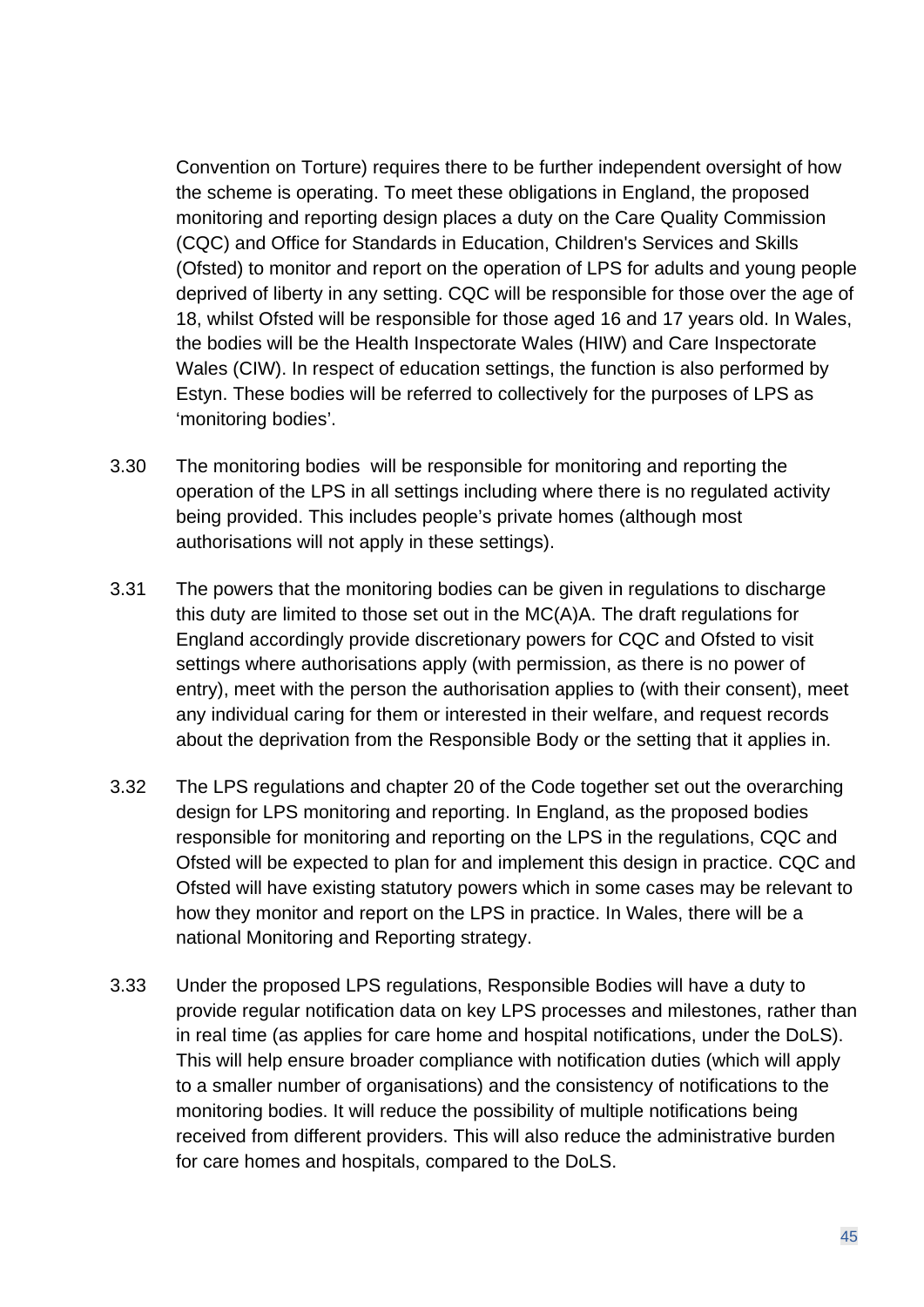#### **Question**

16. To what extent will chapter 20 and the Monitoring and Reporting regulations help ensure the monitoring bodies deliver effective oversight of the LPS? See Section 4 for more information on the Monitoring and Reporting regulations.

- Fully effective oversight of the LPS
- Somewhat effective oversight of the LPS
- Neither effective nor ineffective oversight of the LPS
- Somewhat ineffective oversight of the LPS
- Fully ineffective oversight of the LPS

Please explain your answer if you wish (300 words).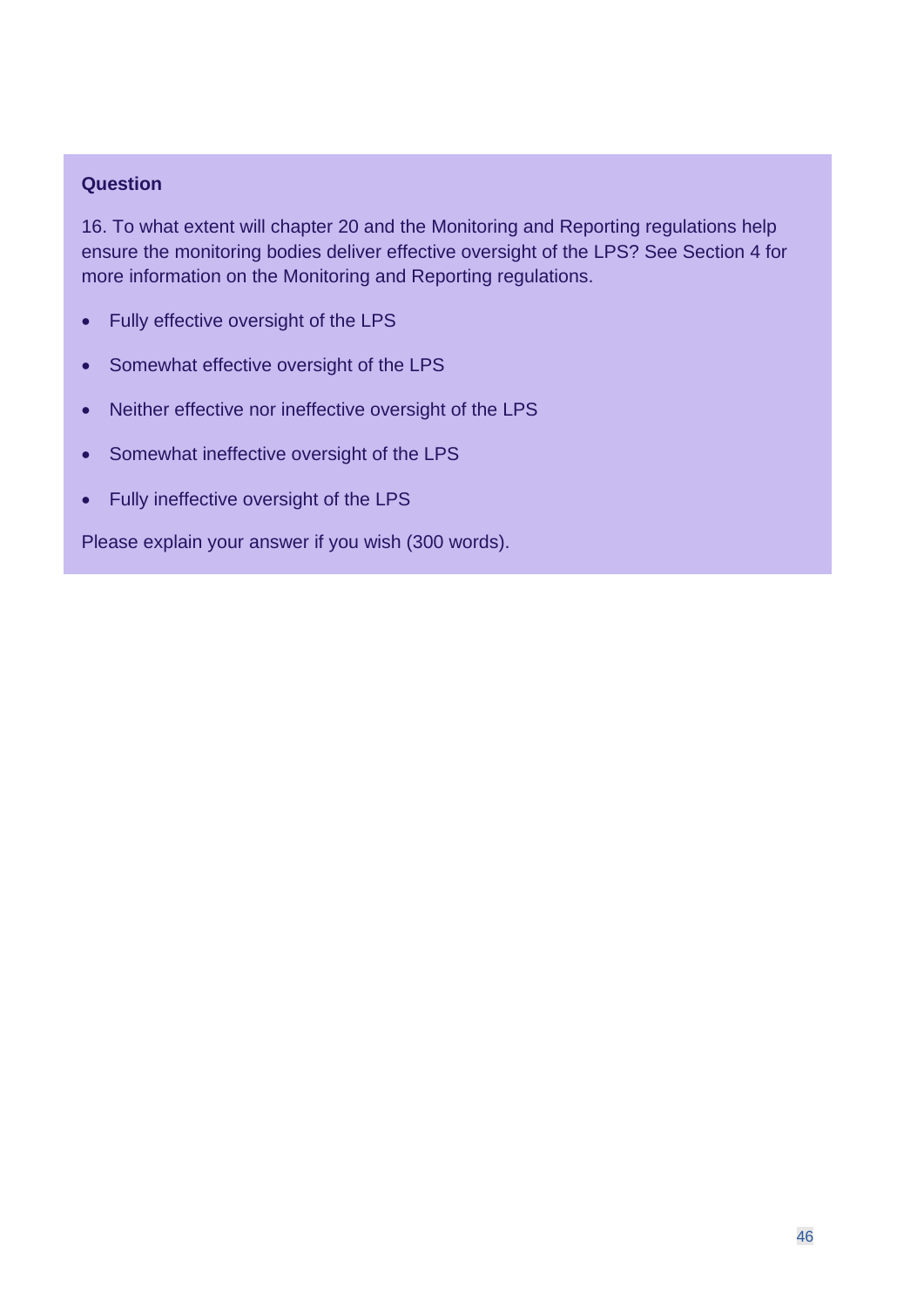## <span id="page-46-0"></span>**4. Section 4: The draft LPS regulations**

Section 4 covers the draft LPS regulations and includes questions (17 to 19) about them. The responses to these questions will be of particular interest to DHSC.

It is not a legal requirement to consult on draft regulations, but we have decided, in this instance, to publish the full text for consultation to give stakeholders an opportunity to read alongside the Code of Practice. The regulations will be available on the [GOV.UK](https://www.gov.uk/government/consultations/changes-to-the-mca-code-of-practice-and-implementation-of-the-lps)  [consultation page.](https://www.gov.uk/government/consultations/changes-to-the-mca-code-of-practice-and-implementation-of-the-lps) The regulations are indicative of the broad policy intention and we are seeking views on that intention. The drafting of each set may change before being laid in Parliament, we are therefore not seeking comments on the formulation or wording of the regulations.

## <span id="page-46-1"></span>Set 1: The Mental Capacity (Deprivation of Liberty: Training and Approval as an Approved Mental Capacity Professional) (England) **Requlations**

- 4.1 These regulations set out the criteria for AMCP training, the criteria for an individual to be approved as an AMCP, and the criteria for continuing approval. The key aspects of these regulations are that:
	- 1. Only certain professionals can act as an AMCP.
	- 2. AMCPs will need to undertake either a conversion course, if already a Best Interest Assessor who has been practising for a certain period of time, or initial training. They will also need to meet other criteria, such as having appropriate indemnity, in order to be approved as an AMCP.
	- 3. AMCPs will need to complete 18 hours of further training each year, at higher education level, and have carried out their functions as an AMCP to an appropriate standard for their approval to continue. There are some exceptions to this, for example, if the AMCP is suspended from their professional register or where a pause in their approval is agreed with the relevant Local Authority.
	- 4. Social Work England (SWE) will approve the initial training and further training in England. SWE will be able to set standards for the training they approve, may charge fees for this approval, and will consult on these rules ahead of implementation.
	- 5. DHSC will approve and fund the development of the conversion training.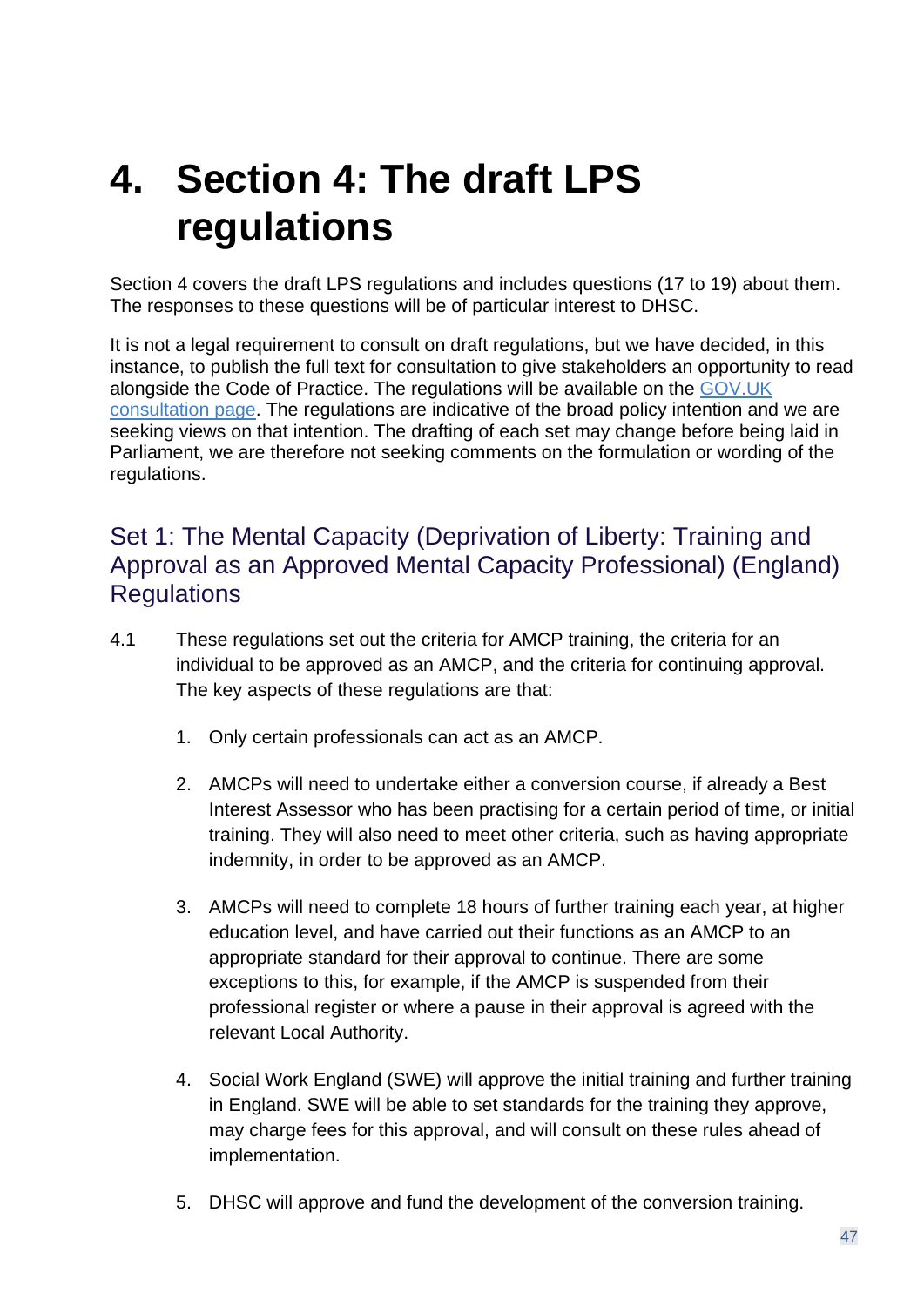4.2 To approve the conversion course, DHSC will use the LPS training framework that has been published alongside the consultation.

#### **Question**

17. The purpose of the AMCP regulations is to ensure that there are an adequate number of trained AMCPs with the required skills and knowledge to carry out this role. Will the AMCP regulations achieve this?

Yes No

Please explain your answer if you wish (300 words).

## <span id="page-47-0"></span>Set 2: The Mental Capacity (Deprivation of Liberty: Assessments, Determinations, and Pre-Authorisation Reviews) (England) **Requlations**

- 4.3 These regulations set out which professionals can carry out each assessment and determination. Only doctors and psychologists can carry out medical assessments. Doctors, social workers, nurses, speech and language therapists, psychologists and occupational therapists can carry out all other assessments and determinations.
- 4.4 Additionally, the professionals set out above must meet general eligibility requirements such as having adequate insurance, having the relevant skills and experience, and having no financial interest in the person's case.
- 4.5 These regulations also set out the description of a prescribed connection to a care home, which applies to anyone undertaking a pre-authorisation review. This prevents an individual from carrying out a pre-authorisation review, including where this is carried out by an AMCP, if the arrangements are being carried out in a care home and the individual has a connection with that care home. This is to protect the person and their human rights.

#### **Question**

18. The Code and the LPS regulations outline which professionals can carry out each of the three assessments and determinations under the LPS. It also outlines the requirements these professionals have to meet. The professionals who can complete a capacity or necessary and proportionate assessment and determination are: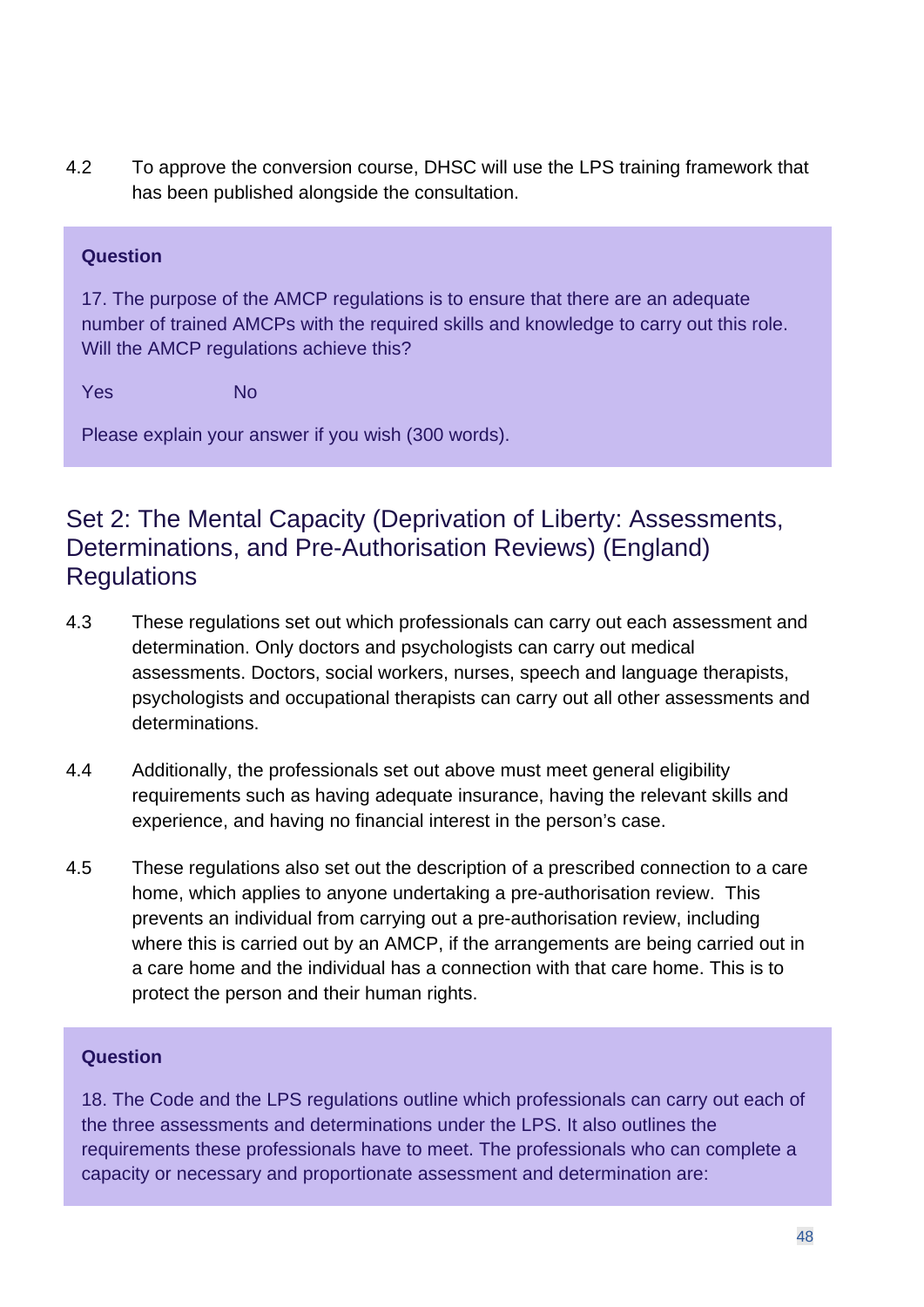- a medical practitioner
- a nurse
- an occupational therapist
- a social worker
- a psychologist
- a speech and language therapist

Medical assessments and determinations may only be carried out by a registered medical practitioner (including GPs and psychiatrists) or a registered psychologist who meets the conditions of these regulations.

Do the assessments, determinations, and pre-authorisation reviews regulations enable the right professionals to carry out assessments and determinations?

Yes No

Please explain your answer if you wish (300 words).

## <span id="page-48-0"></span>Set 3: The Mental Capacity Act 2005 (Independent Mental Capacity Advocates) (General) (Amendment) (England) Regulations

- 4.6 These regulations amend the regulations for IMCAs who act under the MCA. They provide the provisions for appointing IMCAs and the functions of IMCAs under the LPS.
- 4.7 IMCAs are given functions under the LPS, for example, to represent and support the person to participate in the process, ascertain their wishes and feelings, and make representations to the Responsible Body on the person's behalf. They are also given functions to support the person once an authorisation is in place and where appropriate to challenge the authorisation.
- 4.8 A new element of the LPS is the role of the Appropriate Person, and in some cases an IMCA will also support this role. These regulations set out the functions for the IMCA to support the Appropriate Person.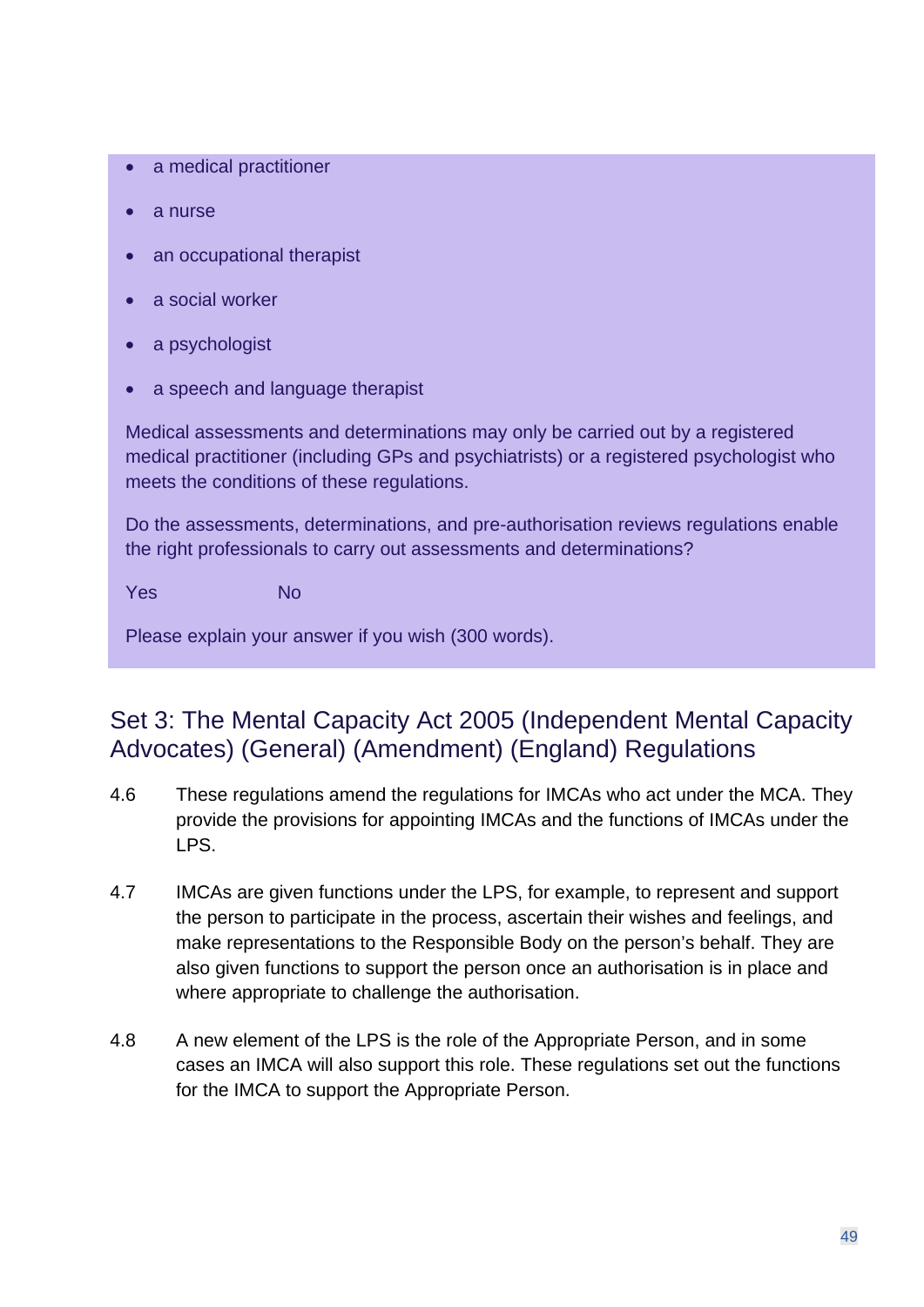#### **Question**

19. Do the IMCA regulations allow for IMCAs to carry out their full functions effectively under the LPS?

Yes No

Please explain your answer if you wish (300 words).

## <span id="page-49-0"></span>Set 4: The Mental Capacity (Deprivation of Liberty: Monitoring and Reporting) (England) Regulations

4.9 These regulations place a duty on CQC and Ofsted to monitor and report on the operation of the LPS in England. Wales will place a duty on their proposed monitoring bodies via their own regulations. They provide CQC and Ofsted the powers to visit settings where an LPS authorisation is taking place; access records relating to the care and treatment of the person; meet that person; and meet anyone caring for them or with an interest in their welfare. They also provide a duty for both CQC and Ofsted to regularly report on the operation of the LPS.

**Please see question 16 in Section 3 which asks about the proposed monitoring and reporting of the LPS, as set out in both the Code and the Monitoring and Reporting regulations.**

## <span id="page-49-1"></span>Set 5: The Mental Capacity (Amendment) Act 2019 (Commencement, Transitional, and Saving Provisions) Regulations

4.10 These regulations commence the provisions within the Mental Capacity (Amendment) Act 2019, which will implement the LPS. They also allow for the DoLS provisions to remain in place for a year after implementation. No new DoLS authorisations can be given after the LPS is implemented, but the transitional year will allow for those under an existing DoLS authorisation to continue to access those safeguards until their authorisation ends.

## <span id="page-49-2"></span>Set 6: The Mental Capacity (Amendment) Act 2019 (Consequential Provisions) Regulations

4.11 These regulations amend other legislation that is affected by the MC(A)A.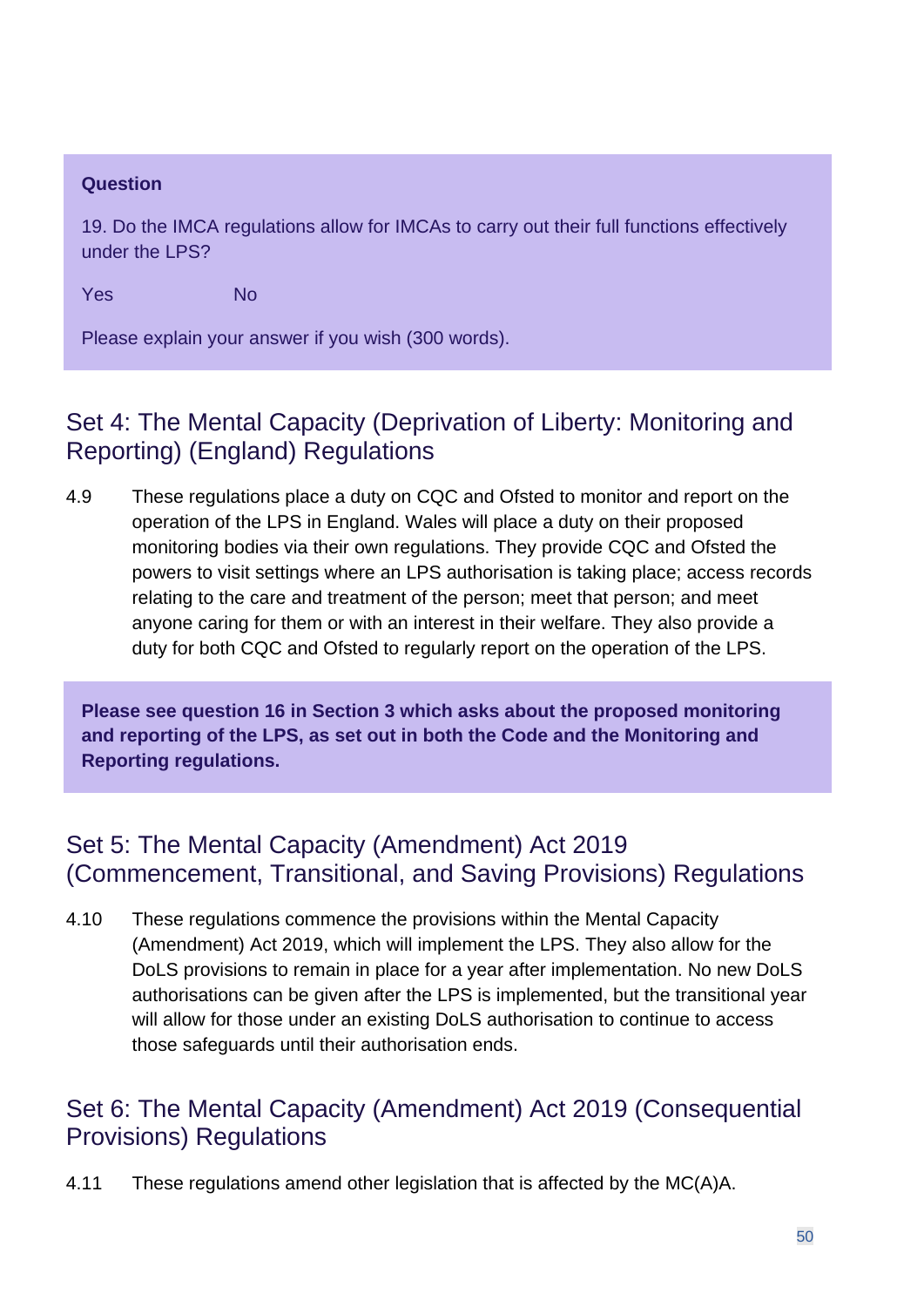## <span id="page-50-0"></span>**5. Section 5: Putting the Code into practice and implementing the LPS**

Section 5 covers the entire MCA Code and documents and questions (20 to 25) related to the implementation of the LPS. The responses to these questions will be of interest to both DHSC and MoJ.

## <span id="page-50-1"></span>Code Contents and Structure

- 5.1 The Code is a long document that includes technical advice on how to use the MCA, including the LPS. It is important that this document holds all the key guidance for practitioners and staff working in the LPS system as well as informal carers and the person themselves. However, the Code presented for consultation is still a working draft, and we recognise that we can do more to make it accessible to different audiences. We therefore welcome comments on the structure and presentation of the document, as well as the technical content.
- 5.2 We think that one of the best ways to improve accessibility is through case scenarios. The LPS chapters as drafted do not include many case studies or scenarios. We are working on these for the final version of the Code and are keen for these to be informed by real life examples and practice, as much as possible. We therefore welcome scenarios from the sector to illustrate points in the Code.
- 5.3 The following questions are aimed at improving the accessibility and usability of the Code.

#### **Questions**

20. The Code will be an important resource that will used by many different groups of people to understand the LPS process. For example:

• It will be especially important that chapter 3 (How should people be helped to make their own decisions?), chapter 15 (What is the role of the Appropriate Person?), and chapter 17 (What is the LPS consultation?) of the Code are understood by the **person and their family and friends to ensure they remain at the centre of the decision-making process.**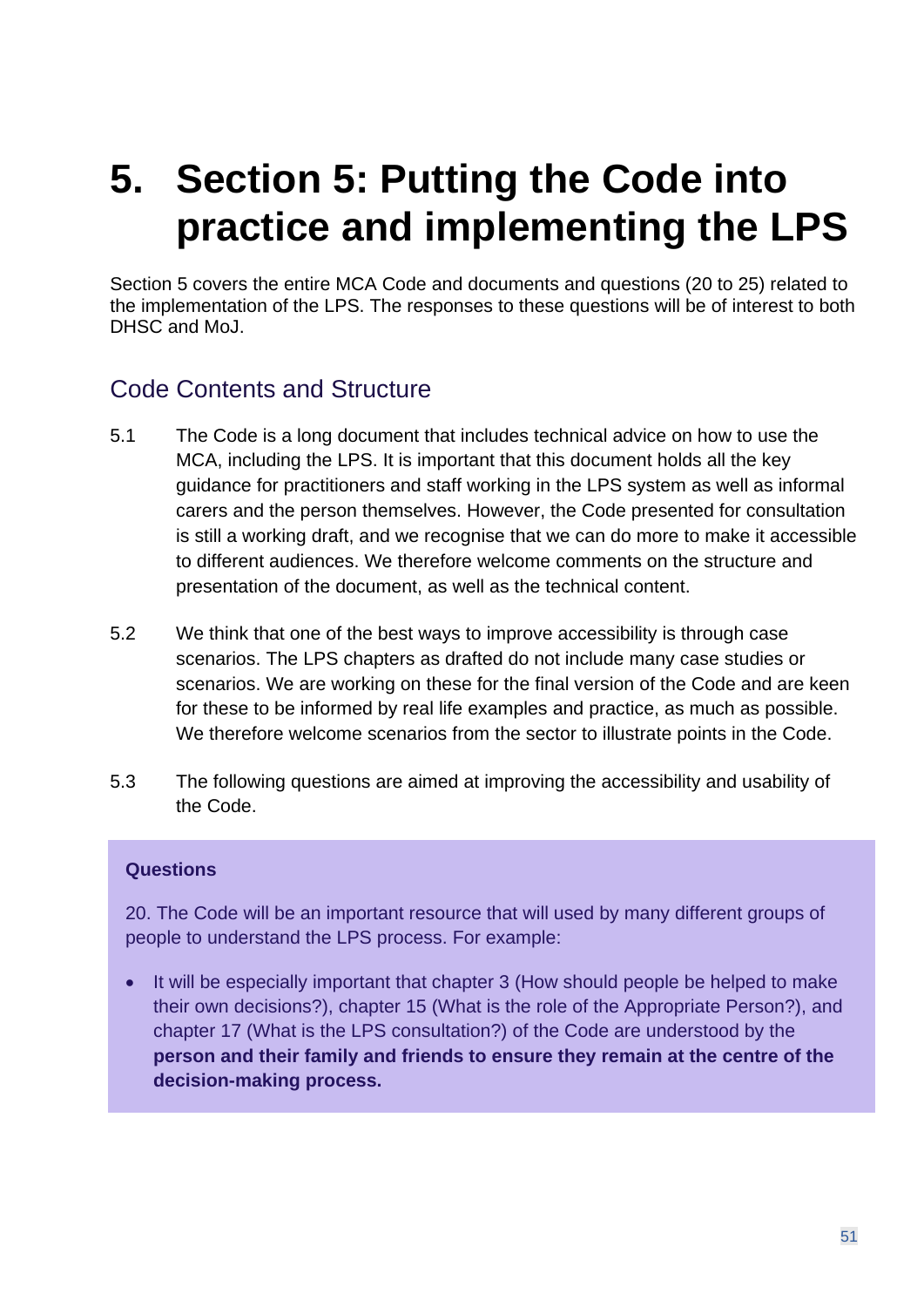- Chapter 3 (How should people be helped to make their own decisions?), chapter 10 (What is the Independent Medical Capacity Advocate service?), chapter 13 (What is the overall LPS process?), chapter 16 (What are the assessments and determinations for the LPS?), chapter 17 (What is the LPS consultation?), and chapter 18 (What is the role of the Approved Mental Capacity Professional?) will be of particular importance to **practitioners and people involved in the person's care.**
- **16 and 17 year olds, and their parents and carers**, will need to understand the guidance in chapter 13 (What is the overall LPS process?) and chapter 21 (How does the Act apply to children and young people?).
- **Responsible bodies, including local authorities, NHS trusts and clinical commissioning groups**, will need to understand the principles of the MCA outlined in chapter 2 (What are the statutory principles and how should they be applied?), as the principles of the MCA are integrated throughout the LPS. They will also need to, in particular, understand the guidance in chapter 7 (What is the role of the Court of Protection?), chapter 10 (What is the Independent Medical Capacity Advocate service?), chapter 13 (What is the overall LPS process?), chapter 14 (What is the role of the Responsible Body?), chapter 16 (What are the assessments and determinations for the LPS?), and chapter 24 (What are the best ways to settle disagreements and disputes about issues covered in the Act?).

**From your perspective, how clear is the LPS guidance in the Code and is there anything that you feel is missing (up to 1,000 words)? Please reference specific groups of people and chapters in your response. (Do not include information in your response that could be used to identify you, such as names).** 

21. We would be grateful for suggestions and drafts of new scenarios on the following topics, based on your own experience of best practice. In particular, for:

- Chapter 2 application of the MCA principles by emergency services.
- Chapter 3 best practices for keeping the person at the centre of the LPS decisionmaking process.
- Chapters 4 and 5 assessing capacity and/or best interests decisions in the context of culturally sensitive decision-making.
- Chapter 7 when a court makes a decision around a person's online contact or use of social media.
- Chapter 8 gift-giving under a Lasting Powers of Attorney on behalf of a donor who lacks the relevant capacity, demonstrating the more complicated considerations of taking into account the donor's circumstances, their wishes and whether the gift is considered appropriate under the MCA.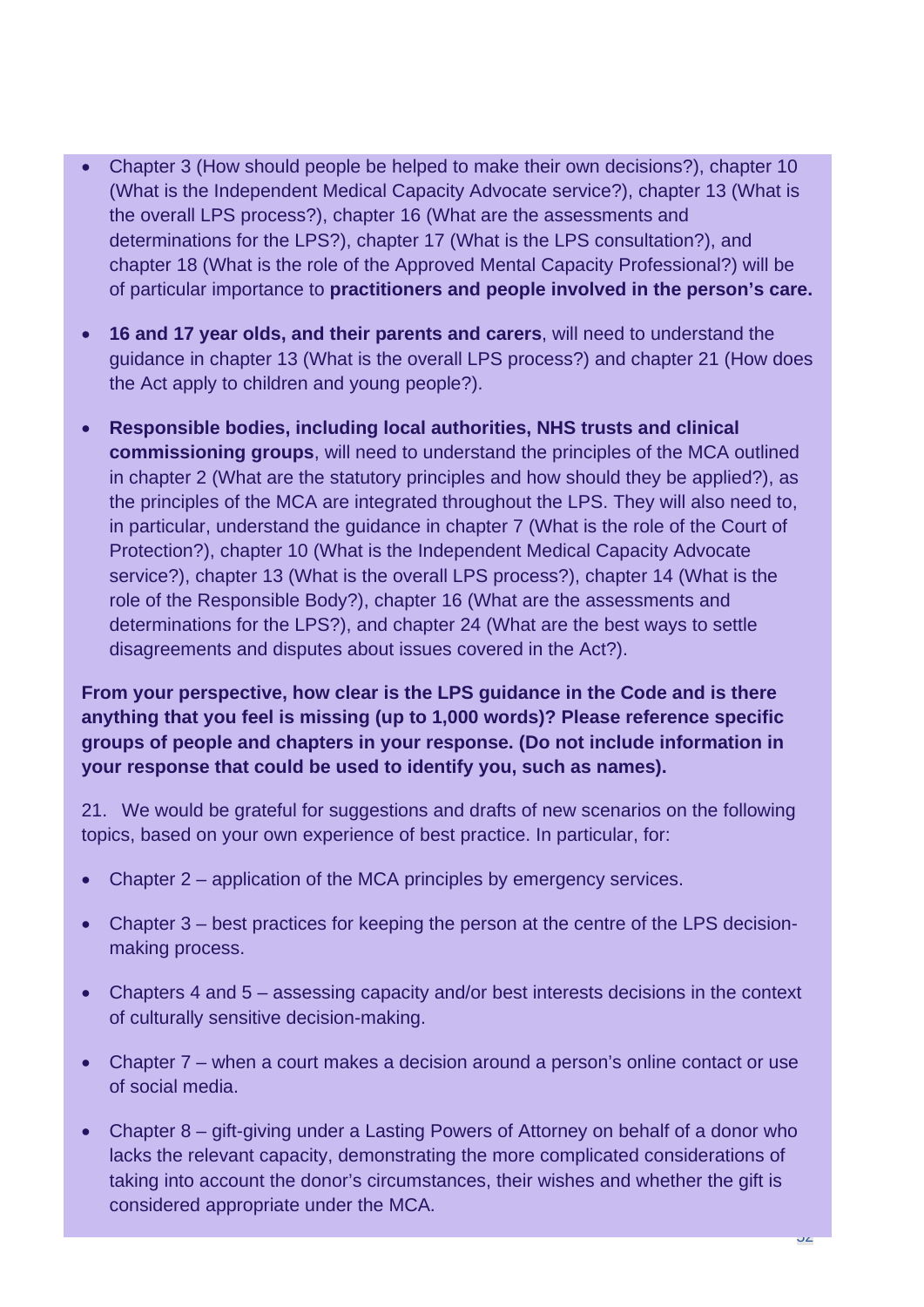• All guidance relevant to the LPS.

**Is there any part of the Code where an existing scenario requires updating or a new scenario or best practice example is required to help illustrate the policy?** 

Yes No

If you responded Yes, please include here (up to 1,000 words).

## <span id="page-52-0"></span>Products relating to the implementation of the LPS

This section explains our proposed implementation plans in more detail and asks questions about implementation products.

- 5.4 The implementation of the LPS is a large reform programme and will mean big changes for the health and social care system, and the people who rely on it. Key stakeholders in this system are expected to take a proactive role in ensuring readiness in line with the regulations, the Code and government guidance.
- 5.5 The government is committed to ensuring the sector is supported and prepared for this. In particular, bodies with statutory duties to authorise the arrangements (Responsible Bodies) and providers of care involving the LPS authorisations will need to understand the changes the LPS introduces in the lead-up to implementation. These organisations must have the right training and systems in place to ensure they can carry out their functions effectively under the LPS once it goes live. We understand that this is a complicated area of law and practice, and more is needed to support implementation. The Code offers comprehensive, statutory guidance on the LPS, but we think that more guidance, in other forms, will be needed. We will therefore be publishing more guidance and are supporting implementation networks and the development of national training products for a wide range of audiences.

#### **Impact assessment**

5.6 Alongside this consultation, we have published an updated draft version of the impact assessment for our proposed design for LPS.<sup>[1](#page-52-1)</sup> Unlike previous published versions, this now takes account of policy details set out in the draft regulations for the LPS. This is not a final assessment of the impact of LPS, because final decisions about the design of LPS will be informed by this public consultation. However, it constitutes the government's assessment of the design of LPS, that is proposed for consultation. We invite all stakeholders and partners, who will be

<span id="page-52-1"></span><sup>1</sup> [Impact assessment of the Mental Capacity \(Amendment\) Act 2019](http://www.gov.uk/government/publications/impact-assessment-of-the-mental-capacity-amendment-act-2019)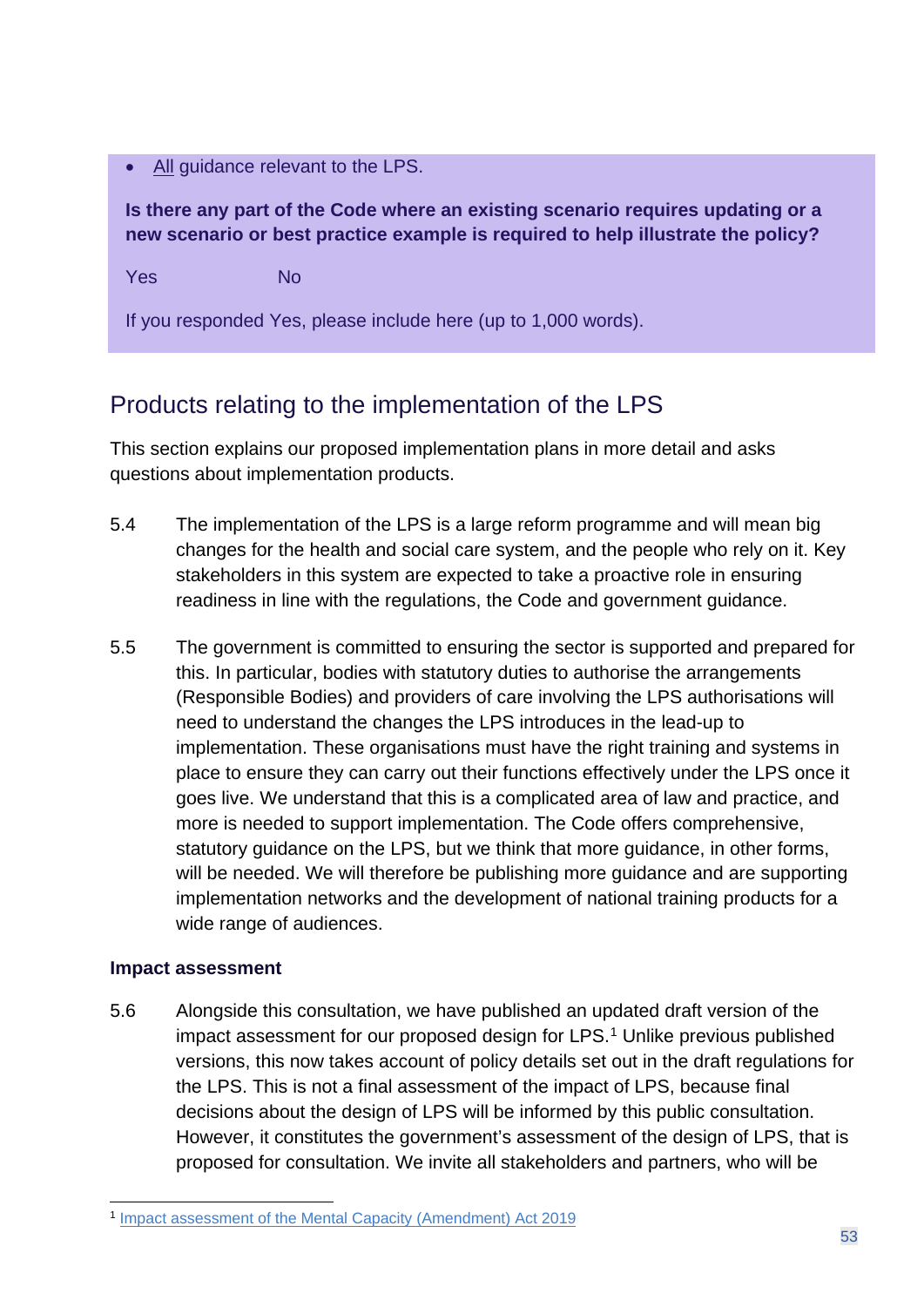called upon to implement and operate the LPS, to look closely at the impact assessment and offer us feedback on it.

5.7 In the LPS, the government aims to design and implement a system that is ultimately simpler and more efficient to run, than DoLS. Once fully implemented, we believe that most organisations with statutory roles under the DoLS and then the LPS will see efficiencies. However, we understand that all organisations with roles under the LPS will incur implementation costs in transitioning to the new system. Some organisations will take on new roles, and others will see their roles changed or expanded. As we weigh up responses to the public consultation, we will also be considering the arguments for different types of additional funding, for a diverse range of delivery partners.

#### **Question**

22. The Impact Assessment constitutes the government's assessment of the costs and benefits of the LPS, including the Code and regulations, as proposed for consultation.

Do you agree with the estimated impact of the LPS, as set out in the Assessment?

- **Strongly agree**
- Somewhat agree
- Neither agree nor disagree
- Somewhat disagree
- **Strongly disagree**

Please explain your answer and provide feedback on the Impact Assessment for the LPS, including on its assumptions, coverage and conclusions, if you wish. (300 words).

#### **Workforce**

- 5.8 LPS will bring changes to services and for staff caring for people who may need to be deprived of their liberty. The creation of new Responsible Bodies will also bring changes for staff working within these organisations, as it will give these organisations new roles and responsibilities.
- 5.9 To help prepare the workforce for implementation and make them aware of these changes, we have considered the recommended training requirements for staff working across services and have proposed six 'workforce competency groups' (from A to F) for staff working in the LPS process. This intention for these groups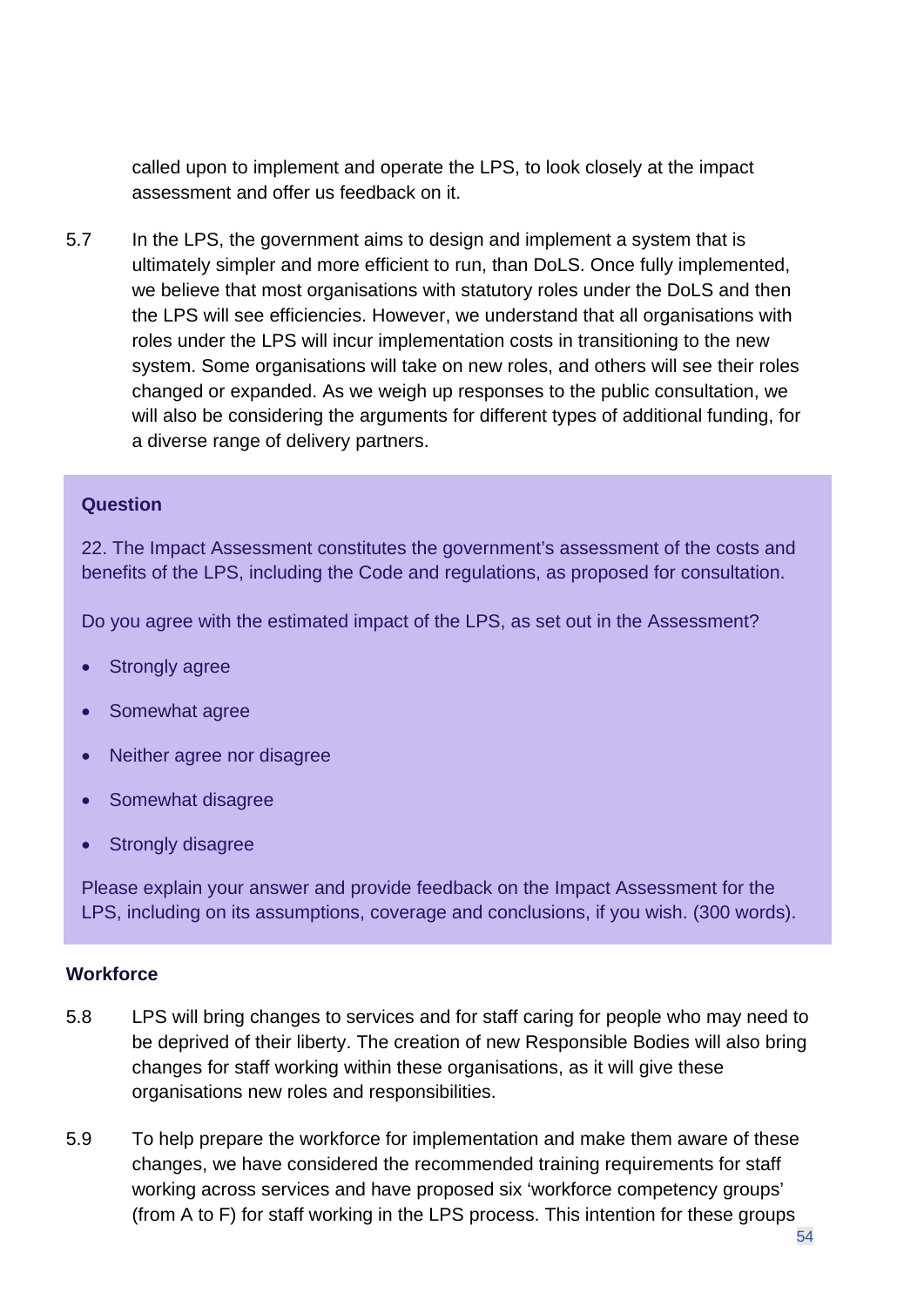is to enable training to be targeted at the different parts of the workforce, depending on how much they need to know about LPS, once it begins.

5.10 Workforce competency group A covers staff in health, care, education or other settings, who may in the course of their work encounter a person who might lack the capacity to consent to arrangements that may give rise to a deprivation of their liberty. We suggest that these staff will benefit from 'awareness raising' about the MCA and the LPS. Workforce competency groups B to D cover specific groups of staff working with the LPS process, from identification and referral through to authorisation and pre-authorisation review. Workforce competency groups E and F refer to those with certain specific statutory roles under the LPS (i.e., IMCAs and AMCPs).

#### **National support to prepare the relevant sectors for LPS**

- 5.11 To support the implementation of the LPS in England, the government is committed to establishing three workforce implementation support programmes:
	- a local government implementation programme. This programme was proposed by the Local Government Association (LGA) and Association of Directors of Adult Social Services (ADASS), with support for this proposal provided by the Association of Directors of Children's Services (ADCS)
	- a social care providers implementation programme. Lead organisations Skills for Care (SfC) and the Social Care Institute for Excellence (SCIE)
	- a health implementation programme. Lead organisations involved will include NHS England and Health Education England (HEE)
- 5.12 These programmes are intended to:
	- raise awareness of the LPS and support different sectors to prepare for implementation, including via regional implementation networks
	- gather feedback from relevant sectors to inform the design of national guidance on the LPS
	- develop high quality, national training materials that organisations can draw on as they prepare their staff for the LPS
- 5.13 These programmes will not allocate funding to organisations who will be training their staff, in preparation for the LPS, including organisations with statutory roles, like Responsible Bodies.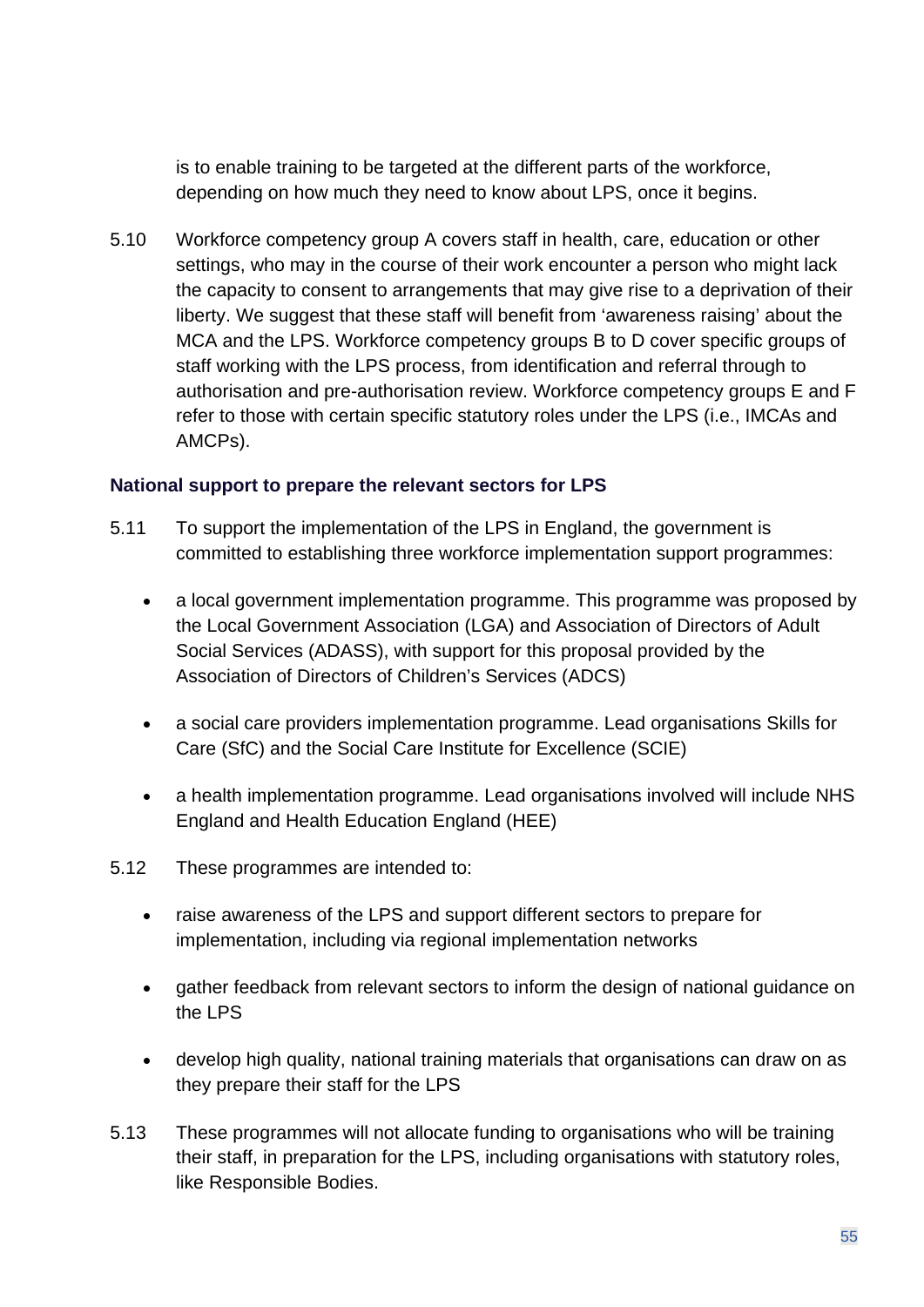- 5.14 For IMCAs, we expect that training will be provided by expert advocacy organisations that are already delivering this for other advocacy functions under the MCA. We expect that IMCAs will undertake training that meets the requirements of City & Guilds national independent advocacy qualification.
- 5.15 With AMCPs, training will depend on whether candidates are new starters or wish to convert from the role of Best-Interest Assessor (BIA) under the DoLS. Social Work England will be responsible for approving training courses that will be developed by Higher Education Institutes for new AMCPs. Meanwhile, for BIAs that wish to convert to AMCPs, training will be delivered by local authorities and approved by the Secretary of State for Health and Social Care. To support the sector in delivering this conversion training LGA and ADASS have been developing a high quality, training support package.
- 5.16 Further details about the workforce support that we are putting in place to support the implementation of the LPS in England is set out in our draft LPS Workforce and Training Strategy, published with this consultation, available on the [GOV.UK](https://www.gov.uk/government/consultations/changes-to-the-mca-code-of-practice-and-implementation-of-the-lps) [consultation page.](https://www.gov.uk/government/consultations/changes-to-the-mca-code-of-practice-and-implementation-of-the-lps) This strategy should be used by stakeholders to support their plans for implementation. It covers workforce planning; the learning, development and training on offer; and what different organisations and sectors can do now, to begin preparing for LPS.
- 5.17 In support of the strategy, we have also developed a draft LPS Training Framework, which makes recommendations about subject areas that LPS training should cover. It covers recommended learning outcomes within each subject area for each of the workforce competency groups.
- 5.18 The LPS Training Framework subject areas and learning outcomes will also provide training providers with a consistent set of standards that they can use to develop training courses and materials.
- 5.19 We welcome feedback on the draft Strategy and Training Framework.

#### **Questions**

23. The Workforce Strategy aims to support local, regional and national employers with their preparation for implementing the LPS in England. It offers advice on the workforce planning that will need to take place and the learning, development and training that is being made available ahead of implementation. Will the Workforce and Training Strategy help your organisation prepare for the implementation of the LPS?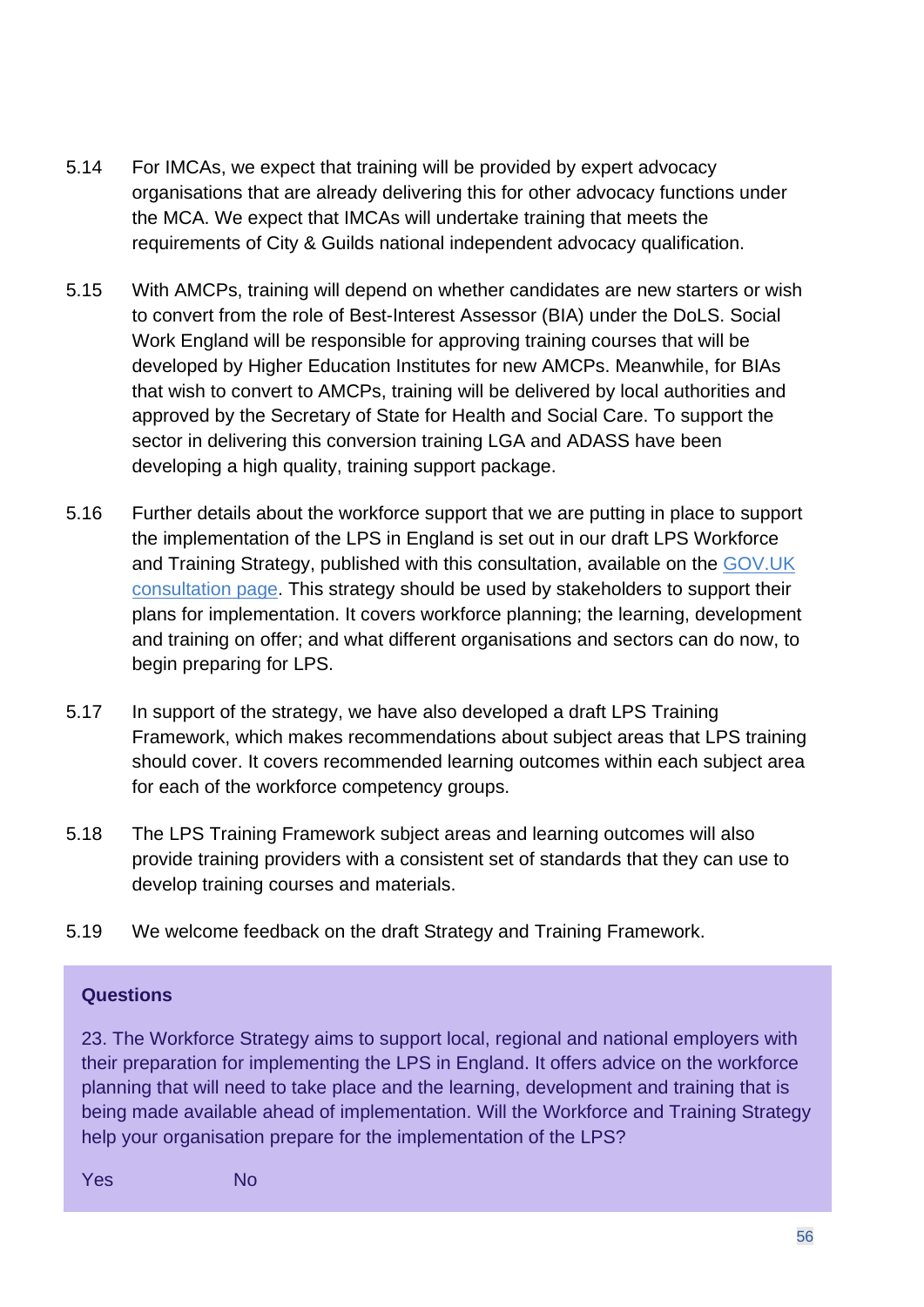Please explain your answer if you wish (300 words).

24. The Training Framework describes the core skills and knowledge relevant to the LPS workforce and presents learning outcomes for each workforce competency group across five subject areas. Does the Training Framework cover the right learning outcomes?

Yes No

Please explain your answer if you wish (300 words).

#### **Monitoring, notification data and reporting**

- 5.20 In England under the DoLS, two distinct data flows facilitate 'national oversight' of the system. First, hospitals and care homes must provide almost real-time data about authorisations directly to CQC, the relevant regulator. Second, Supervisory Bodies (local authorities in England) provide annual data to NHS Digital, to facilitate an annual [Official Statistics overview of the DoLS.](https://digital.nhs.uk/data-and-information/publications/statistical/mental-capacity-act-2005-deprivation-of-liberty-safeguards-assessments/2019-20)
- 5.21 Under the LPS, we propose to simplify notification data requirements by merging these two notification processes. Under the proposed design for the LPS, Responsible Bodies will have a statutory duty to regularly provide notification data on LPS authorisations to the bodies with statutory responsibilities for monitoring LPS (monitoring bodies) to enable them to carry out their monitoring role. In England, we are proposing that these bodies will be CQC (for adults) and Ofsted (for 16 and 17 year olds).
- 5.22 Under the LPS, we propose that the notification by Responsible Bodies is every six months for the first year of the LPS, moving to a more frequent submission, likely quarterly, from the second year. This should give Responsible Bodies some time and space to concentrate on implementation overall, before data is first due to monitoring bodies. Responsible Bodies will need to collect LPS data from day one of implementation, to submit for the first notification after 6-months. In this time period, CQC and Ofsted will still have a general legal duty to monitor on the operation of the LPS and will be expected to exercise their powers in response to concerns.
- 5.23 As with DoLS, we also plan to publish Official Statistics for LPS in England via NHS Digital to provide transparency on the operation of the LPS and link with other health and social care statistics. We are working closely with NHSD on these plans. We expect this report to be based on the same data flow that enables monitoring bodies to do their role, too (the duty for responsible bodies to regularly provide notification data on LPS authorisations to the monitoring bodies).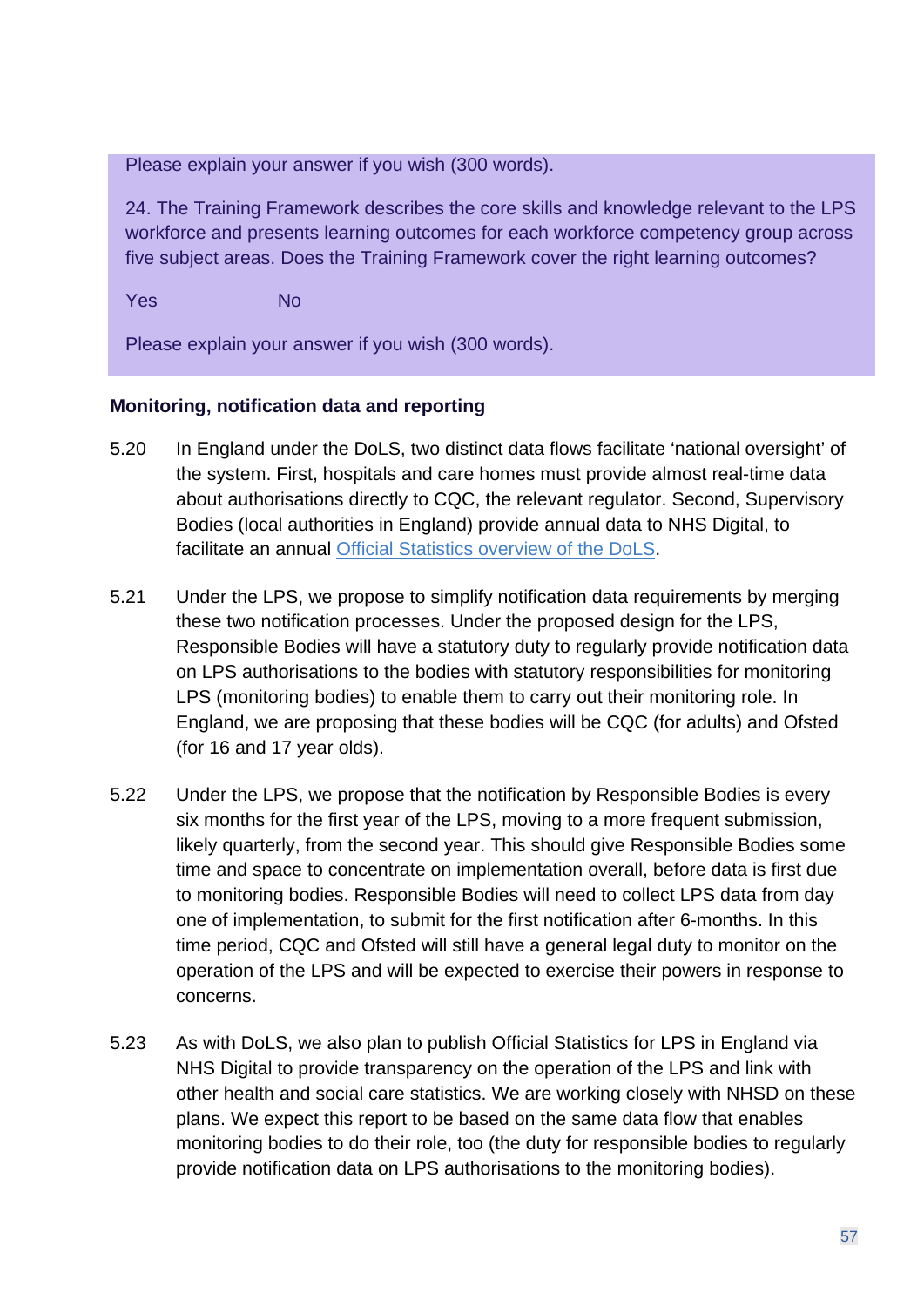5.24 Although the proposed notification to the monitoring bodies is a new requirement on Responsible Bodies, the streamlined approach will be more efficient overall. It will facilitate standardisation of LPS notifications to the monitoring bodies, and Responsible Bodies' broader compliance with statutory notification duties. For CQC and Ofsted, more consistent and reliable data will enable them to target their resources more effectively and with more assurance. Streamlining data notifications via Responsible Bodies instead of providers will reduce the possibility of multiple notifications being received from different providers (given LPS can apply in more than one setting). This will also reduce the administrative burden for care homes and hospitals, compared to the DoLS.

#### **National support on LPS data**

#### **LPS National Minimum Data Set**

- 5.25 In order to standardise the collection and submission of notification data from Responsible Bodies to the Monitoring Bodies and NHSD in England, a national minimum data set for LPS will be used – the LPS National Minimum Data Set (LPS NMDS). The draft LPS NMDS is available on the GOV.UK [consultation](https://www.gov.uk/government/consultations/changes-to-the-mca-code-of-practice-and-implementation-of-the-lps) [page.](https://www.gov.uk/government/consultations/changes-to-the-mca-code-of-practice-and-implementation-of-the-lps) The data set has been developed by considering the requirements for national level reporting by the monitoring bodies and government, what questions will need to be answered, and deriving the data items from them.
- 5.26 The recommended data set covers operational aspects of the LPS process (how many, how long, decisions made etc), demographics and equalities, and outcomes for the person who has been deprived of their liberty. This latter element is not currently captured by the DoLS dataset. We think it is important that this changes under LPS, to better monitor how the new scheme is working for the people deprived of liberty.
- 5.27 The dataset will collect person identifiable information such as NHS number and date of birth. This will facilitate longitudinal analysis of individuals subject to LPS authorisations and also across Responsible Bodies. The use of the NHS number will also enable analysis of information across health and social care data sets to track a person's interaction and pathway through other parts of the health and social care system.
- 5.28 The minimum frequency and content of the notification needed by monitoring bodies will be set out in the regulations. However to ensure consistency of notification across all Responsible Bodies, the administration of the LPS NMDS – the full list of data items (including those needed to administer the notification data scheme such as the LPS Episode Reference ID), frequency and timing of submission, method of submission - will be subject to national agreement and published in advance of the start of LPS to ensure Responsible Bodies have time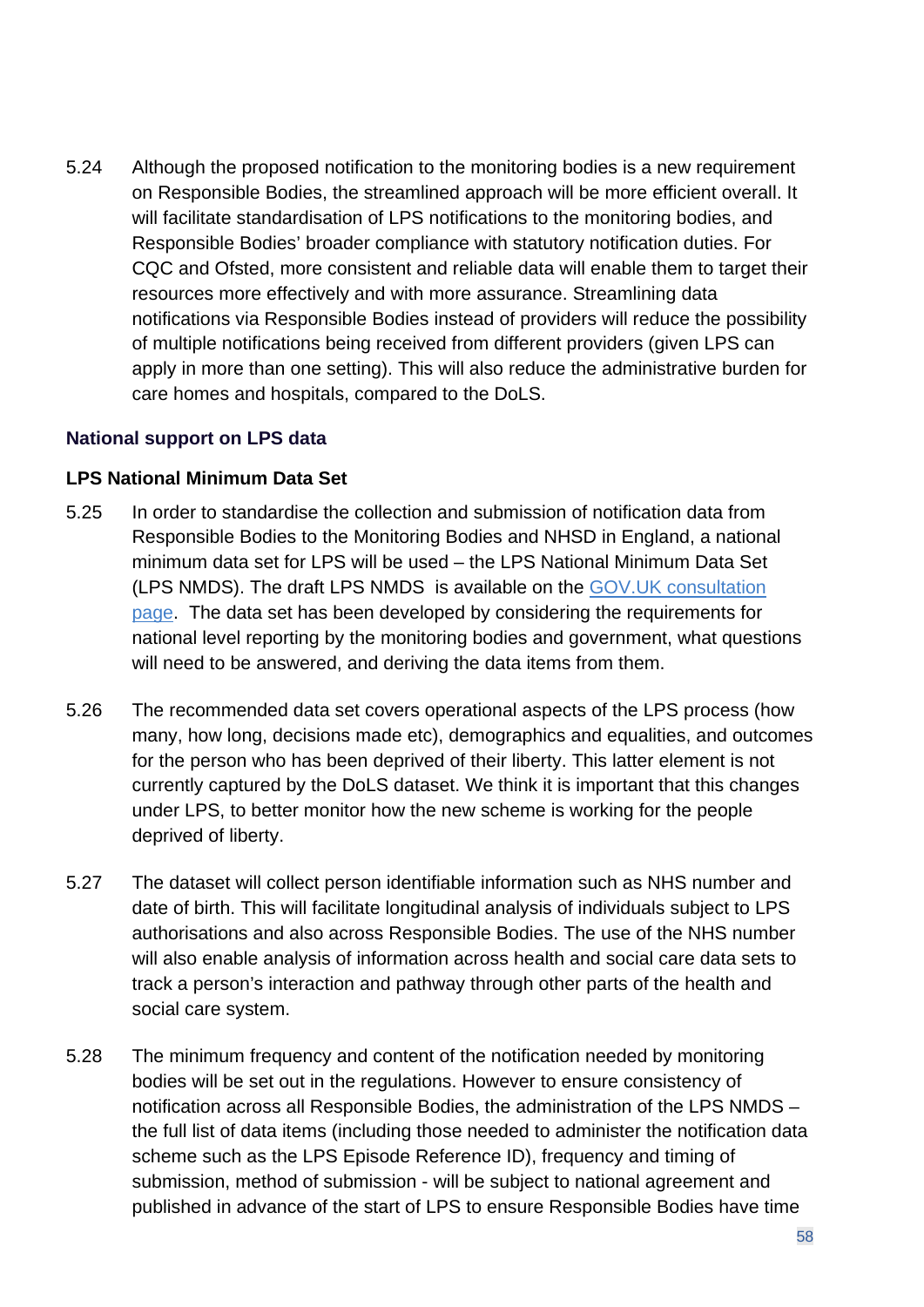to update their local IT systems accordingly. For LAs, approval will be sought via the Single Data List Gateway Group and for Adult Social Care and health bodies (NHS Trusts, CCGs), approval will be sought via the Data Alliance Partnership.

5.29 We aim to publish a set of template forms for operational use. The templates will not be mandatory but will be provided to encourage consistency of information required by Responsible Bodies. They will enable the recording of the LPS assessment information which will be required operationally for authorisation, but which will not all be reported at a national level. The templates have been kept to a minimum, covering key points in the process when information needs to be transferred from one party to another. They do not cover every single data item in the national minimum data set, as some items will be collected separately.

#### **The LPS notification data system**

5.30 The government is proposing to fund the development of a national notification data system that will facilitate the transfer of data between Responsible Bodies and the Monitoring Bodies/NHSD in England. In practice, this will enable notification data to flow from local authorities, CCGs and hospital trusts to CQC, Ofsted and NHSD at the frequency required. The intention is to reduce burden for Responsible Bodies by establishing a digital system that is automated where possible. DHSC is working with NHSX, CQC, Ofsted and NHSD to consider the optimum solution for a data system. The aim is that Responsible Bodies only need to submit data to one system which the monitoring bodies and NHSD can access.

#### **Question**

25. Responsible Bodies will need to notify the CQC and Ofsted of LPS referrals and authorisations in their area in order to enable them to monitor and report on the scheme. NHSD will need this data to publish Official Statistics for the LPS. The LPS National Minimum Data Set will provide a standardised data set to ensure consistent and quality submission of this data.

The Data Set has been developed via extensive stakeholder engagement and should capture data required to monitor and oversee the operation of the LPS at a national level and does not preclude local systems capturing additional data for local use.

Are there further data items needed in the National Minimum Data Set to provide effective oversight of the LPS?

Yes No

Please explain your answer if you wish (300 words).